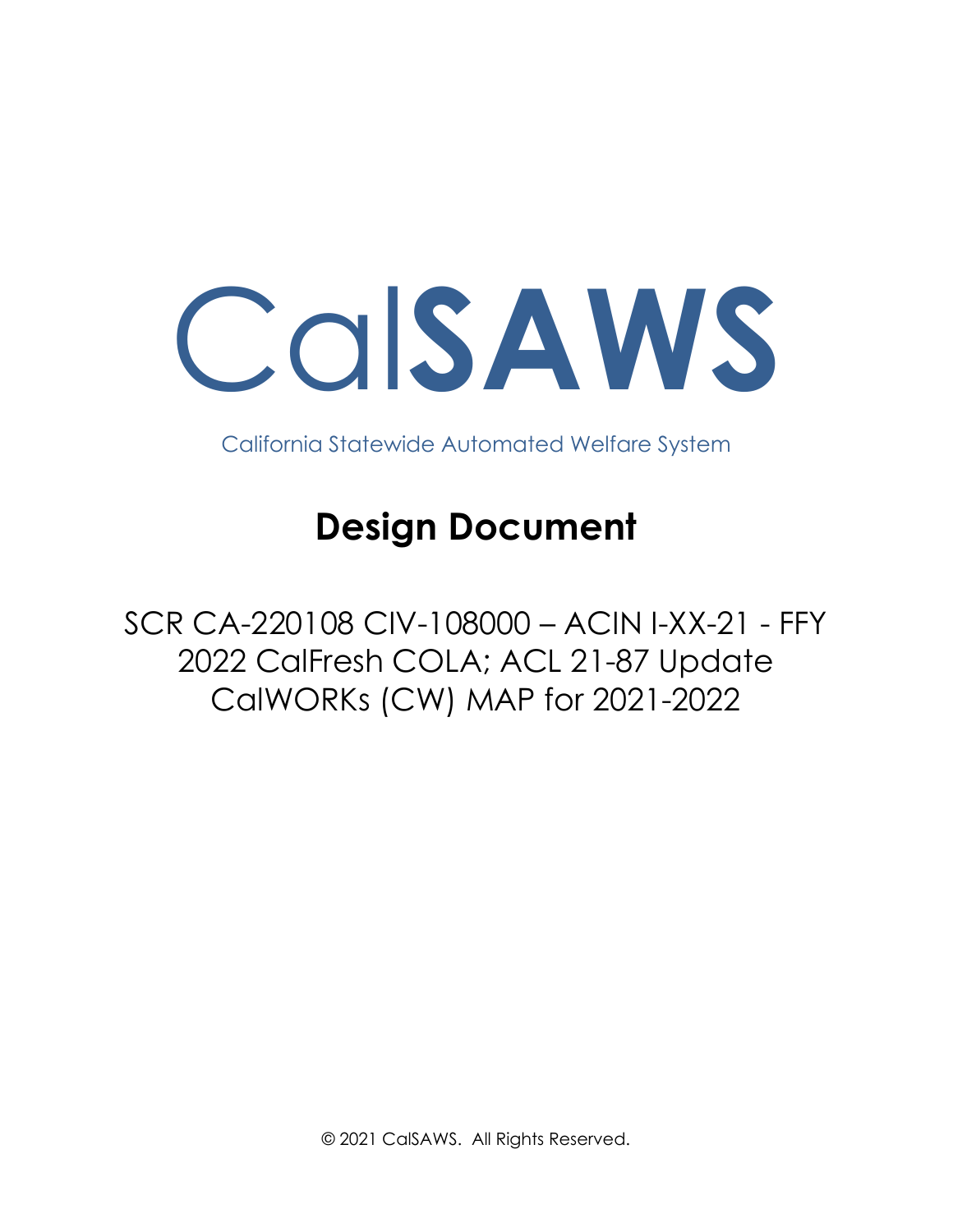|                | <b>DOCUMENT APPROVAL HISTORY</b> |  |
|----------------|----------------------------------|--|
| <b>Calsaws</b> | Prepared By   Tom Lazio          |  |
|                | Reviewed By                      |  |

| <b>DATE</b> | <b>DOCUMENT</b><br><b>VERSION</b> | <b>REVISION DESCRIPTION</b>                   | <b>AUTHOR</b> |
|-------------|-----------------------------------|-----------------------------------------------|---------------|
| 6/09/2021   | 1.0                               | <b>Initial Draft</b>                          | Tom Lazio     |
| 08/18/2021  | 2.0                               | Updated Section 5 Outreach per BAs<br>request | Tom Lazio     |
|             |                                   |                                               |               |
|             |                                   |                                               |               |
|             |                                   |                                               |               |
|             |                                   |                                               |               |
|             |                                   |                                               |               |
|             |                                   |                                               |               |
|             |                                   |                                               |               |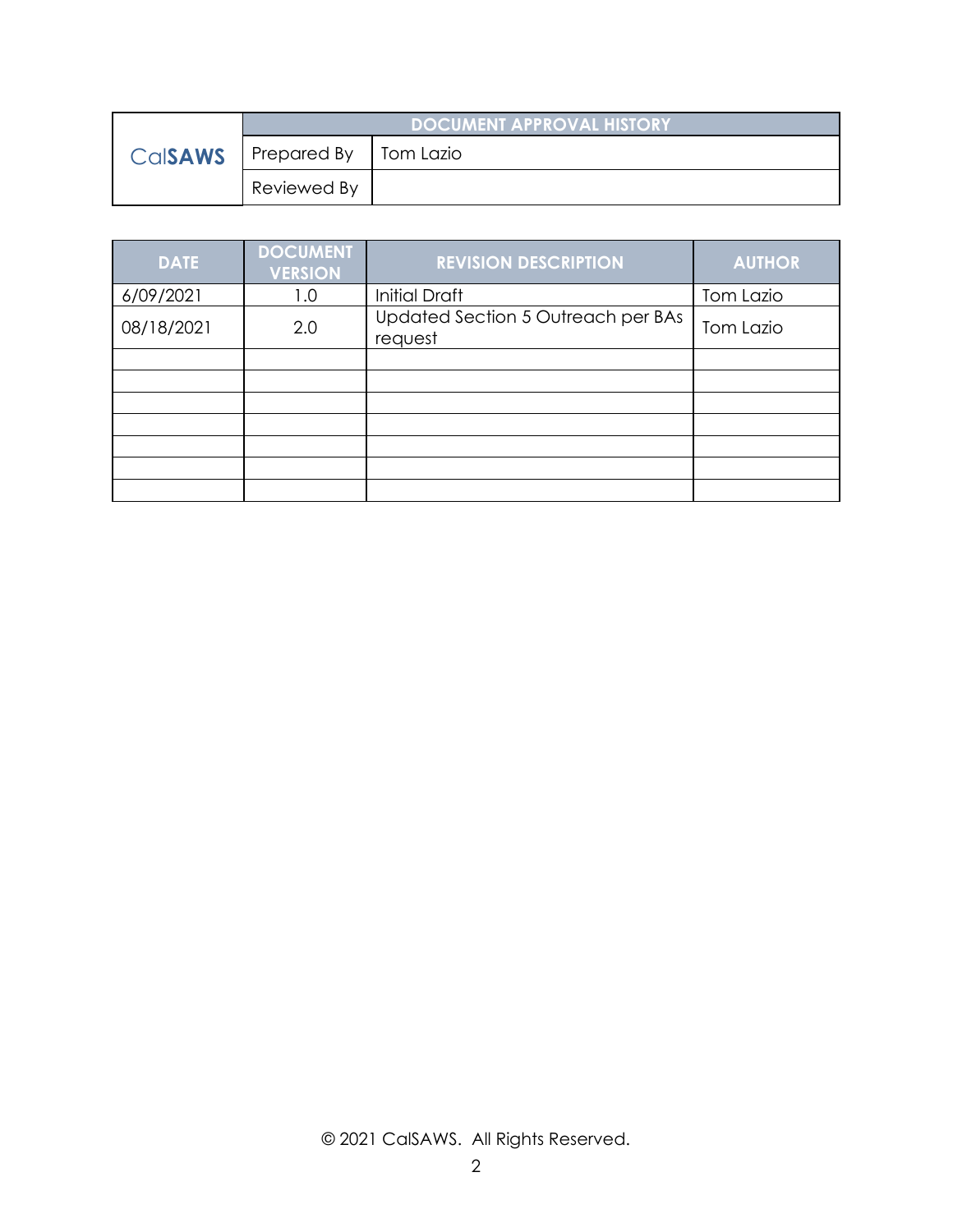## **Table of Contents**

| $\mathbf{1}$   |        |  |  |
|----------------|--------|--|--|
|                | 1.1    |  |  |
|                | 1.2    |  |  |
|                | 1.3    |  |  |
|                |        |  |  |
| $\overline{2}$ |        |  |  |
|                | 2.1    |  |  |
|                | 2.1.1  |  |  |
|                | 2.1.2  |  |  |
|                | 2.1.3  |  |  |
|                | 2.1.4  |  |  |
|                | 2.1.5  |  |  |
|                | 2.1.6  |  |  |
|                | 2.1.7  |  |  |
|                | 2.1.8  |  |  |
|                | 2.1.9  |  |  |
|                | 2.1.10 |  |  |
|                | 2.1.11 |  |  |
|                | 2.1.12 |  |  |
|                | 2.1.13 |  |  |
|                | 2.1.14 |  |  |
|                | 2.2    |  |  |
|                | 2.2.1  |  |  |
|                | 2.2.2  |  |  |
|                | 2.3    |  |  |
|                | 2.3.1  |  |  |
|                | 2.3.2  |  |  |
|                | 2.3.3  |  |  |
|                | 2.3.4  |  |  |
| 3              |        |  |  |
| 4              |        |  |  |
|                | 4.1    |  |  |
| 5              |        |  |  |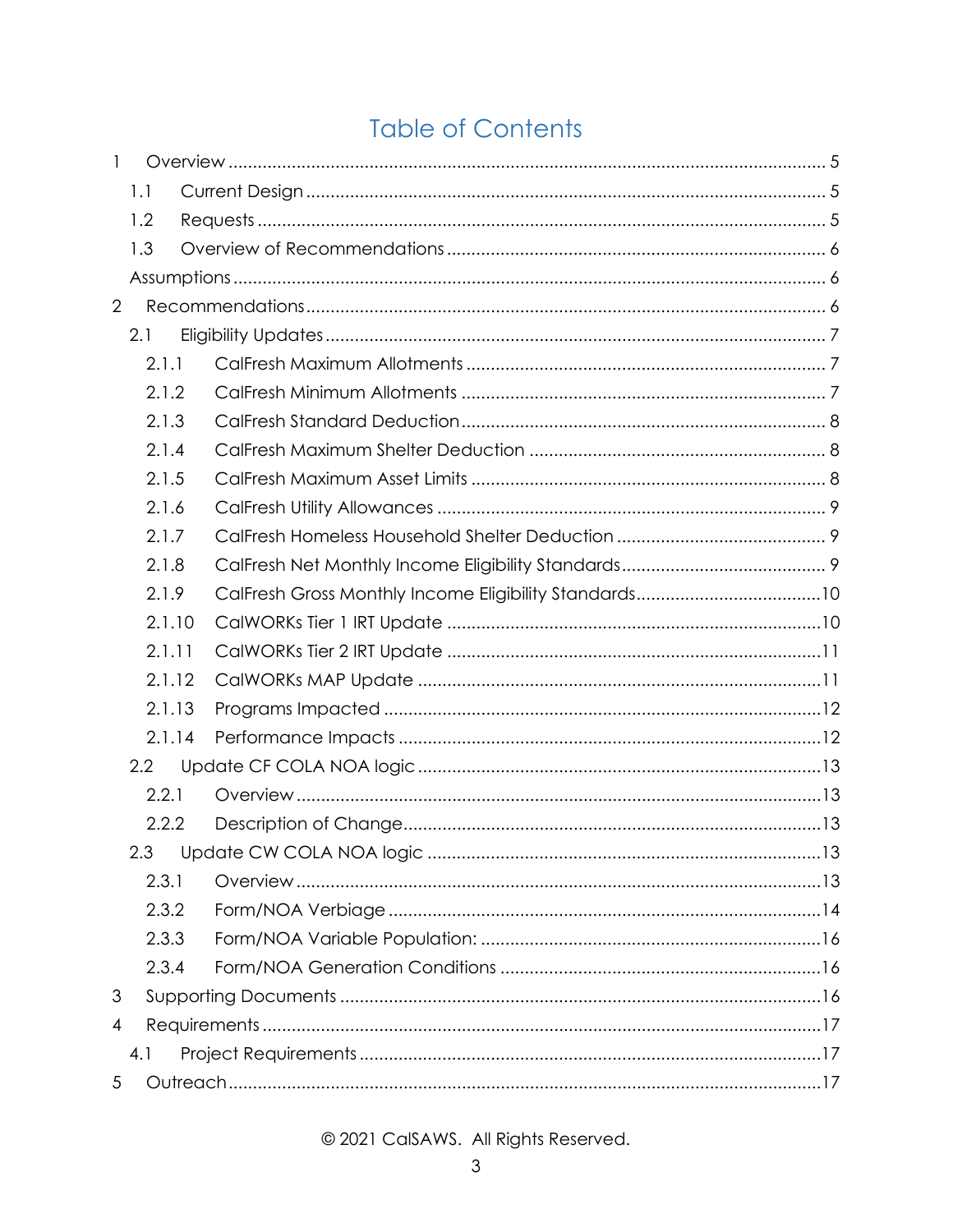|--|--|--|--|--|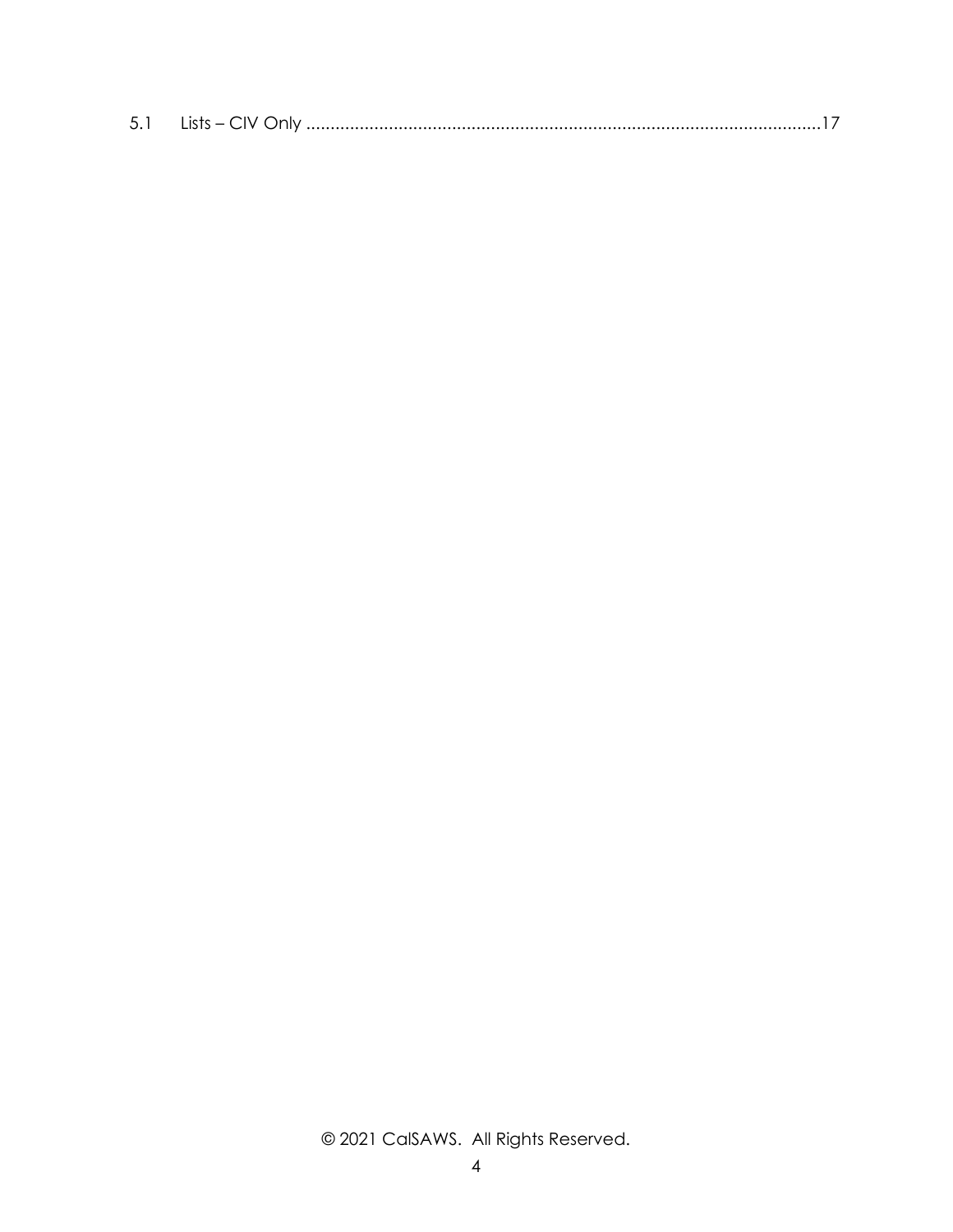## <span id="page-4-0"></span>**1 OVERVIEW**

This document identifies required changes to CalSAWS and C-IV related to the CalFresh (CF) Cost of Living Adjustments (COLA) for Federal Fiscal Year (FFY) 2022 for the period of October 1, 2021 through September 30, 2022 as informed by the All County Information Notice I-XX-21, and United States Department of Agriculture, Food and Nutrition Service SNAP COLA Memo FY 2022.

#### <span id="page-4-1"></span>**1.1 Current Design**

- 1. The maximum CF allotments and other program limits were last adjusted for FFY 2021 in C-IV under CIV-106258, and in CalSAWS under CA-213273. C-IV and CalSAWS use the FFY 2020-2021 CF amounts for the following values:
	- a. CalFresh Standard Utility Allowance
	- b. CalFresh Limited Utility Allowance
	- c. CalFresh Telephone Utility Allowance
	- d. CalFresh Maximum Allotment
	- e. CalFresh Minimum Allotment
	- f. CalFresh Standard Deduction
	- g. CalFresh Maximum Shelter Deduction
	- h. CalFresh Net Monthly Income Level
	- i. CalFresh Gross Monthly Income Level
	- j. CalFresh Aged Property Limit
	- k. CalFresh Non-Aged Property Limit
	- l. CalFresh Homeless Shelter Deduction
	- m. 165% FPL
	- n. 200% FPL
- 2. The CW Income Reporting Threshold (IRT) Tier 1 and Tier 2 levels are at the 2020/2021 amounts updated by SCRs CA-213273/ CIV-106258.
- 3. The CW MAP amount are at the October 2019 amounts updated by SCRs [CA-](https://change.calsaws.net/browse/CA-206231)[206231/](https://change.calsaws.net/browse/CA-206231)CIV-103092.

#### <span id="page-4-2"></span>**1.2 Requests**

- 1. Effective October 1, 2021, benefits for all active CalFresh and TCF programs must be calculated and issued based on the COLA for FFY 2022 as set forth in the following sections.
- 2. Update the CW Income Reporting Threshold (IRT) levels to the 2021/2022 amount.
- 3. Update the CW Maximum Aid Payment (MAP) amounts to the October 2021 amounts.
- 4. Update the CW COLA NOA verbiage to the most recent version.
- 5. C-IV Only: Generate list of ARC cases impacted by CW MAP increase.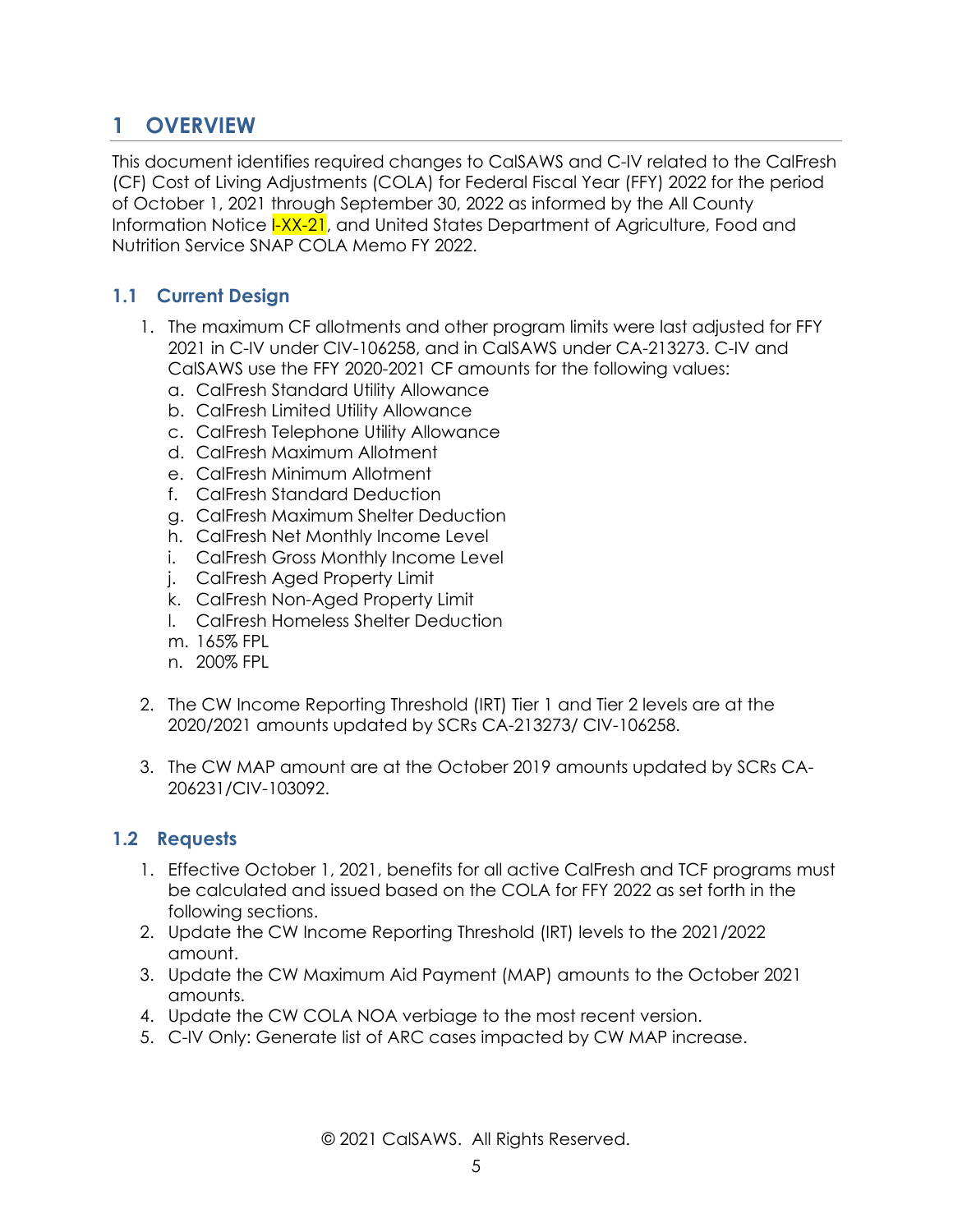#### <span id="page-5-0"></span>**1.3 Overview of Recommendations**

- 1. Update CalSAWS and C-IV code tables with the new CF COLA values for FFY 2022 and end date records from the previous year as of September 30, 2021.
- 2. Update CalSAWS and C-IV code tables with the new CW IRT value for 2021-2022 year effective October 1st 2021 and end date record from the previous year as of September 30, 2021.
- 3. Update CalSAWS and C-IV code tables with the new Maximum Aid Payment (MAP) values effective October 1st 2021.
- 4. Update the NOA logic to generate the CF COLA NOA and CW COLA NOA for 10/2021 COLA.
- <span id="page-5-1"></span>5. C-IV Only: Generate list of ARC cases impacted by CW MAP increase.

#### **Assumptions**

- 1. Batch EDBC will be run on CF (including TCF) programs, and any active Nutrition Benefit (NB) programs on the same case as the active CF program to issue benefits for the new CF COLA values under separate SCR's CIV- 108001 and CA-220109.
- 2. Tables in this document give values for Household Sizes up to 10 persons to align with the lookup column layout in CT351. The Household Size of "2" in this document applies to both the CT351 column for "2 Persons" and for "2 Adults."
- 3. This SCR will update the existing CF COLA NOA fragment logic(see Section 2.4). Per existing CalSAWS logic, other program changes unrelated to the COLA may generate a related NOA instead of the CF COLA NOA.
- 4. Counties are responsible for providing access to the information in the CF 11 (ENG/SP) CalFresh Mass Change Notice.
- 5. SB 380 Child Maximum Aid Payment is automatically calculated based on the updated CW MAP values.
- 6. CalSAWS Only: The following announcement will be posted to YBN by Consortium staff from 8/21/2021 to 10/01/2021.
	- o CalWORKs grant increase begins 10/1/2021. Click <here> to read more. **NOTE:** <here> will be a hyperlink that will open the TEMP 2250.
- 7. C-IV Only: An announcement regarding the CalWORKs grant increase will not be posted to C4Y as C4Y will be inactive before the grant increase comes into effect.
- 8. TEMP 2250 will be mass mailed with the SCRs CA-231935 and CIV-109285.

## <span id="page-5-2"></span>**2 RECOMMENDATIONS**

Insert new values into the code tables as specified below using an effective date from 10/01/2021 to high date. The existing high-dated values will be end-dated effective September 30, 2021.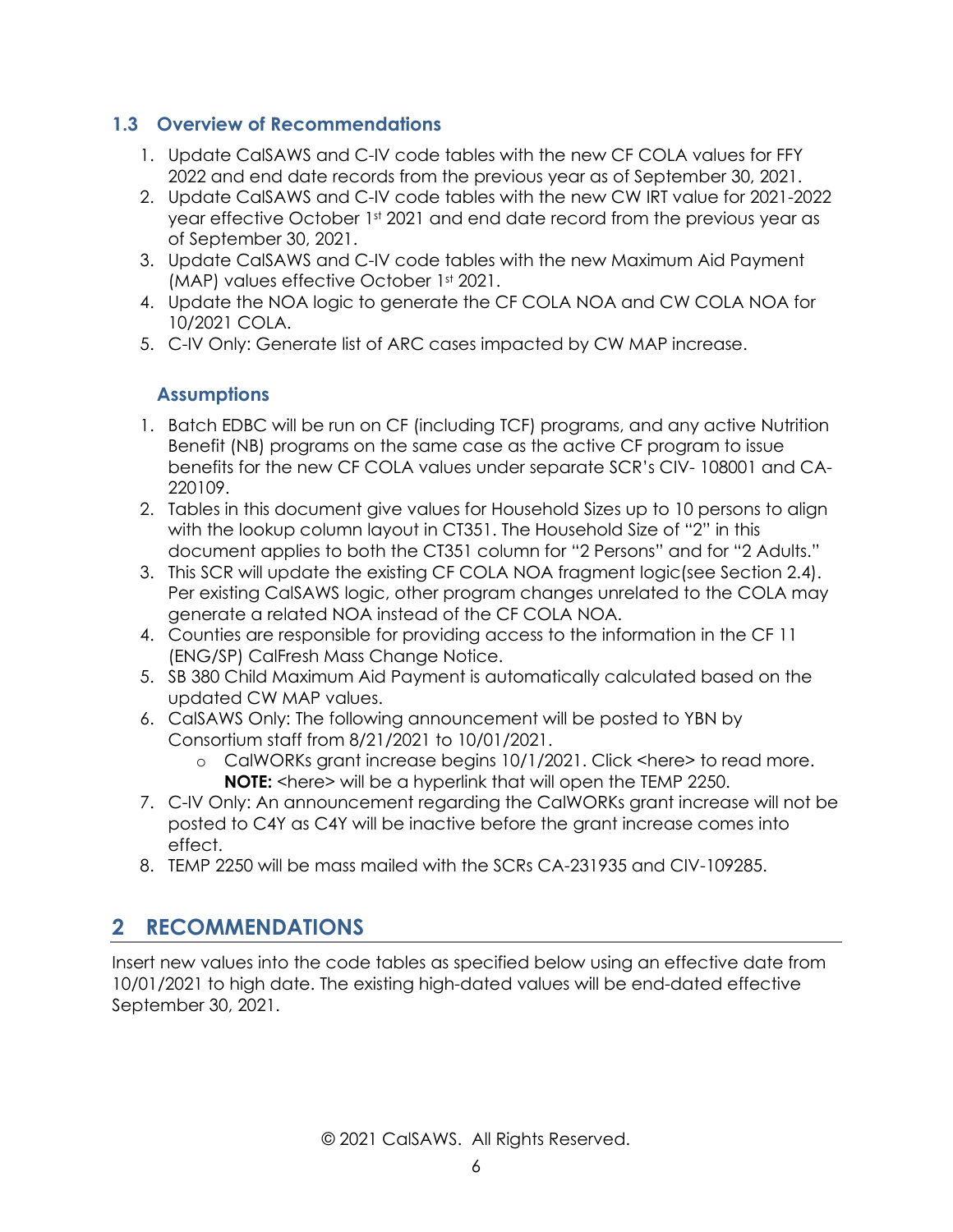#### <span id="page-6-1"></span><span id="page-6-0"></span>**2.1 Eligibility Updates**

#### **2.1.1 CalFresh Maximum Allotments**

The following table lists the new CF Maximum Allotments for all households for FFY 2022. These values are stored in CT351, Code 45.

| <b>Household Size</b>  | <b>Maximum Aid Payment</b> |
|------------------------|----------------------------|
|                        | \$250                      |
| $\overline{2}$         | \$459                      |
| 3                      | \$658                      |
| 4                      | \$835                      |
| 5                      | \$992                      |
| 6                      | \$1,190                    |
| 7                      | \$1,316                    |
| 8                      | \$1,504                    |
| 9                      | \$1,692                    |
| 10                     | \$1,880                    |
| Each additional person | \$188                      |

#### <span id="page-6-2"></span>**2.1.2 CalFresh Minimum Allotments**

The CF Minimum Allotment increased to \$20. This value is stored in CT 335, Code MA.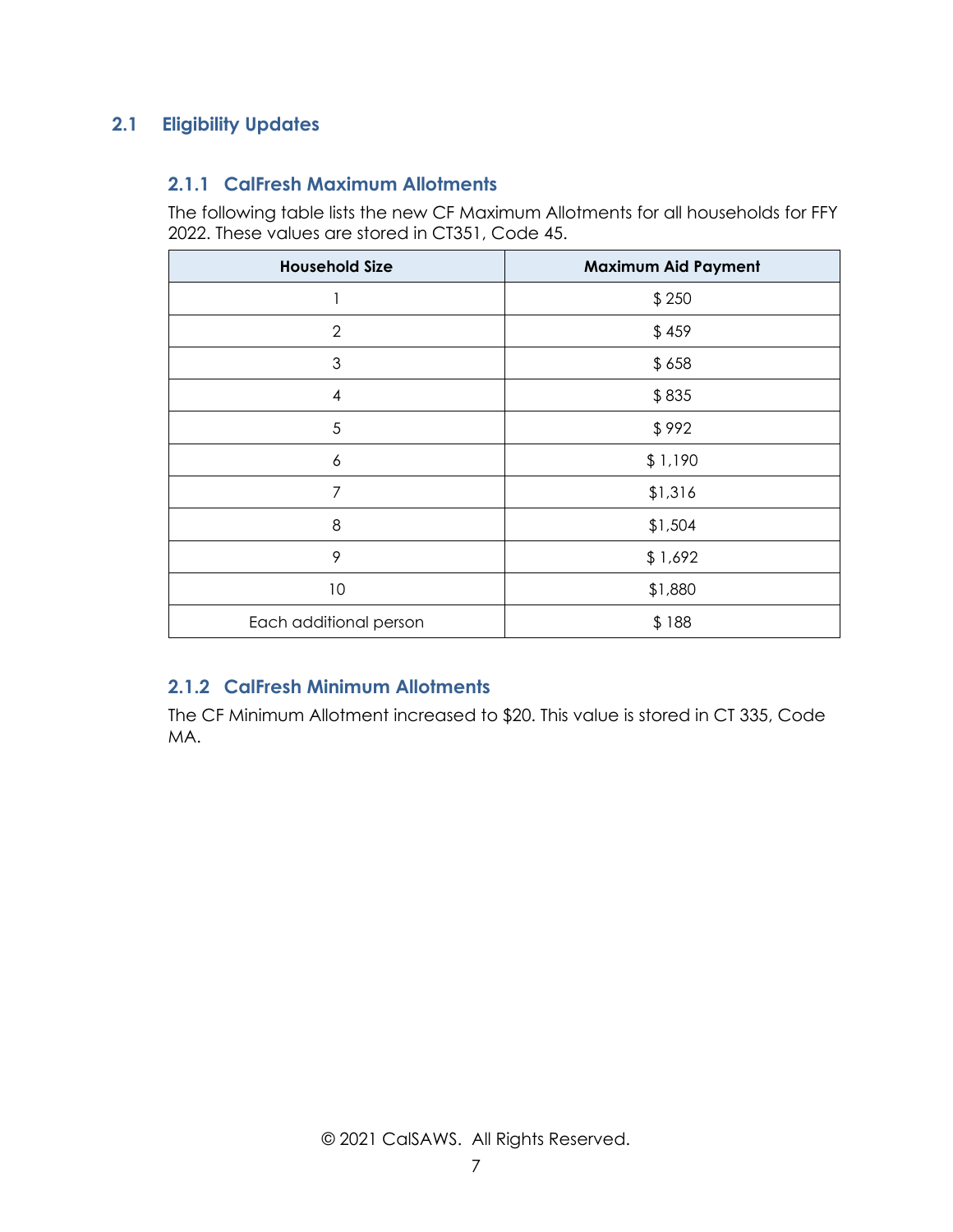#### <span id="page-7-0"></span>**2.1.3 CalFresh Standard Deduction**

The following table lists the new CF Standard Deductions for FFY 2021. These values are stored in CT351, Code 48.

| <b>Household Size</b>  | <b>Standard Deductions</b> |
|------------------------|----------------------------|
|                        | \$177                      |
| $\overline{2}$         | \$177                      |
| 3                      | \$177                      |
| $\overline{4}$         | \$184                      |
| 5                      | \$215                      |
| $\boldsymbol{6}$       | \$246                      |
| 7                      | \$246                      |
| 8                      | \$246                      |
| 9                      | \$246                      |
| 10                     | \$246                      |
| Each additional person | $$0^*$                     |

*\* all households of six or more get a \$246 deduction with no additional amount added as the household size increases.*

#### <span id="page-7-1"></span>**2.1.4 CalFresh Maximum Shelter Deduction**

The CF Maximum Shelter Deduction for households without elderly or disabled members increased from \$586 to \$597. This value is stored in CT335, Code 50.

Note: The CF Maximum Shelter Deduction does not apply to elderly or disabled households; the full amount of any excess shelter will be deducted. However, this value will still appear in the EDBC Summary.

#### <span id="page-7-2"></span>**2.1.5 CalFresh Maximum Asset Limits**

CF Maximum Asset Limits will be updated with the following:

- The limit for households with at least one member who is age 60 or older or is disabled increased from \$3,500 to \$3,750. This value is stored in CT 335, Code 85.
- For all other households, the limit increased from \$2,250 to \$2,500. This value is stored in CT 335, Code 86.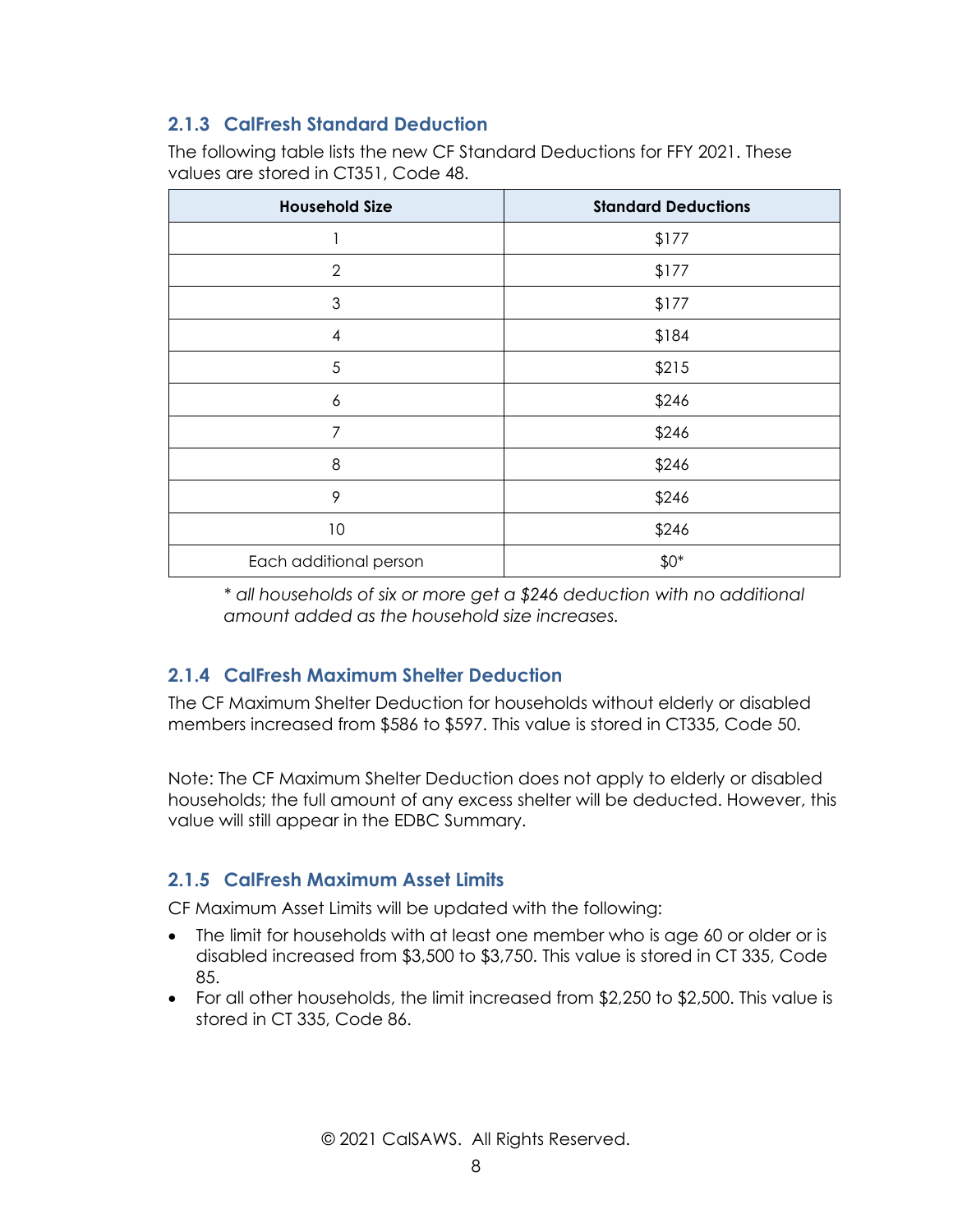#### <span id="page-8-0"></span>**2.1.6 CalFresh Utility Allowances**

The following table lists the new Utility Allowances for CF for FFY 2022. These values are stored in CT335. The code for each item is identified in the table.

| <b>Utility Allowance Type</b>           | Code | Old Value | <b>New Value</b> |
|-----------------------------------------|------|-----------|------------------|
| <b>Standard Utility Allowance (SUA)</b> | 49   | \$438     | \$487            |
| Limited Utility Allowance (LUA)         | 34   | \$139     | \$144            |
| Telephone Utility Allowance (TUA)       | 33   | \$18      | \$19             |

#### <span id="page-8-1"></span>**2.1.7 CalFresh Homeless Household Shelter Deduction**

The CF Homeless Household Shelter Deduction will increase in FFY 2022 from \$156.74 to \$159.73. This value is stored in CT335, Code 48.

#### <span id="page-8-2"></span>**2.1.8 CalFresh Net Monthly Income Eligibility Standards**

The following table lists the new CF Net Monthly Income Eligibility Standards (100% FPL) for FFY 2022. These values are stored in CT351, Code 46.

| <b>Household Size</b>  | Net Monthly Income Level (100% FPL) |
|------------------------|-------------------------------------|
|                        | \$1,074                             |
| $\overline{2}$         | \$1,452                             |
| 3                      | \$1,830                             |
| $\overline{4}$         | \$2,209                             |
| 5                      | \$2,587                             |
| 6                      | \$2,965                             |
| 7                      | \$3,344                             |
| 8                      | \$3,722                             |
| 9                      | \$4,101                             |
| 10                     | \$4,480                             |
| Each additional person | \$379                               |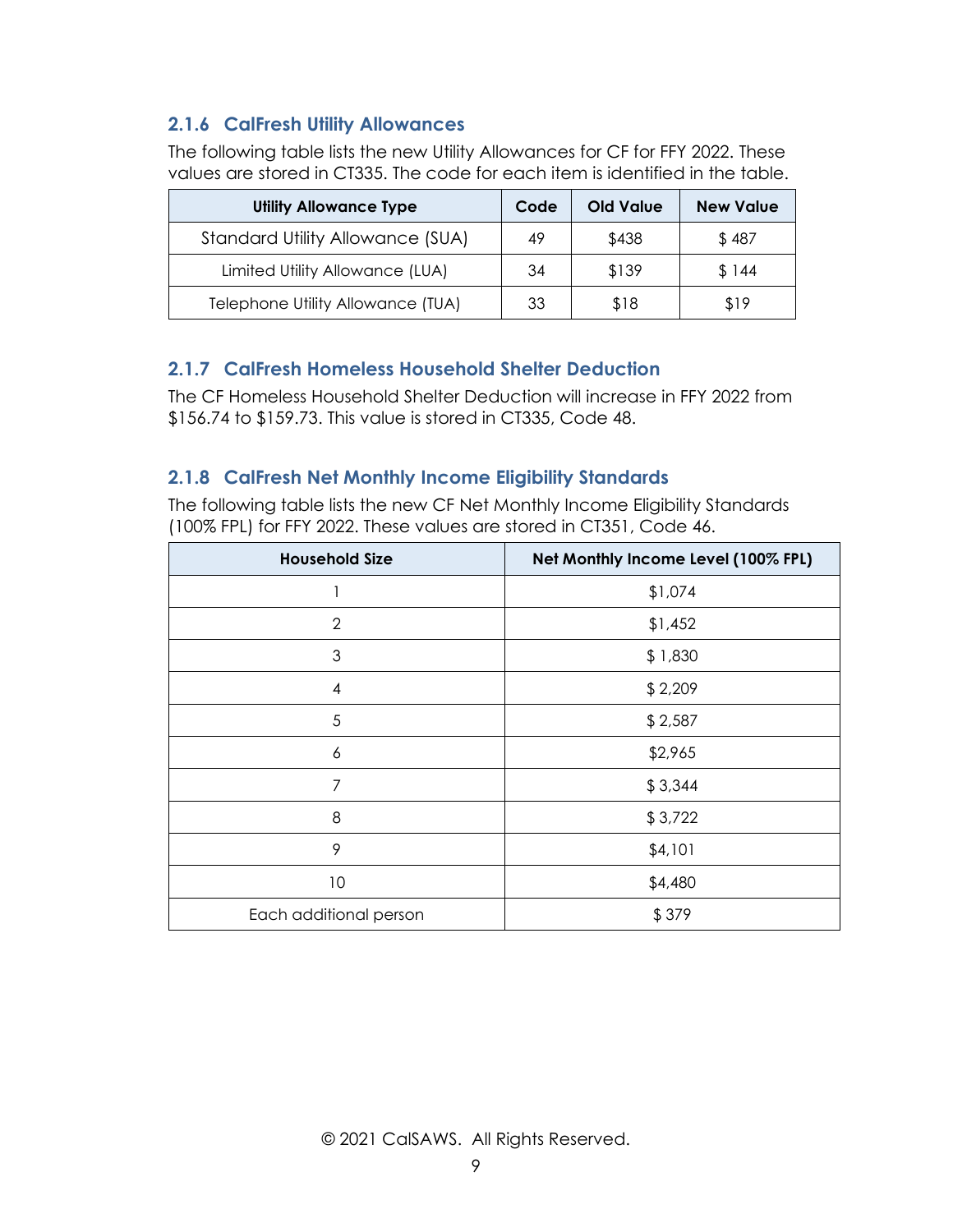#### <span id="page-9-0"></span>**2.1.9 CalFresh Gross Monthly Income Eligibility Standards**

The following table lists the new CF gross Monthly Income Eligibility Standards for FFY 2022. These values are stored in CT351. The code for each item is in the table.

| Household<br><b>Size</b>  | IRT for SAR (130%<br>FPL)<br>Code 47 | <b>Elderly/Disabled</b><br>$(165\%$ FPL)<br>Code 58 | <b>MCE/BBCE</b><br>(200% FPL)<br>Code 60 |
|---------------------------|--------------------------------------|-----------------------------------------------------|------------------------------------------|
| 1                         | \$1,396                              | \$1,771                                             | \$2,148                                  |
| $\overline{2}$            | \$1,888                              | \$2,396                                             | \$2,904                                  |
| 3                         | \$2,379                              | \$3,020                                             | \$3,660                                  |
| 4                         | \$2,871                              | \$3,644                                             | \$4,418                                  |
| 5                         | \$3,363                              | \$4,268                                             | \$5,174                                  |
| 6                         | \$3,855                              | \$4,893                                             | \$5,930                                  |
| 7                         | \$4,347                              | \$5,517                                             | \$6,688                                  |
| 8                         | \$4,839                              | \$6,141                                             | \$7,444                                  |
| 9                         | \$5,331                              | \$6,766                                             | \$8,202                                  |
| 10                        | \$5,823                              | \$7,391                                             | \$8,960                                  |
| Each additional<br>member | \$492                                | \$625                                               | \$758                                    |

#### <span id="page-9-1"></span>**2.1.10 CalWORKs Tier 1 IRT Update**

Apply a CTCR in each system to update the 100% FPL for a household of 3 as used by the system for CW and RCA Tier 1 IRT (Code Table 335, code AK) effective 10/01/2021 to high date. The existing high-dated value will be enddated 9/30/2021.

 In CalSAWS: the new amount will be \$1,830 (the system calculates 55% of this value as \$1,007 per the ACL).

 In C-IV: the new amount will be \$1,831 (the system calculates 55% of this value as \$ per the ACL due to rounding differences from CalSAWS).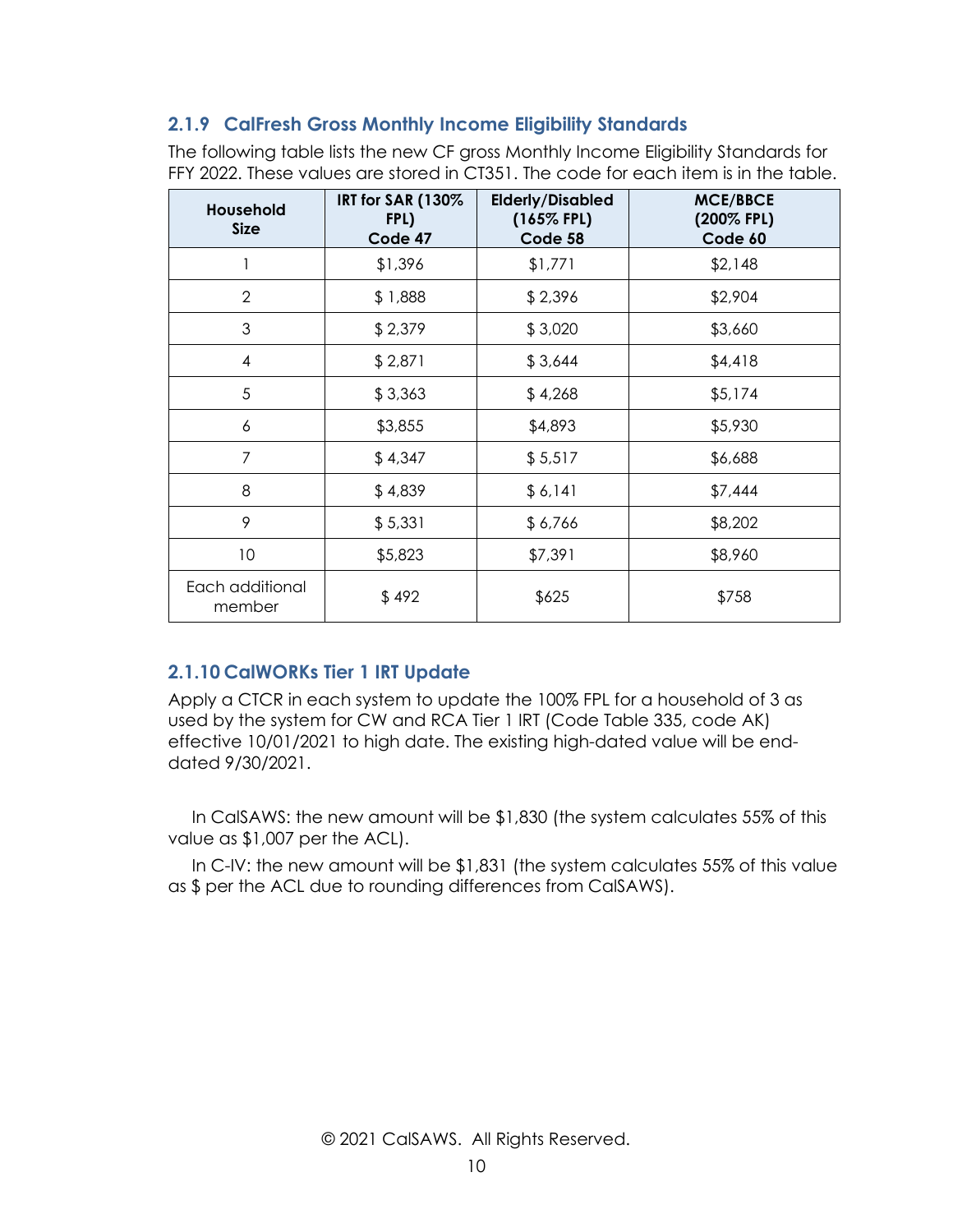#### <span id="page-10-0"></span>**2.1.11 CalWORKs Tier 2 IRT Update**

The following table lists the new CW and RCA Tier2 IRT values. These values are stored in CT351. These values are effe 1,007 ctive 10/01/2021, the current high dated values will be end dated to 9/30/2021.

| Household<br><b>Size</b>  | <b>CW Tier2 IRT</b><br>(130% FPL)<br>Code 49 |
|---------------------------|----------------------------------------------|
| O                         | \$1,396                                      |
| 1                         | \$1,396                                      |
| 2                         | \$1,888                                      |
| 3                         | \$2,379                                      |
| 4                         | \$2,871                                      |
| 5                         | \$3,363                                      |
| 6                         | \$3,855                                      |
| 7                         | \$4,347                                      |
| 8                         | \$4,839                                      |
| 9                         | \$5,331                                      |
| 10                        | \$5,823                                      |
| Each additional<br>member | \$492                                        |

#### <span id="page-10-1"></span>**2.1.12 CalWORKs MAP Update**

The following tables list the new CW and RCA MAP values. These values are stored in CT351. These values are effective 10/01/2021, the current high dated values will be end dated to 9/30/2021.

| <b>Region 1</b>                       |                                                           |                                                        |  |  |
|---------------------------------------|-----------------------------------------------------------|--------------------------------------------------------|--|--|
| <b>Assistance</b><br><b>Unit Size</b> | <b>Maximum Aid</b><br>Payment<br><b>Exempt</b><br>Code 12 | <b>Maximum Aid</b><br>Payment<br>Non-Exempt<br>Code 10 |  |  |
|                                       | \$638                                                     | \$579                                                  |  |  |
| 2                                     | \$819                                                     | \$733                                                  |  |  |
| 3                                     | \$1,035                                                   | \$925                                                  |  |  |
|                                       | \$1,244                                                   | \$1,116                                                |  |  |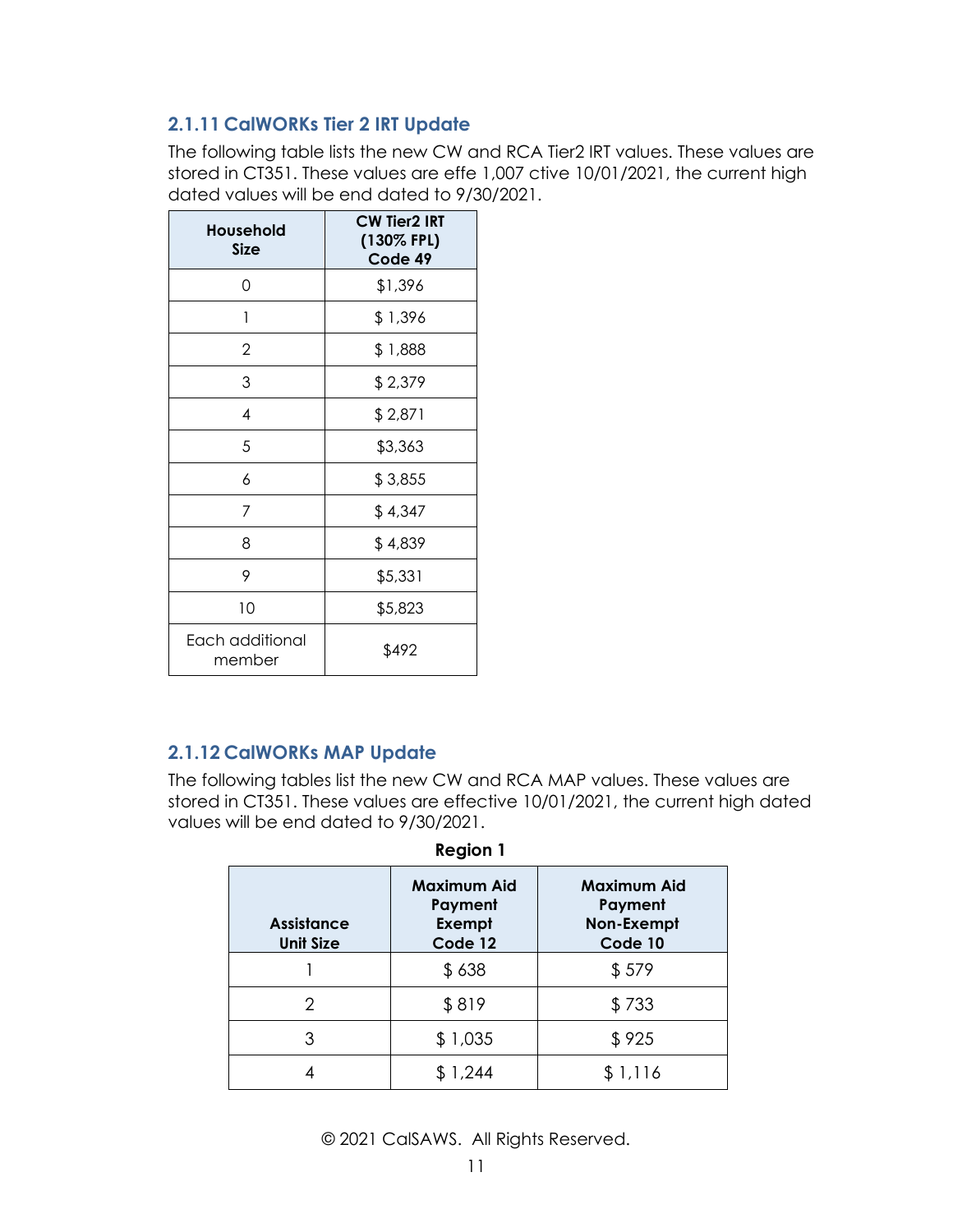| <b>Assistance</b><br><b>Unit Size</b> | <b>Maximum Aid</b><br>Payment<br><b>Exempt</b><br>Code 12 | <b>Maximum Aid</b><br>Payment<br>Non-Exempt<br>Code 10 |
|---------------------------------------|-----------------------------------------------------------|--------------------------------------------------------|
| 5                                     | \$1,458                                                   | \$1,308                                                |
| 6                                     | \$1,673                                                   | \$1,499                                                |
| 7                                     | \$1,887                                                   | \$1,691                                                |
| 8                                     | \$2,104                                                   | \$1,883                                                |
| 9                                     | \$2,316                                                   | \$2,074                                                |
| 10 or more                            | \$2,534                                                   | \$2,266                                                |

## **Region 2**

| <b>Assistance</b><br><b>Unit Size</b> | Maximum Aid<br>Payment<br><b>Exempt</b><br>Code 13 | Maximum Aid<br>Payment<br>Non-Exempt<br>Code 11 |
|---------------------------------------|----------------------------------------------------|-------------------------------------------------|
|                                       | \$607                                              | \$548                                           |
| $\overline{2}$                        | \$778                                              | \$696                                           |
| 3                                     | \$984                                              | \$878                                           |
| $\overline{4}$                        | \$1,181                                            | \$1,060                                         |
| 5                                     | \$1,386                                            | \$1,243                                         |
| 6                                     | \$1,590                                            | \$1,425                                         |
| 7                                     | \$1,792                                            | \$1,607                                         |
| 8                                     | \$1,999                                            | \$1,789                                         |
| 9                                     | \$2,200                                            | \$1,971                                         |
| 10 or more                            | \$2,407                                            | \$2,152                                         |

## <span id="page-11-0"></span>**2.1.13 Programs Impacted**

<span id="page-11-1"></span>CW, RCA, CF

## **2.1.14 Performance Impacts**

None.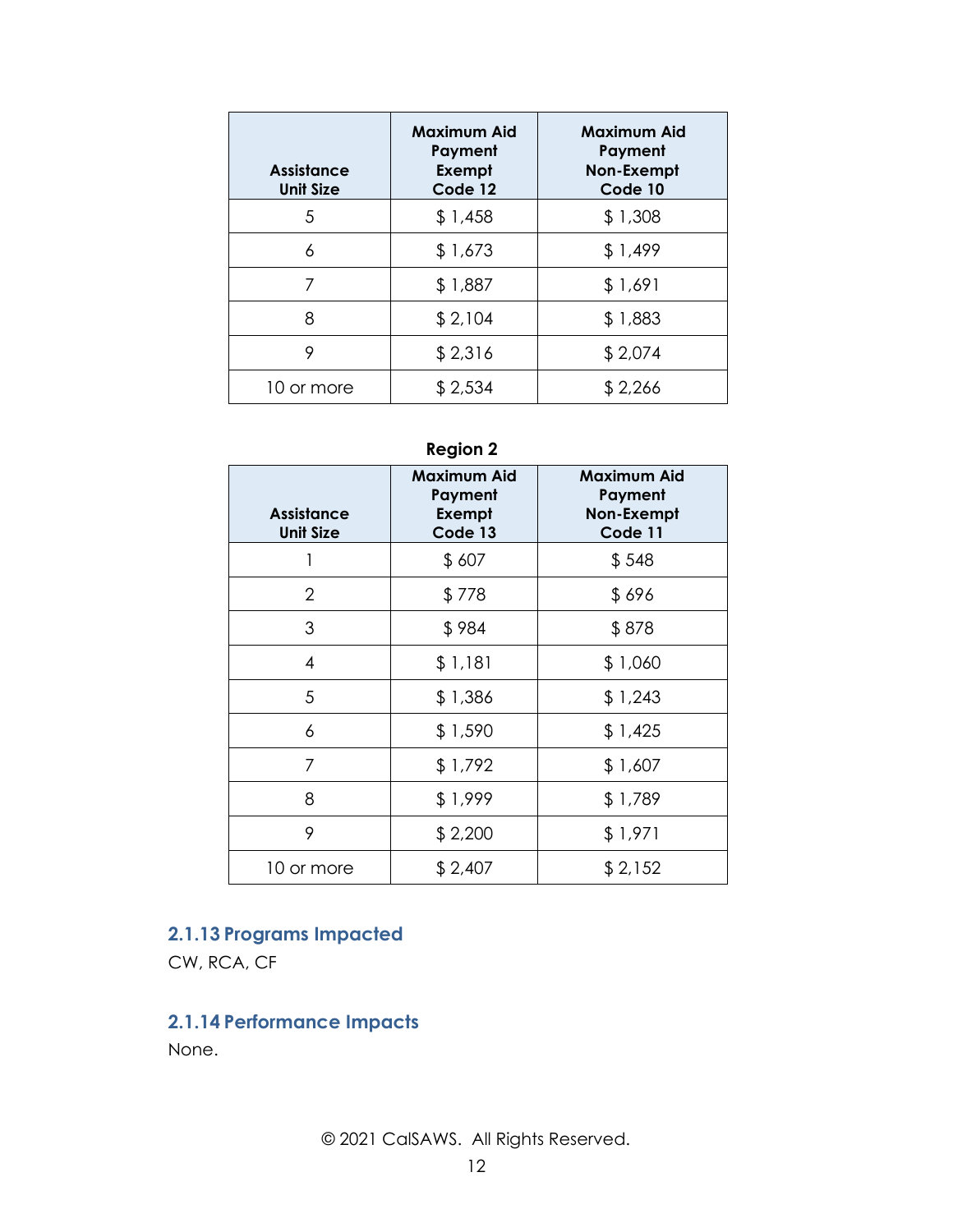#### <span id="page-12-1"></span><span id="page-12-0"></span>**2.2 Update CF COLA NOA logic**

#### **2.2.1 Overview**

The existing English and Spanish fragment logic will be updated in C-IV and CalSAWS for the CalFresh COLA to be generated by this change.

#### <span id="page-12-2"></span>**2.2.2 Description of Change**

Update the existing COLA fragment logic for RSN\_COLA\_CHANGE(Fragment ID: 1028 C-IV) and CF\_CH\_NEW\_COLA\_BENEFIT\_AMT (Fragment ID: 7480 CalSAWS) to generate for the EDBC benefit month/year of 10/2021.

#### **CalSAWS Existing Fragment (English):**

"Your change in CalFresh benefits is due to the CalFresh Cost of Living Adjustment that is effective <BenefitMonth>. This is due to federal and state regulations."

#### **CalSAWS Existing Fragment (Spanish):**

"Su cambio en los beneficios de CalFresh se debe al ajuste del costo de vida de CalFresh que es efectivo el <BenefitMonth>. Esto se debe a las regulaciones federales y estatales."

#### **C-IV Existing Fragment (English):**

"Your change in CalFresh benefits are due to the annual CalFresh Cost of Living Adjustment that is effective <BenefitMonth>. This is due to Federal and State regulations."

#### **C-IV Existing Fragment (Spanish):**

"Su cambio en los beneficios de CalFresh se debe al ajuste anual del costo de vida de CalFresh que es efectivo el <BenefitMonth>. Esto se debe a las regulaciones federales y estatales."

#### <span id="page-12-4"></span><span id="page-12-3"></span>**2.3 Update CW COLA NOA logic**

#### **2.3.1 Overview**

The existing English and Spanish fragment verbiage and logic will be updated in C-IV and CalSAWS for the CalWORKS COLA to be generated by this change.

**Reason Fragment Name and ID:** RSN\_MAP\_INCREASE\_OCT\_2019(C-IV Fragment ID: 550) and CW\_CH\_COLA\_A881(CalSAWS Fragment ID: 7459)

**Known County NOA:** Derived from TM44-315L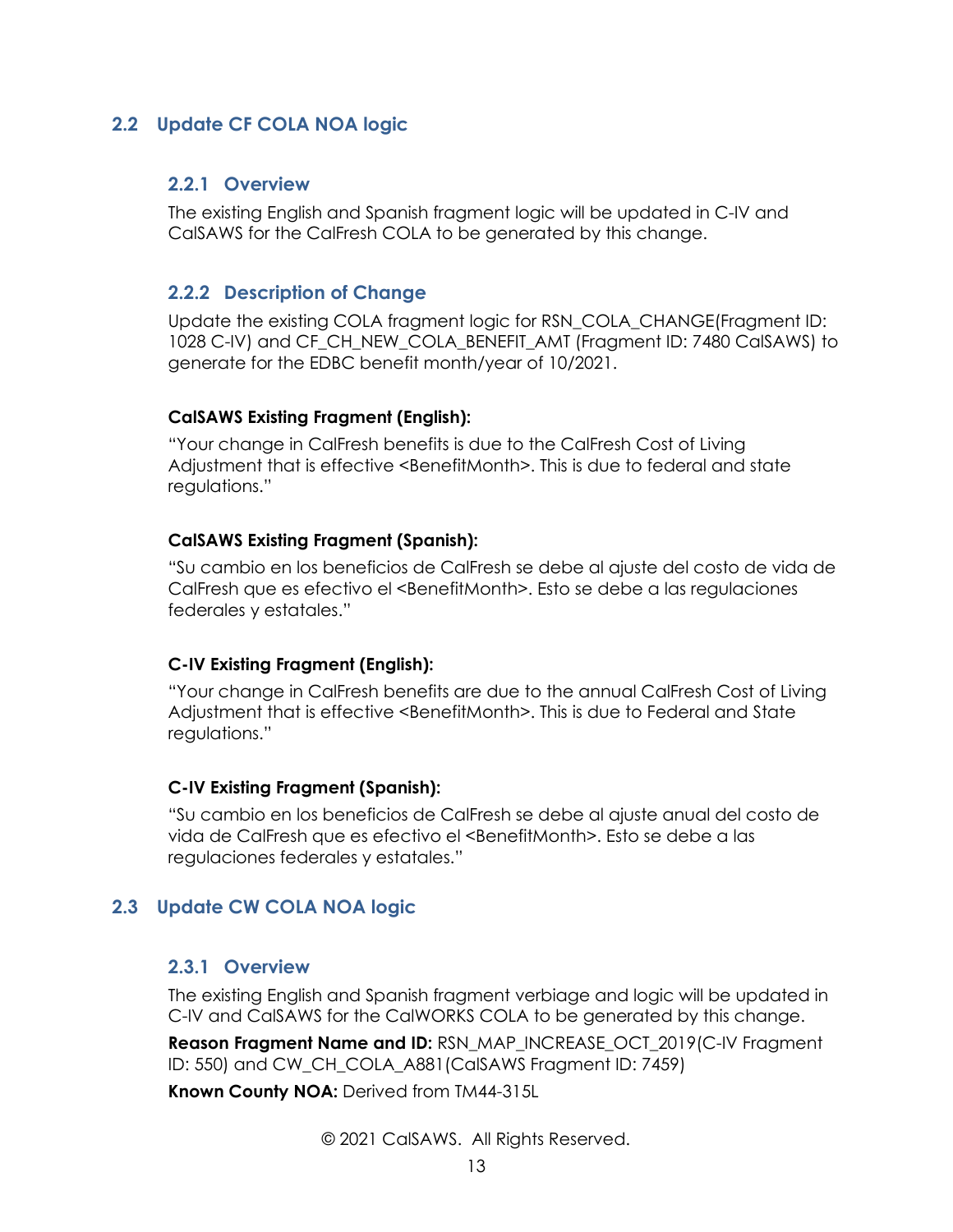**Current NOA Template:** TEMPLATE\_SINGLE\_BUDGET (C-IV Fragment ID: 373) CW\_NOA\_TEMPLATE (CalSAWS Fragment ID: 3026) **Current Program(s):** CalWORKs and RCA **Current Action Type:** Change **Current Fragment Level:** Program **Currently Repeatable:** No **Includes NA Back 9:** Yes **Current Forms/NOAs Generated with this NOA:** N/A **Existing Languages:** English and Spanish

#### <span id="page-13-0"></span>**2.3.2 Form/NOA Verbiage**

#### **Update CW COLA Reason Fragment XDP**

Update the existing English and Spanish COLA fragment for RSN\_MAP\_INCREASE\_OCT\_2019 (C-IV) and CW\_CH\_COLA\_A881 (CalSAWS) to the updated verbiage provided below.

#### **CalSAWS:**

#### **Existing Fragment (English):**

"State Law has changed. The maximum aid payment has gone up.

If you think there is a mistake in the amount of your cash aid, or if you have problems other than with the new law you can ask for a state hearing. The back of this notice tells you how.

Your new cash aid amount is figured on this page."

#### **Updated Fragment (English):**

"State Law has changed. The maximum aid payment has gone up by 5.3 percent.

If you think there is a mistake in the amount of your cash aid, or if you have problems other than with the new law you can ask for a state hearing. The back of this notice tells you how."

#### **Existing Fragment (Spanish):**

"La Ley Estatal ha cambiado. El pago máximo de asistencia ha aumentado.

Si usted cree que hay un error en la cantidad de su asistencia monetaria o si tiene problemas, aparte de con la nueva ley, puede pedir una audiencia estatal. Al reverso de este aviso se le explica cómo hacerlo.

La cantidad nueva de su asistencia monetaria es calculada en esta página."

#### **Updated Fragment (Spanish)**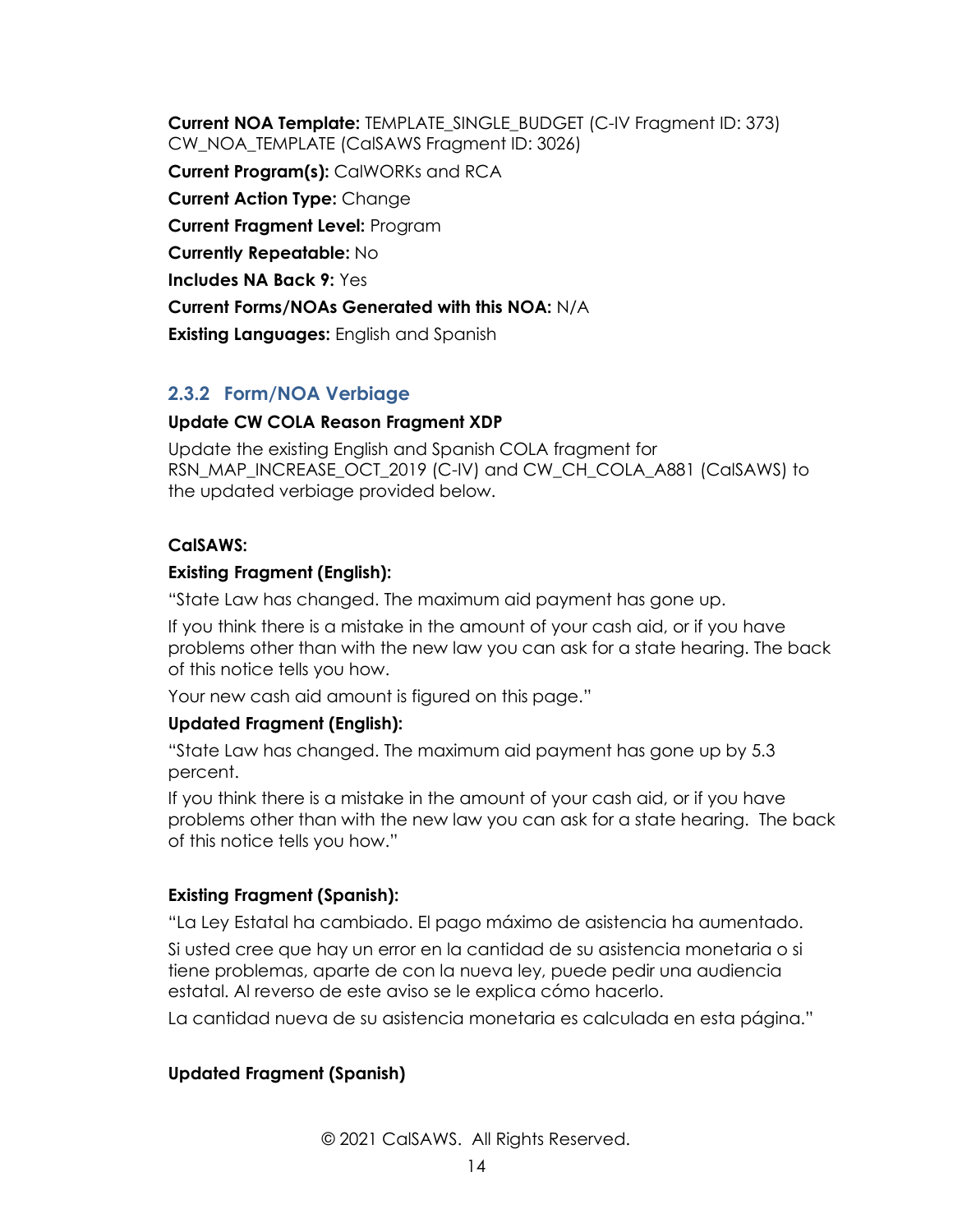"La Ley Estatal ha cambiado. El pago máximo de asistencia ha aumentado un 5.3 por ciento.

Si usted cree que hay un error en la cantidad de su asistencia monetaria, o si tiene problemas aparte de con la nueva ley, puede pedir una audiencia estatal. Al reverso de este aviso se le explica cómo hacerlo."

#### **C-IV:**

#### **Existing Fragment (English):**

"State Law has changed. The maximum aid payment has gone up.

If you think there is a mistake in the amount of your cash aid, or if you have problems other than with the new law you can ask for a state hearing. The back of this notice tells you how.

Your new cash aid amount is figured on this page.

The county will tell you if your IRT has changed."

#### **Updated Fragment (English):**

"State Law has changed. The maximum aid payment has gone up by 5.3 percent.

If you think there is a mistake in the amount of your cash aid, or if you have problems other than with the new law you can ask for a state hearing. The back of this notice tells you how.

Your new cash aid amount is figured on this page.

The county will tell you if your IRT has changed."

#### **Existing Fragment (Spanish):**

"La Ley Estatal ha cambiado. El pago máximo de asistencia ha aumentado.

Si usted cree que hay un error en la cantidad de su asistencia monetaria o si tiene problemas, aparte de con la nueva ley, puede pedir una audiencia estatal. Al reverso de este aviso se le explica cómo hacerlo.

La cantidad nueva de su asistencia monetaria es calculada en esta página.

El Condado le informará si la cantidad máxima de ingresos para su hogar (IRT) ha cambiado."

#### **Updated Fragment (Spanish):**

"La Ley Estatal ha cambiado. El pago máximo de asistencia ha aumentado un 5.3 por ciento.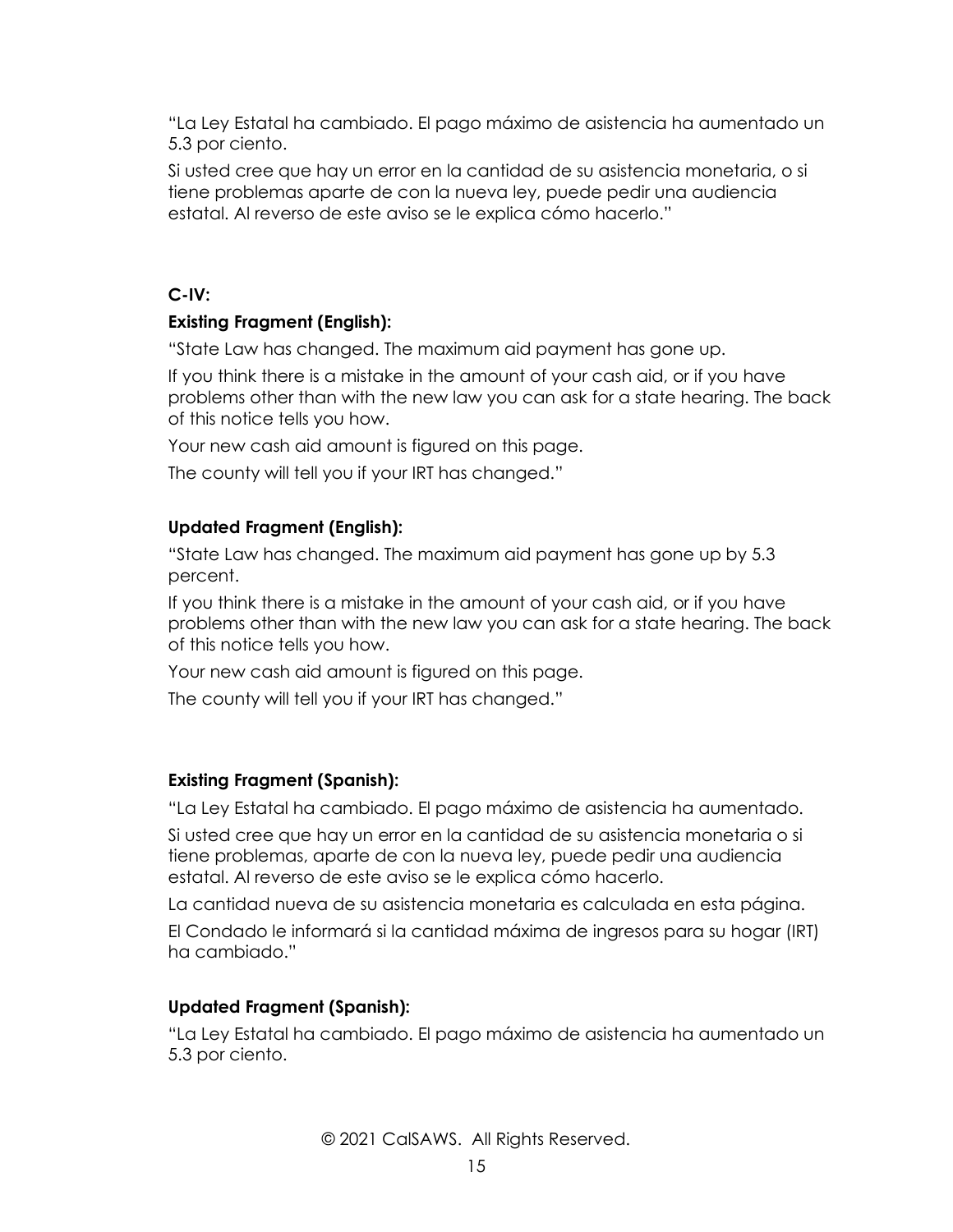Si usted cree que hay un error en la cantidad de su asistencia monetaria, o si tiene problemas aparte de con la nueva ley, puede pedir una audiencia estatal. Al reverso de este aviso se le explica cómo hacerlo.

La cantidad nueva de su asistencia monetaria es calculada en esta página.

El Condado le informará si la cantidad máxima de ingresos para su hogar (IRT) ha cambiado."

#### <span id="page-15-0"></span>**2.3.3 Form/NOA Variable Population:**

#### **1. Update Regulations for CW COLA Reason**

The CW COLA reason has new associated Regulations. The following Regulations will be added when the CW COLA Reason is generated on a NOA:

English Regulations: MPP 44-315, AB 135 (Chapter 85, Statutes of 2021)

CalSAWS Only: Spanish Regulations: MPP 44-315, AB 135 (Capítulo 85, Estatutos del 2021)

#### <span id="page-15-1"></span>**2.3.4 Form/NOA Generation Conditions**

#### **Update CW COLA reason fragment Generation:**

Update the CW COLA fragment logic for RSN\_MAP\_INCREASE\_OCT\_2019(C-IV) and CW\_CH\_COLA\_A881(CalSAWS) to generate for the EDBC benefit month/year of 10/2021.

**New NOA Template:** No

**New Program Generation:** No

**New Action Type:** No

**Update to Fragment Level:** No

**New Forms/NOAs Generated with this NOA:** No

## <span id="page-15-2"></span>**3 SUPPORTING DOCUMENTS**

| Number Functional<br><b>Area</b> | <b>Description</b> | <b>Attachment</b> |
|----------------------------------|--------------------|-------------------|
|                                  |                    |                   |
|                                  |                    |                   |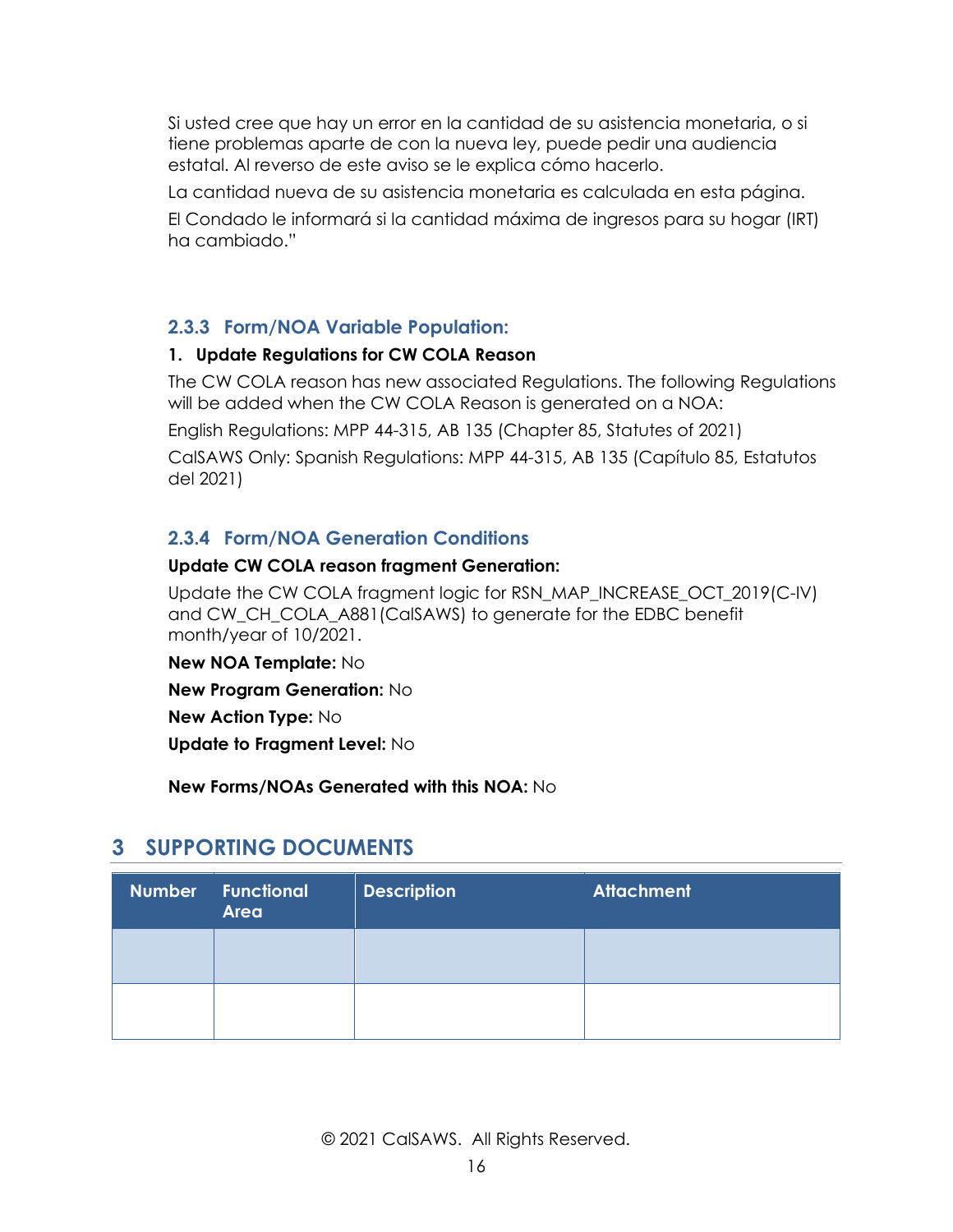## <span id="page-16-0"></span>**4 REQUIREMENTS**

#### <span id="page-16-1"></span>**4.1 Project Requirements**

| REO#     | <b>I REQUIREMENT TEXT</b>                                                                                               | <b>How Requirement Met</b>                                                                                |
|----------|-------------------------------------------------------------------------------------------------------------------------|-----------------------------------------------------------------------------------------------------------|
| 2.8.1.21 | The LRS shall automate eligibility<br>determination and benefit calculation for<br>certain individual and case changes. | This SCR updates the CF COLA values<br>for eligibility determination and<br>benefit calculation FFY 2022. |

## <span id="page-16-2"></span>**5 OUTREACH**

#### <span id="page-16-3"></span>**5.1 Lists – CIV Only**

List of active ARC cases as of 10/01/2021 where ARC participant case includes a CW portion (i.e. aid codes 2S, 2T or 2U). An increase in the CalWORKs MAP could potentially change the portion of the ARC amount coming from CalWORKs funds.

**Note:** Counties will need to run manual EDBC for the ARC program. An increase in the CalWORKs MAP could potentially change the portion of the ARC amount coming from CalWORKs funds.

**List Name:** ARC Cases Where Participant Has Aid Codes That Include CW Portion for October 2021.

#### **List Criteria:**

- ARC case active as of 10/01/2021
	- ARC Case Aid Code is 2S, 2T or 2U

#### **Standard Columns:**

- Case Name
- Case Number
- County
- Unit
- Unit Name
- Office Name
- Worker

**Additional Column(s):** Aid Code **Frequency:** One-time

The list will be posted to the following locations:

| System Path |                                                                     |
|-------------|---------------------------------------------------------------------|
| $C$ -IV     | CalSAWS Web Portal>System Changes>SCR and SIR Lists>2021>CIV-108000 |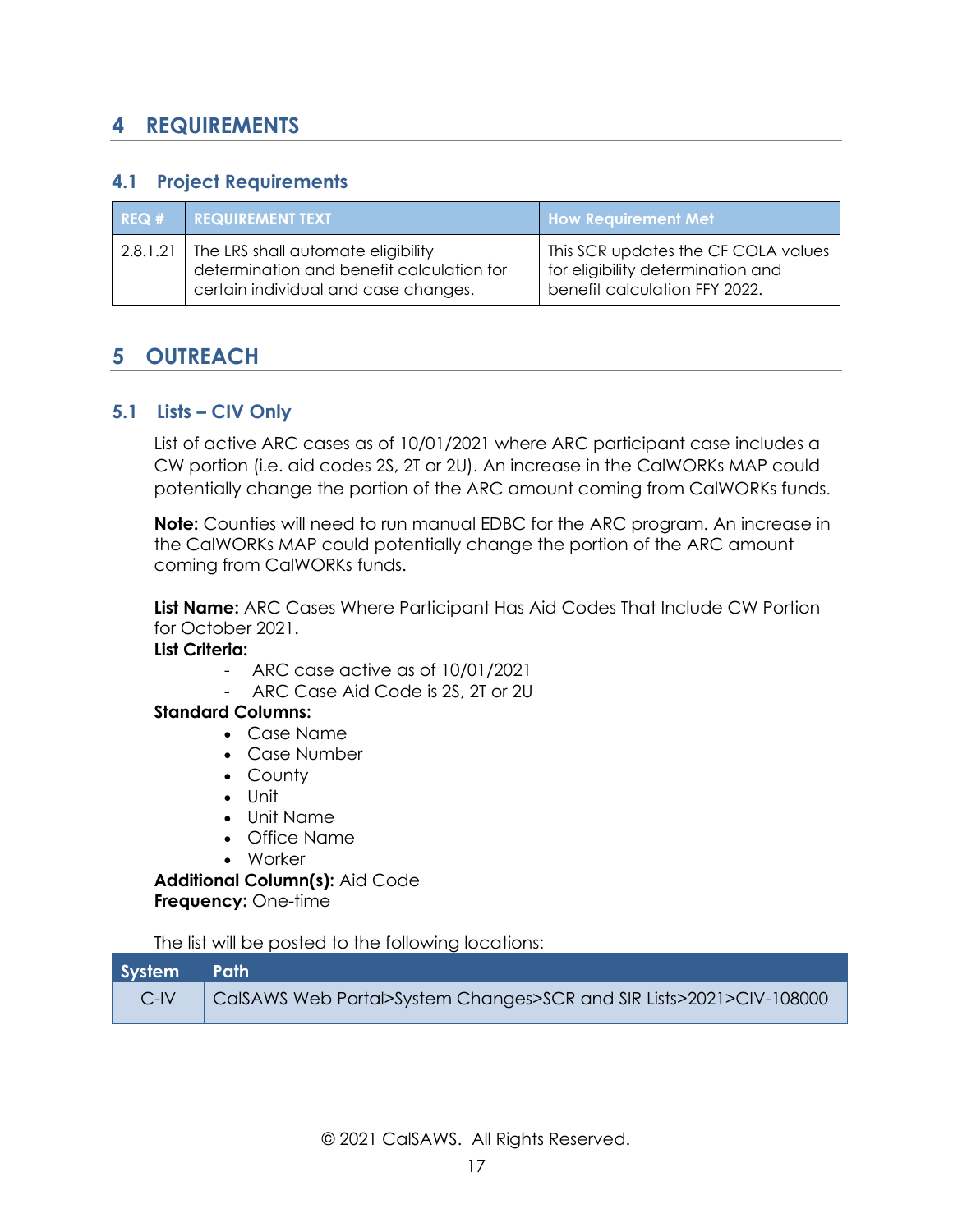

California Statewide Automated Welfare System

# **Design Document**

CA-228376 | CIV-108992

ACL 21-65: Pandemic Emergency Assistance Fund (PEAF) Payments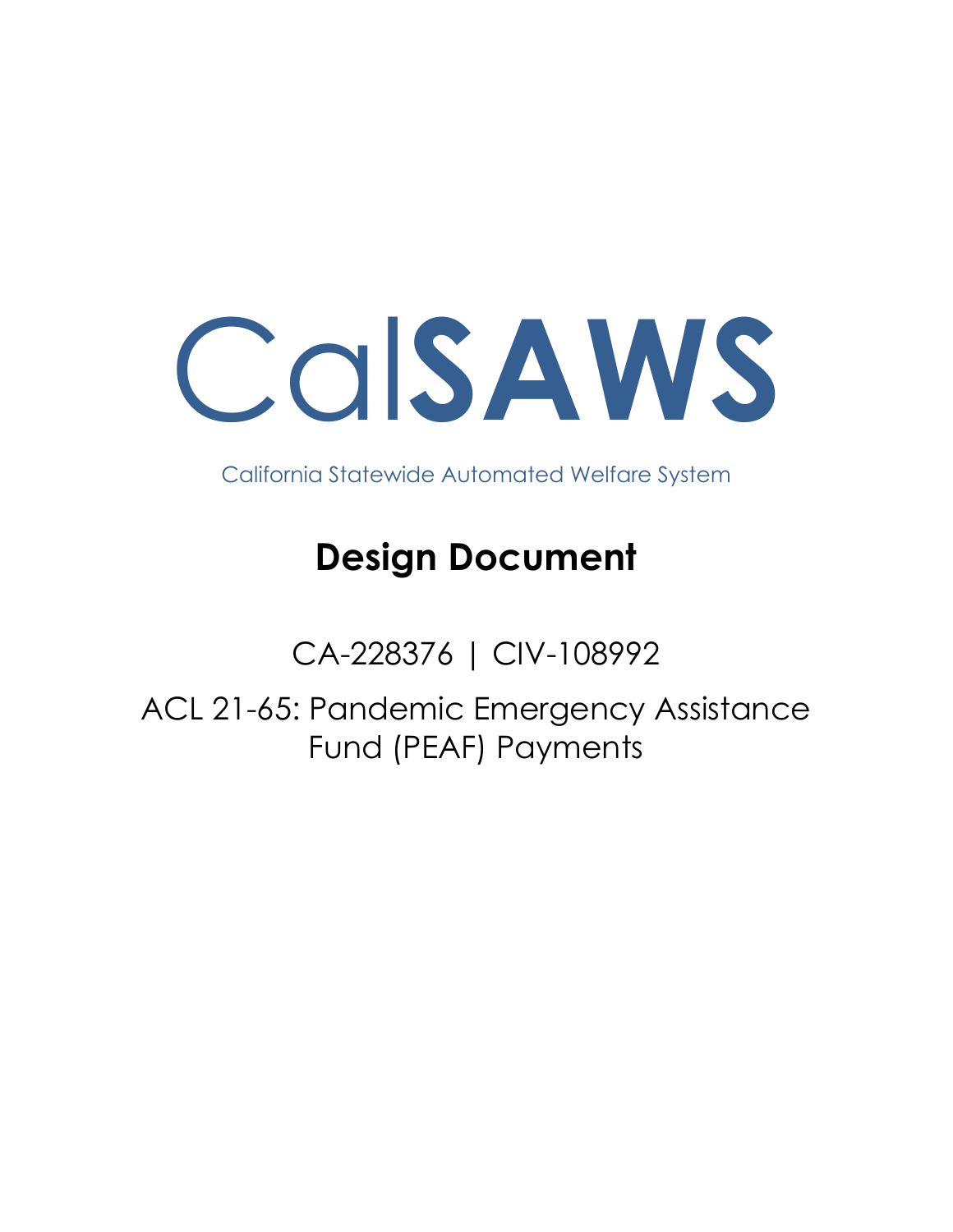|                | <b>DOCUMENT APPROVAL HISTORY</b> |                                                   |  |
|----------------|----------------------------------|---------------------------------------------------|--|
| <b>CalSAWS</b> | Prepared By<br>  Duke Vang       |                                                   |  |
|                |                                  | Reviewed By   Sarah Cox, Fred Gains, Caroline Bui |  |

| <b>DATE</b> | <b>DOCUMENT</b><br><b>VERSION</b> | <b>REVISION DESCRIPTION</b> | <b>AUTHOR</b> |
|-------------|-----------------------------------|-----------------------------|---------------|
| 5/20/2021   | 1.0                               | <b>Initial Revision</b>     | Duke Vang     |
|             |                                   |                             |               |
|             |                                   |                             |               |
|             |                                   |                             |               |
|             |                                   |                             |               |
|             |                                   |                             |               |
|             |                                   |                             |               |
|             |                                   |                             |               |
|             |                                   |                             |               |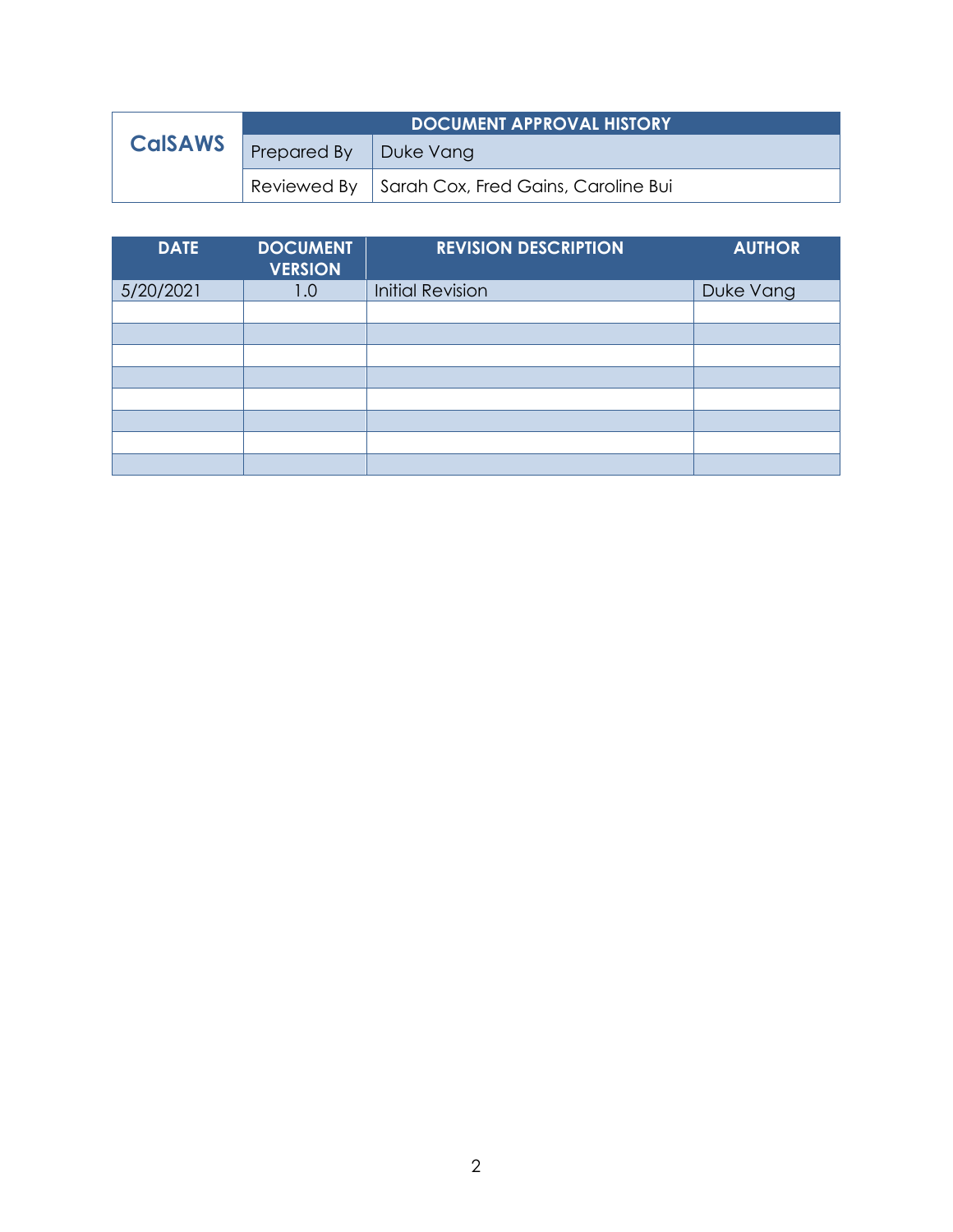## **Table of Contents**

| 1 |       |                                                    |  |
|---|-------|----------------------------------------------------|--|
|   |       |                                                    |  |
|   |       |                                                    |  |
|   |       |                                                    |  |
|   |       |                                                    |  |
|   |       |                                                    |  |
| 2 |       |                                                    |  |
|   |       |                                                    |  |
|   | 2.1.1 |                                                    |  |
|   | 2.1.2 |                                                    |  |
|   | 2.1.3 |                                                    |  |
|   |       |                                                    |  |
|   | 2.2.1 |                                                    |  |
|   |       |                                                    |  |
|   | 2.3.1 |                                                    |  |
|   | 2.3.2 |                                                    |  |
|   |       |                                                    |  |
|   | 2.4.1 |                                                    |  |
|   | 2.4.2 |                                                    |  |
|   | 2.4.3 | Estimated Number of Records Impacted/Performance14 |  |
| 3 |       |                                                    |  |
| 4 |       |                                                    |  |
|   |       |                                                    |  |
| 5 |       |                                                    |  |
|   |       |                                                    |  |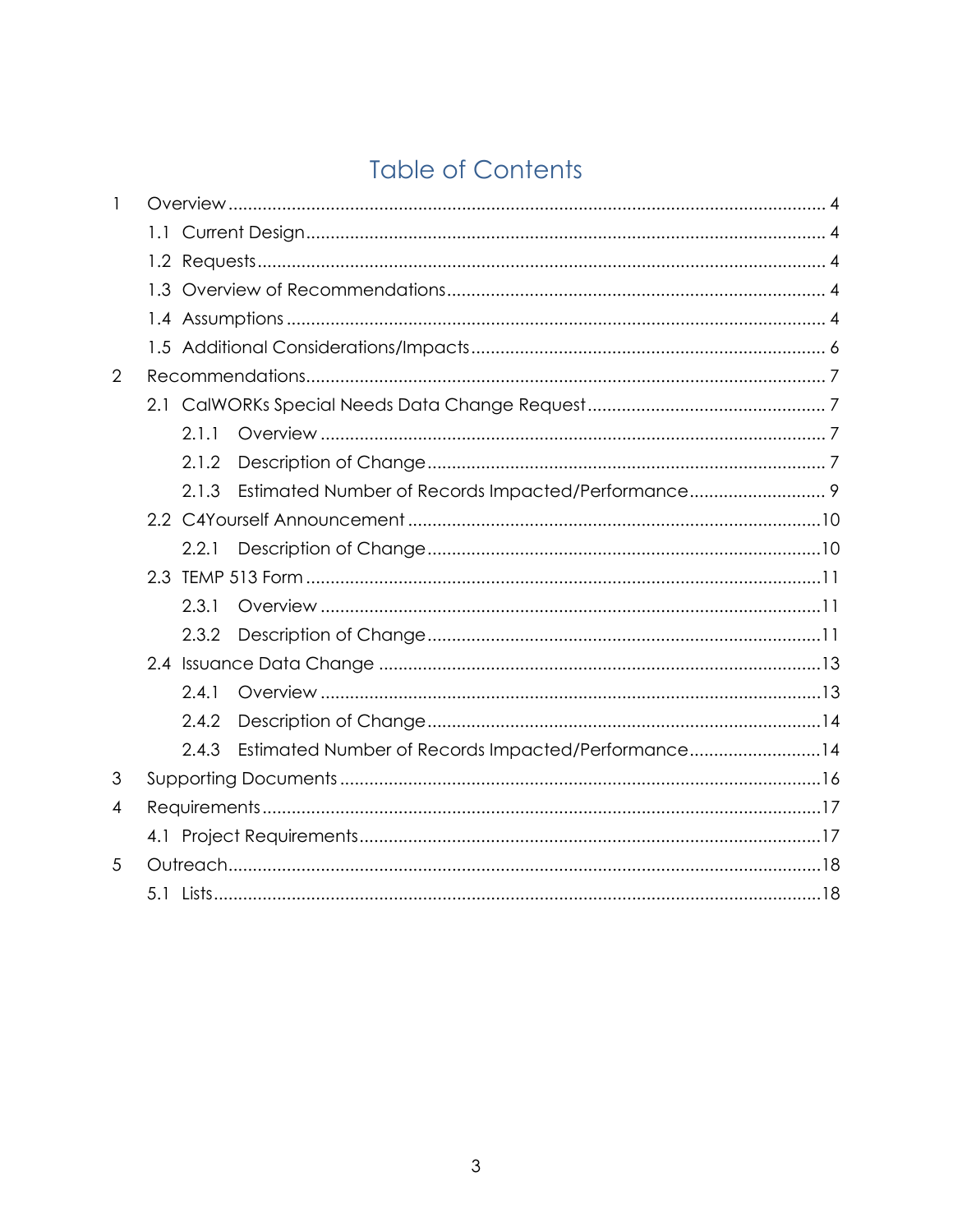## <span id="page-20-0"></span>**1 OVERVIEW**

#### <span id="page-20-1"></span>**1.1 Current Design**

A CalWORKs (CW) Special Needs Supportive Service Payment can be issued to Customers for the following needs:

- Emergency Clothing Allowance
- Labor and Material Cost
- Moving and/or Storage Cost
- Household Necessity
- Assistance Animal
- Hotel/Interim/Temp Housing

#### <span id="page-20-2"></span>**1.2 Requests**

On March 11, 2021, the President signed the American Rescue Plan Act of 2021 into law. Now Public Law 117-2, it establishes the Pandemic Emergency Assistance Fund (PEAF) in section 403(c) of the Social Security Act (the Act).

#### <span id="page-20-3"></span>**1.3 Overview of Recommendations**

- 1. A data change request (DCR) will create a Need, Service Arrangement, and Payment Request to issue a \$640 Pandemic Emergency Assistance Fund (PEAF) payment for all CW households in Active Status for the July 2021 Service Month.
- 2. Add an announcement to C4Y.
- 3. Create a mass mailer for CW households who will be receiving a \$640 PEAF payment.
- 4. Data change all \$640 PEAF payments to be a Customer Non-Benefit.
- 5. Rebalance the Time Limit Aid Summary for cases that received a \$640 PEAF Payment.
- 6. Generate a list of cases that were authorized to received the \$640 PEAF payment.

#### <span id="page-20-4"></span>**1.4 Assumptions**

- 1. The \$640 PEAF payments will still be subjected to all CW skip issuance checks except for periodic reporting (SAR 7). If a \$640 PEAF payment skips due to redetermination, the Worker will need to Rush the payment.
- 2. Existing Pay Codes and Fund Codes will be used for the \$640 PEAF payment. Counties will need to manually adjust their State and Fiscal reports to account for these payments (refer to the Outreach section).
- 3. The \$640 PEAF payment will be claimed based on the existing payment request claiming rules for CW Special Needs.
- 4. The \$640 PEAF payment will be issued based on the CW programs payment preference (Warrant, EBT, Direct Deposit).
- 5. The \$640 PEAF payment will potentially show on the following fiscal reports based on the issuance method: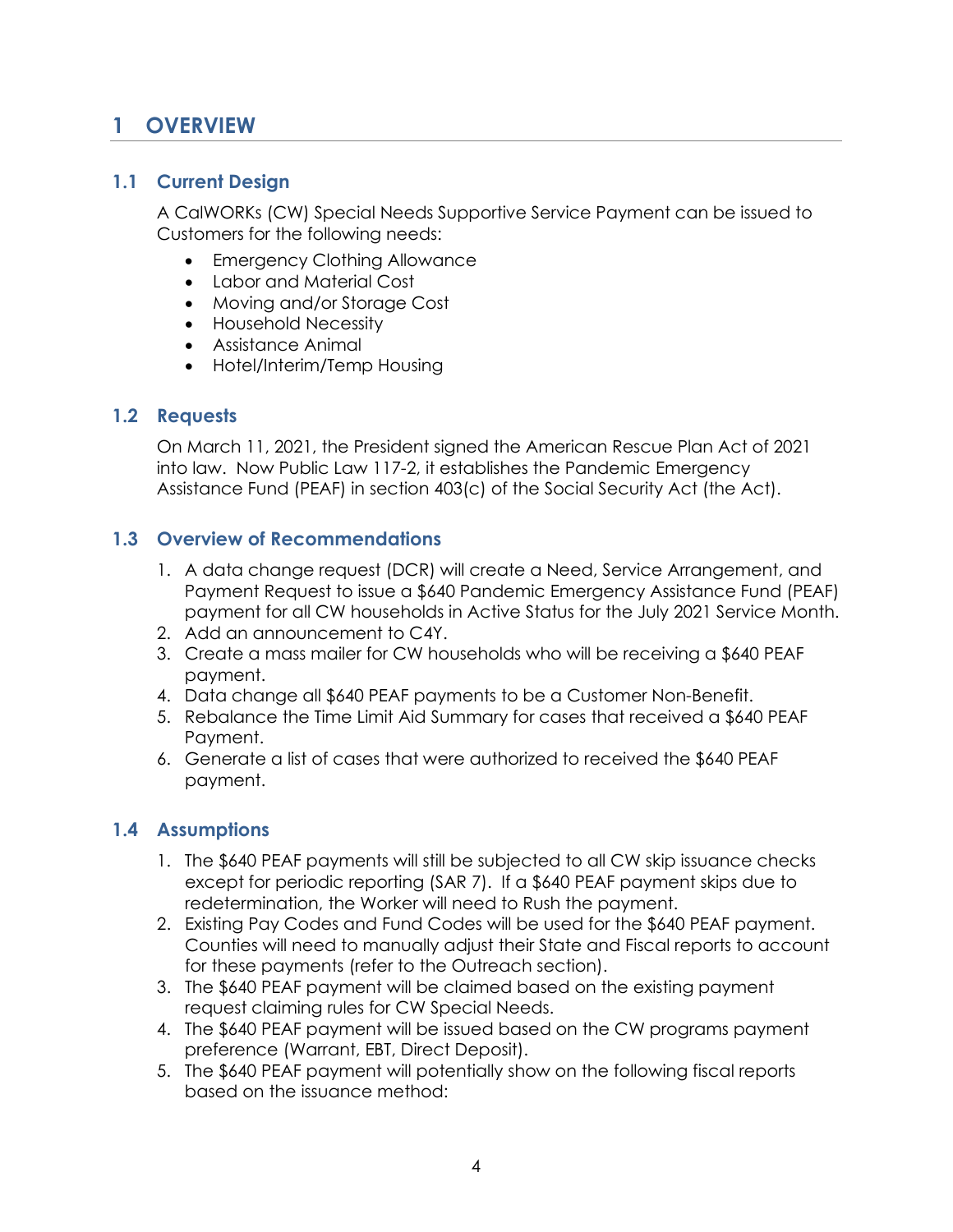- a. Cash EBT Production Reconciliation Report
- b. Claim Grand Total Detail
- c. Claim Grand Total Summary
- d. Direct Deposit Production Reconciliation Report
- e. DPSS Daily Unprocessed SWR Payment Report
- f. Integrated Payroll Benefit Issuance Detail Claiming Report
- g. Integrated Payroll Benefit Issuance Detail Claiming Report by Case
- h. Integrated Payroll Summary Report
- i. Issuance Exception Report
- j. Monthly Assistance Auto Payroll Report
- k. Month End Authorization Report
- l. Skipped Issuance Report
- m. Supplemental Benefit Issuance Direct Deposit Register
- n. Supplemental Benefit Issuance EBT Register
- o. Supplemental Benefit Issuance Warrant Register
- p. San Bernardino Warrant Production Reconciliation Report
- q. Warrant Production Reconciliation Report
- r. JVW Daily Details Report
- s. JVW Month-End Details Report
- t. Daily Journal Voucher Warrant Report
- u. Rush Benefit Issuance Warrant Register
- v. Rush Warrant Delivery Confirmation Report
- 6. Any \$640 PEAF payment that skip will be captured on the Skip Issuance Report.
- 7. Only CW households that are in an Active program status at the time the \$640 PEAF payments are processed will receive a payment. This population will include \$0 grant CW households and will exclude ineligible CW households.
- 8. Los Angeles County will approve the message for the YBN announcement. The Consortium Production Operations Team will be responsible for posting the YBN announcement.
- 9. The \$640 PEAF payment will be scheduled to run on July 10<sup>th</sup>, 2021.
- 10. The \$640 PEAF payments will be updated to be a Customer Non-Benefit issuance and will NOT count towards the Customer's Unreimbursed Assistance Pool (UAP) or Time Limit Aid Summary. Any PEAF Payments created after the data change due to skipped issuance will need to be manually tracked and adjusted until the follow up SCR (CA-230632 | CIV-109171) is implemented to update the remaining PEAF issuances to be a Customer Non-Benefit issuance.
- 11. California Department of Social Services (CDSS) will be publishing a ACWDL to inform counties that the \$640 PEAF payment is technically not a CW benefit.
- 12. If the \$640 PEAF Payment is skipped by the Issuance Batch, workers will have the ability to Disapprove the payment request from the Payment Request Detail page. The Amount and Issuance Method can be edited on Disapproved Payment Requests.
- 13. CW Aid Code 4P CW Family Reunification-All Families, 4R CW Family Reunification-Two Parent and 4N – Extended CalWORKs for NMD will not be included in the CW population for the \$640 PEAF payment.
- 14. The \$640 PEAF payment will not impact unearned income for the CalFresh, Transitional CalFresh, or Nutrition Benefit programs.
- 15. The PEAF Mass Mailer notices will be in English and Spanish.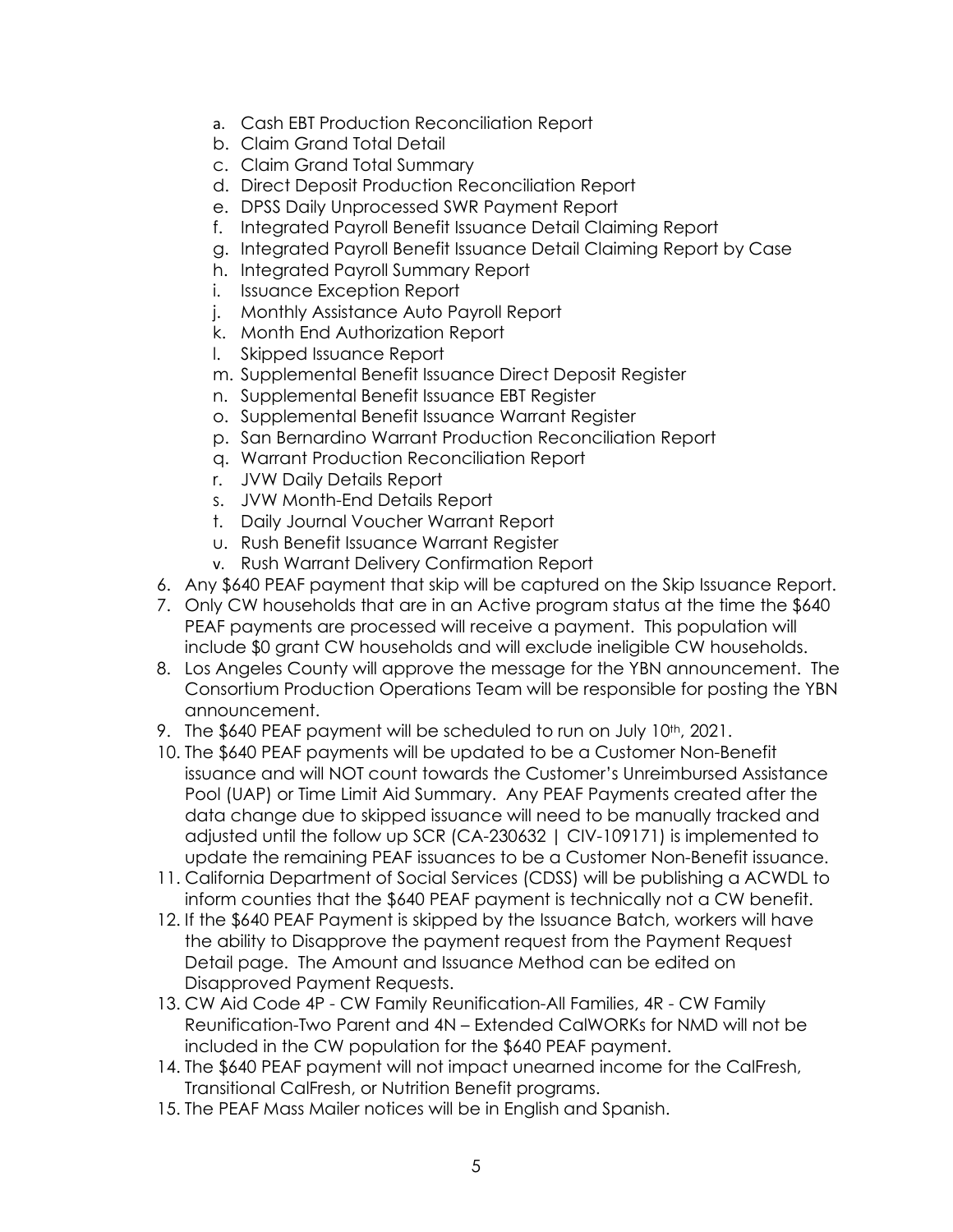16. The final policy on the PEAF payments may not be published until after July 10<sup>th</sup>, 2021. A separate SCR will be logged to address any discrepancies (if applicable) if there are discrepancies between the final published policy and this design.

#### <span id="page-22-0"></span>**1.5 Additional Considerations/Impacts**

- 1. The \$640 PEAF payments will ONLY be distinguishable from regular CalWORKs Special Needs payments based on the issuance category of Customer Non-Benefit (lists will be provided).
- 2. If funds cannot be advanced, the county will need to plan for the cost of the \$640 PEAF payments to be issued and later reimbursed.
- 3. The System cannot stop users from using the Replace/Reissue functionality on the PEAF payments.
- 4. The System cannot stop users from utilizing the \$640 PEAF payments as a Repayment towards a Recovery Account.
- 5. The System cannot stop users from establishing overpayments or the EBT Vendor from expunging unused benefits for the \$640 PEAF payments.
- 6. The \$640 PEAF payments will be adjusted each time the CalWORKs aid code changes.
- 7. If \$640 PEAF payment is skipped during issuance batch, the worker has up to 6 months to address the skip. The \$640 PEAF payment may still be issued up to 6 months after July 10<sup>th</sup>, 2021.
- 8. Any \$640 PEAF payments that were not updated to a Customer Non-Benefit issuance due to skipped issuance will need to be tracked and adjusted manually.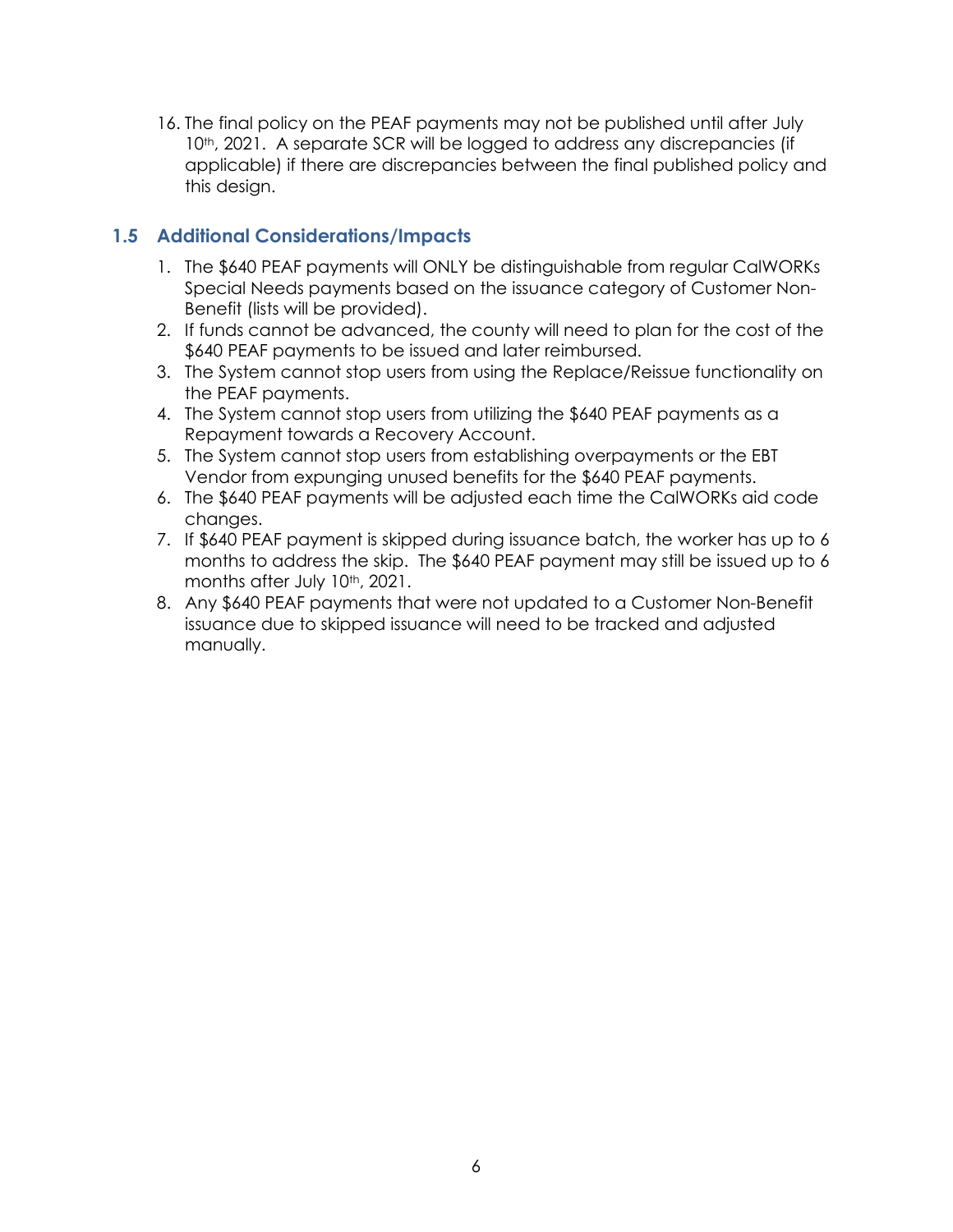## <span id="page-23-0"></span>**2 RECOMMENDATIONS**

#### <span id="page-23-2"></span><span id="page-23-1"></span>**2.1 CalWORKs Special Needs Data Change Request**

#### **2.1.1 Overview**

A Customer Need, Service Arrangement, and Payment Request will be created for all Active CW Program within certain Aid Codes to issue a \$640 PEAF payment under a Special Needs payment request.

Note: The \$640 PEAF payments will initially be created as Supplement Benefit issuances. The issuances will be data changed to be a Customer Non-Benefit issuance after the payments have been claimed and reported.

#### <span id="page-23-3"></span>**2.1.2 Description of Change**

- 1. Create a DCR to do the following:
	- a. Identify all CW programs in an Active status in the 7/2021 benefit month as of the System Date (anticipated to be 7/10/2021) with one of the following Aid Codes:
		- i. 30
		- ii. 32
		- iii. 33
		- iv. 35
		- v. 3E
		- vi. 3F
		- vii. 3G
		- viii. 3H
		- $ix$ . 31
		- x. 3M
		- xi. 3P
		- xii. 3R
		- xiii. 3U
		- xiv. 3W
		- xv. K1
		- xvi. R1
	- b. For each program from step 2.1.2.1.a:
		- i. Create a Customer Needs record with the following details:
			- 1. Begin Date: "07/01/2021"
			- 2. End Date: "07/31/2021"
			- 3. Category: "Special Needs"
			- 4. Type: "Moving and/or Storage Cost"
			- 5. Status: "Met"
			- 6. Status Reason: "Service Arrangement Created"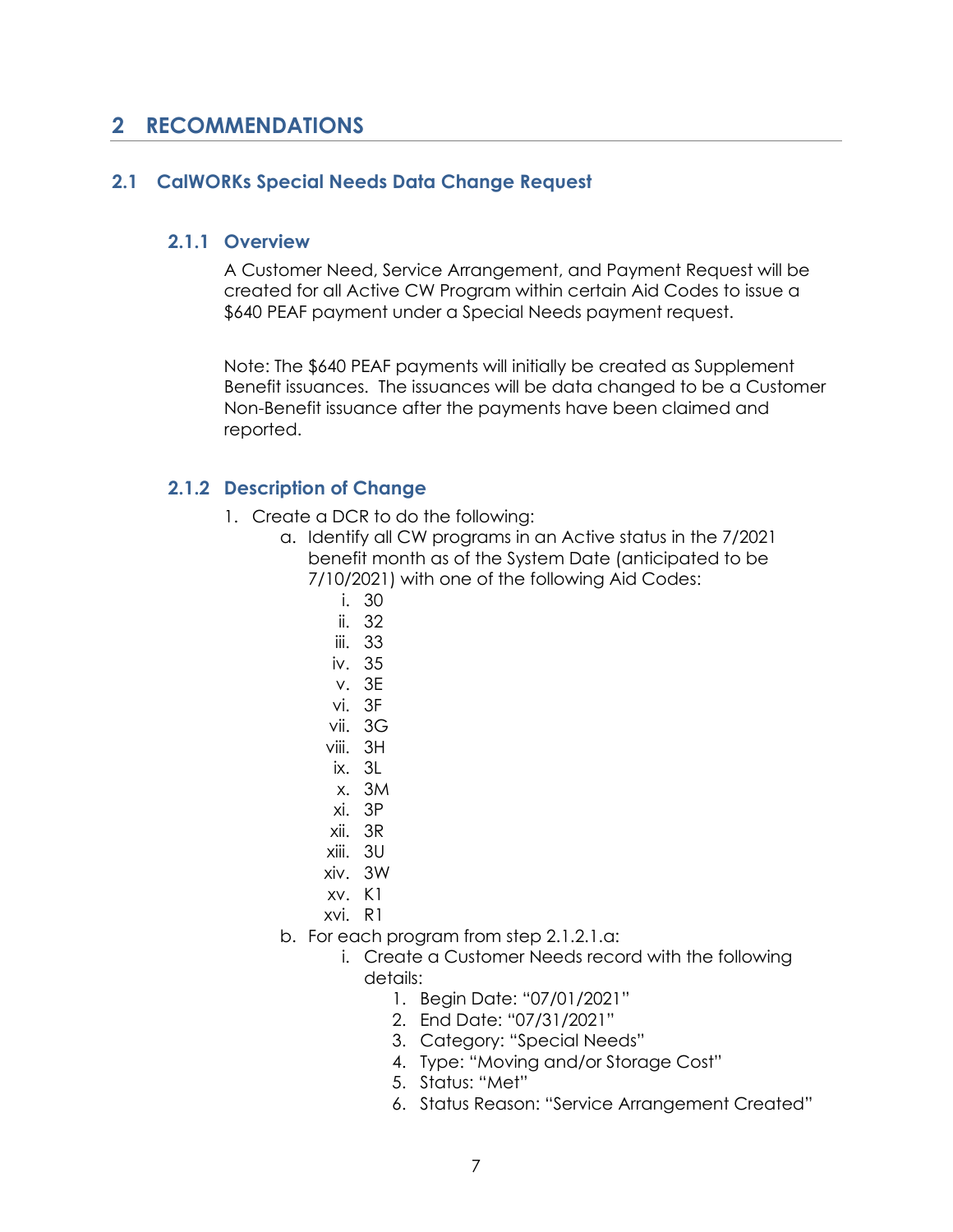- ii. Create a Service Arrangement record with the following details:
	- 1. Arrangement Period From: "07/01/2021"
	- 2. Arrangement Period To" "07/31/2021"
	- 3. Program Type: "CalWORKs"
	- 4. Aid Code: The current CW program's Aid Code during the July 2021 benefit/service month
	- 5. Voucher: No
	- 6. Payee: The current CW program's Payee during the July 2021 benefit/service month
		- a. If more than one Payee exists for the month, the latest assigned Regular Payee will be chosen
	- 7. Service Type Description: "\$640 Pandemic Emergency Assistance Fund Payment"
	- 8. Total: 640
	- 9. Status: "Approved"
	- 10. Status Reason: "Eligible for Services"
	- 11. Status Date: "System Date"
	- 12. Comments: "One Time \$640 Pandemic Emergency Assistance Fund Payment"
- iii. Create a Payment Request with the following details:
	- 1. Requested Amount: 640
	- 2. Advanced: "No" (CalSAWS Only)
	- 3. Status: "Approved"
	- 4. Service Month: "07/2021"
	- 5. Issuance Method:
		- a. Los Angeles County: CW Program's Payment Preference
			- b. C-IV Counties: EBT if CW Program's Payment Preference is EBT, else Warrant

Note: C-IV Counties cannot issue Payment Request issuances as Direct Deposit

- 6. Pay Code:
	- a. Los Angeles County: "Emergency Assistance"
	- b. C-IV Counties: blank

Note: The Fund Code/Accounting Strings will be based on the CW Aid Code

- 7. Received Date: System Date
- 8. Delivery Method: "Mail"
- 9. Immediacy: "Routine"
- 10. Comments: "One Time \$640 Pandemic Emergency Assistance Fund Payment"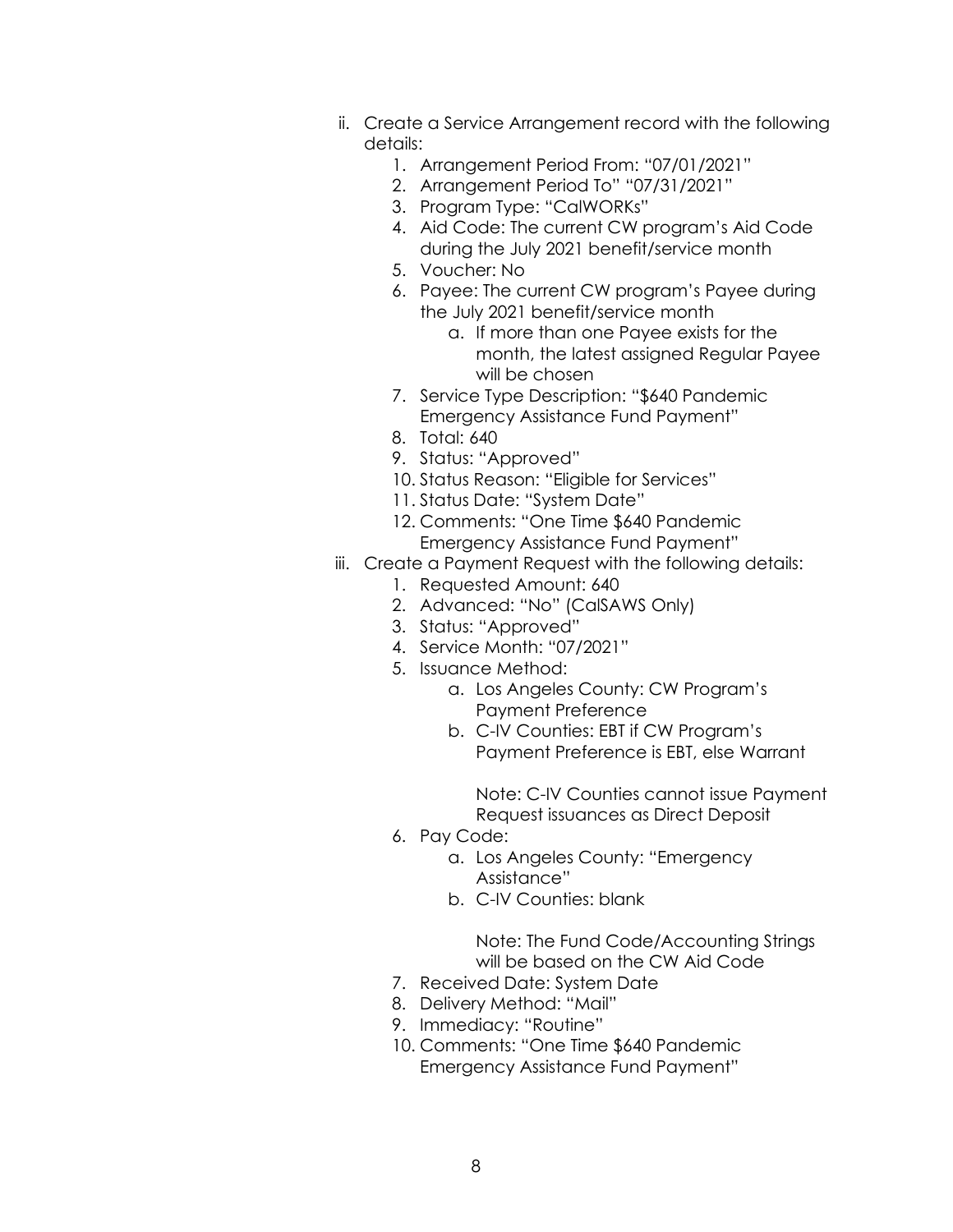- 2. Create a journal entry for each payment request created from recommendation 2.1.2.1. The journal will contain the following verbiage:
	- a. Filter Type: All
	- b. Journal Type: Narrative
	- c. Short Description: \$640 Pandemic Emergency Assistance Fund authorization created on 07/10/2021
	- d. Long Description: Payment Request [payment request Id] was created and authorized to issue a \$640 Pandemic Emergency Assistance Fund payment.

#### <span id="page-25-0"></span>**2.1.3 Estimated Number of Records Impacted/Performance Anticipated CW household population by County**

Alpine County: 0 Amador: 120 Butte: 1,688 Calaveras: 243 Colusa: 97 Del Norte: 422 El Dorado: 582 Glenn: 248 Humboldt: 1,015 Imperial: 3,204 Inyo: 43 Kern: 14,455 Kings: 2,103 Lake: 633 Lassen: 310 Los Angeles: 99,139 Madera: 2,300 Marin: 630 Mariposa: 148 Mendocino: 588 Merced: 4,976 Modoc: 114 Mono: 18 Monterey: 2,429 Napa: 276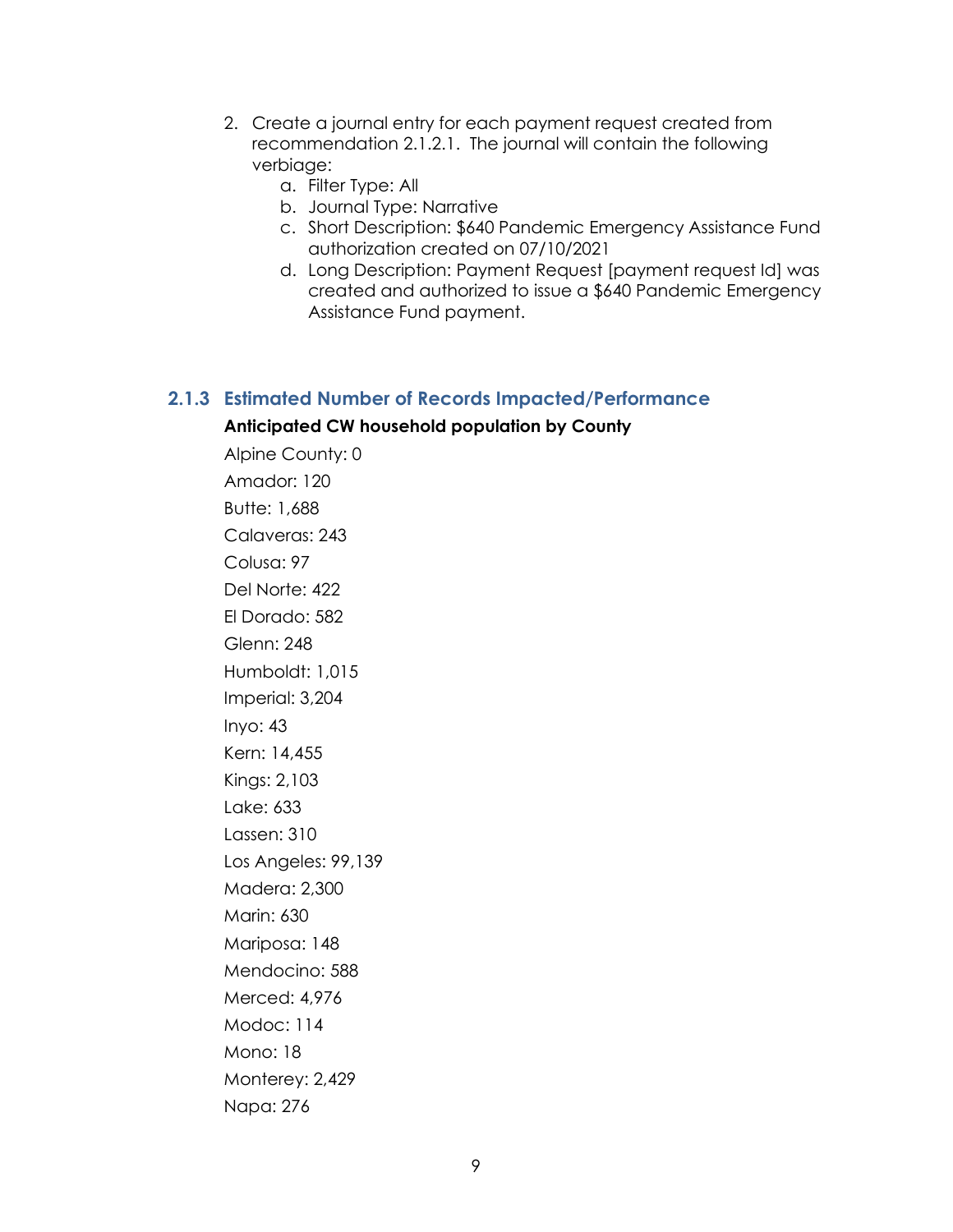Nevada: 350 Plumas: 112 Riverside: 14,840 San Benito: 298 San Bernardino: 26,047 San Joaquin: 8,127 Shasta: 1,373 Sierra: 14 Siskiyou: 435 Stanislaus: 5,762 Sutter: 1,023 Tehama: 675 Trinity: 100 Tuolumne: 229 Yuba: 1,201

#### <span id="page-26-1"></span><span id="page-26-0"></span>**2.2 C4Yourself Announcement**

#### **2.2.1 Description of Change**

Update the C4Yourself Website to display the following language under the Announcement section. Language will be available in both English and Spanish (for all other threshold languages the English version will display). Message will display from 7/10/2021 to 8/31/2021.

English:

The Pandemic Emergency Assistance Fund (PEAF) issuance will be a onetime payment of \$640 to CalWORKs households that are active as of July 10, 2021. This payment is subject to hearing rights. For more information, [click here.](https://cdss.ca.gov/inforesources/cdss-programs/calworks/pandemic-emergency-assistance-fund)

Spanish:

La emisión del Pandemic Emergency Assistance Fund (PEAF) será un pago único de \$640 a los hogares de CalWORKs que están activos a partir del 10 de julio de 2021. Este pago está sujeto a derechos de audiencia. Para obtener más información, haga [clic aquí.](https://cdss.ca.gov/inforesources/cdss-programs/calworks/pandemic-emergency-assistance-fund)

Link:

https://cdss.ca.gov/inforesources/cdss-programs/calworks/pandemicemergency-assistance-fund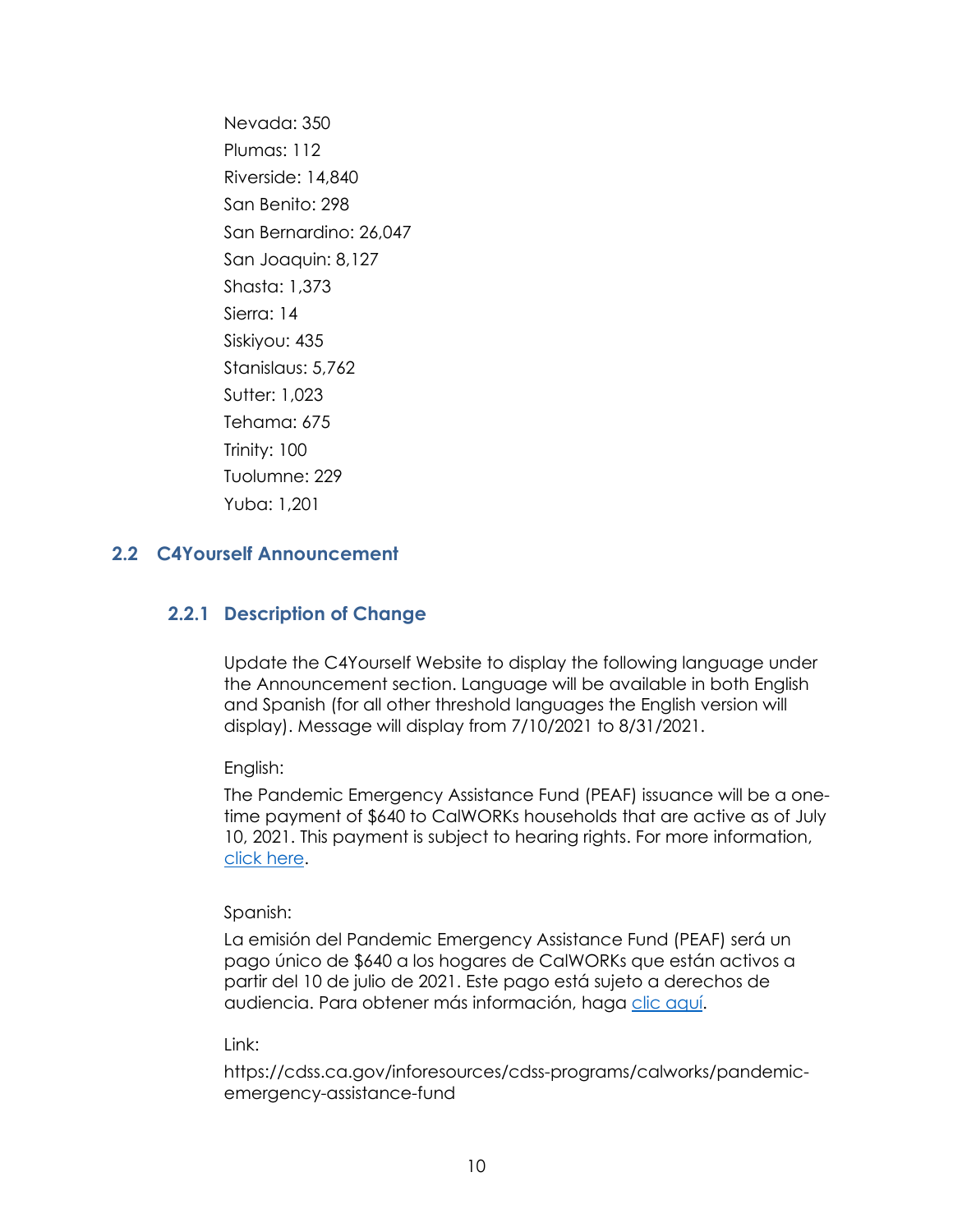Note: A similar announcement will be posted on YBN by Consortium staff.

#### <span id="page-27-1"></span><span id="page-27-0"></span>**2.3 TEMP 513 Form**

#### **2.3.1 Overview**

The TEMP 513 form is sent to inform CalWORKs households they will receive a one-time \$640 payment from the Pandemic Emergency Assistance Fund. Add the TEMP 513 form to CalSAWS and C-IV and send it out through batch to the CalWORKs households who received the PEAF payment.

**State Form:** TEMP 513 **Program:** CalWORKs **Attached Form(s):** N/A **Forms Category:** C-IV: Informing Notice CalSAWS: Forms **Languages:** English, Spanish **Template Repository Visibility:** Not visible in Template Repository

#### <span id="page-27-2"></span>**2.3.2 Description of Change**

1. Create the TEMP 513 form.

**Form Header:** N/A – Form has a coversheet. **Form Footer:** Standard Footer **Form Title:** Pandemic Emergency Assistance Fund Payment **Form Number:** TEMP 513 **Imaging Form Name:** PEAF Informing Notice **Imaging Document Type:** Notification/NOA **Include NA Back 9:** No **Form Mockup/Example:** For CalSAWS, please refer to Supporting Documents #1. For C-IV, please refer to Supporting Documents #2.

2. Add population logic to populate the header information on the coversheet of the form.

#### 3. The forms has the following barcode to the form:

| <b>Tracking Barcode</b> | <b>BRM Barcode</b> | <b>Imaging Barcode</b> |
|-------------------------|--------------------|------------------------|
|                         |                    |                        |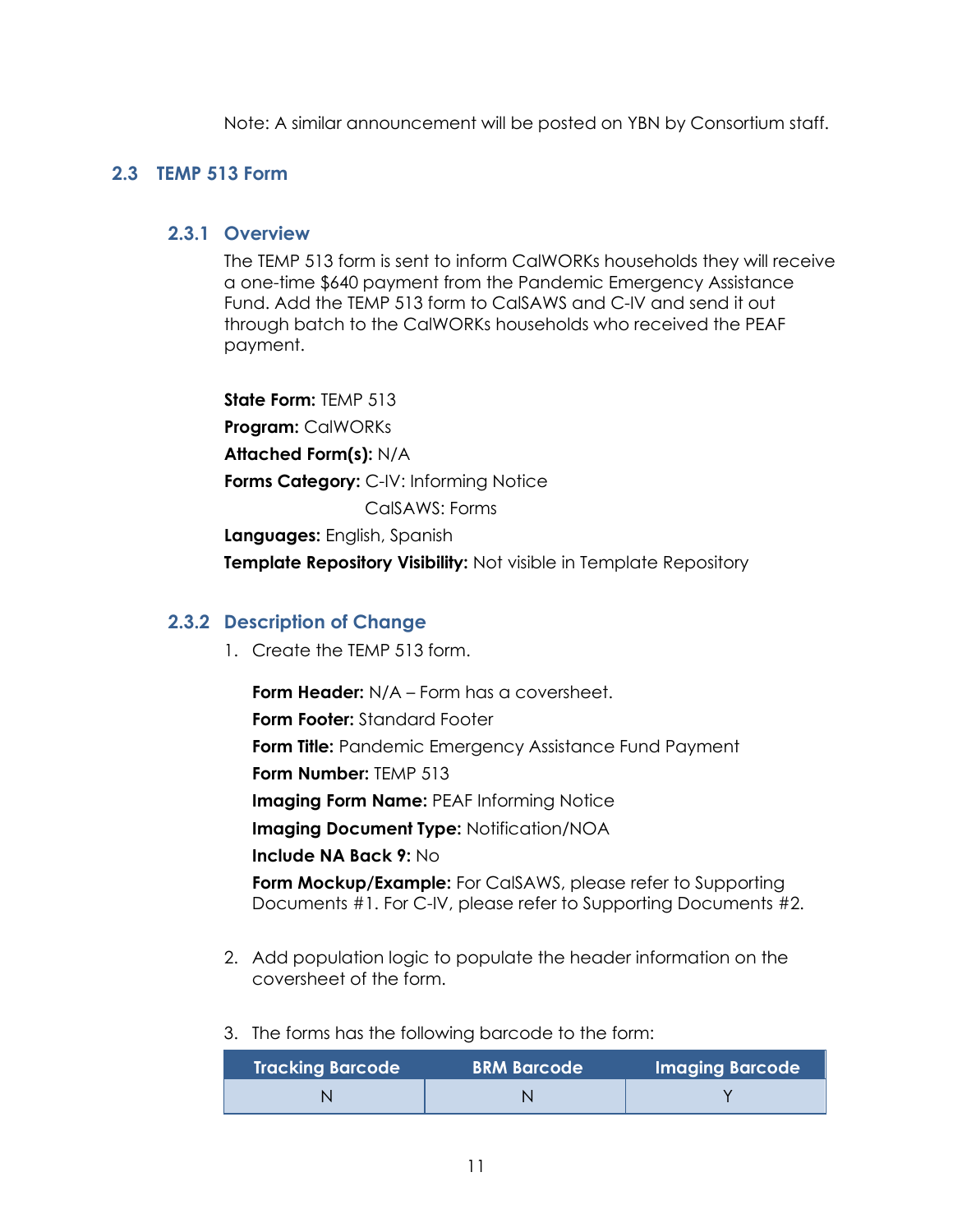4. The forms has the following print options:

| <b>Blank</b>    | without | <b>Print Local Print Local Print</b> | and Save | Reprint | Reprint        |
|-----------------|---------|--------------------------------------|----------|---------|----------------|
| <b>Template</b> | Save    | and Save Central                     |          | Local   | <b>Central</b> |
| N               |         | N                                    |          |         |                |

#### 5. Add the following mailing options:

| <b>Mailing Options</b> | <b>Option for Form</b>                                            |
|------------------------|-------------------------------------------------------------------|
| Mail-To (Recipient)    | The CalWORKs Primary Applicant.                                   |
| Mailed From (Return)   | <b>CalWORKs Worker's Office/District</b><br><b>Office Address</b> |
| Mail-back-to Address   | N/A                                                               |
| Outgoing Envelope Type | <b>Standard Mail Envelope</b>                                     |
| Return Envelope Type   | N/A                                                               |

#### 6. The form has the following additional options:

| <b>Additional Options</b>   | <b>Option for Form</b> |
|-----------------------------|------------------------|
| <b>Special Paper Stock</b>  | N/A                    |
| Enclosures                  | No                     |
| $\vert$ CW/CF e-sign        | <b>No</b>              |
| Check to Sign               | No                     |
| Post to Self Service Portal | Yes                    |

- 7. TEMP 513 form title will be available in the following threshold languages (Spanish, Armenian, Cambodian, Korean, Lao, Russian, Tagalog, Vietnamese, Mandarin Chinese, Traditional Chinese, and Hmong) when posted to the Self Service Portal. Please refer to Supporting Documents #3.
- 8. Create a data change request (DCR) to find CalWORKs cases that have been authorized to receive a PEAF payment. These are active CalWORKs programs that have a Customer Needs record with the begin date of 07/01/2021 and end date of 07/31/2021 with a category of "Special Needs" and type of "Moving and/or Storage Cost", an approved Service Arrangement created for the need with an arrangement period from 07/01/2021 to 07/31/2021, the program type is CalWORKs, the Service Type Description is "\$640 Pandemic Emergency Assistance Fund Payment" and a total of \$640, an approved Payment Request created for the Service Arrangement with service month of 07/2021 and a requested amount of \$640. Insert the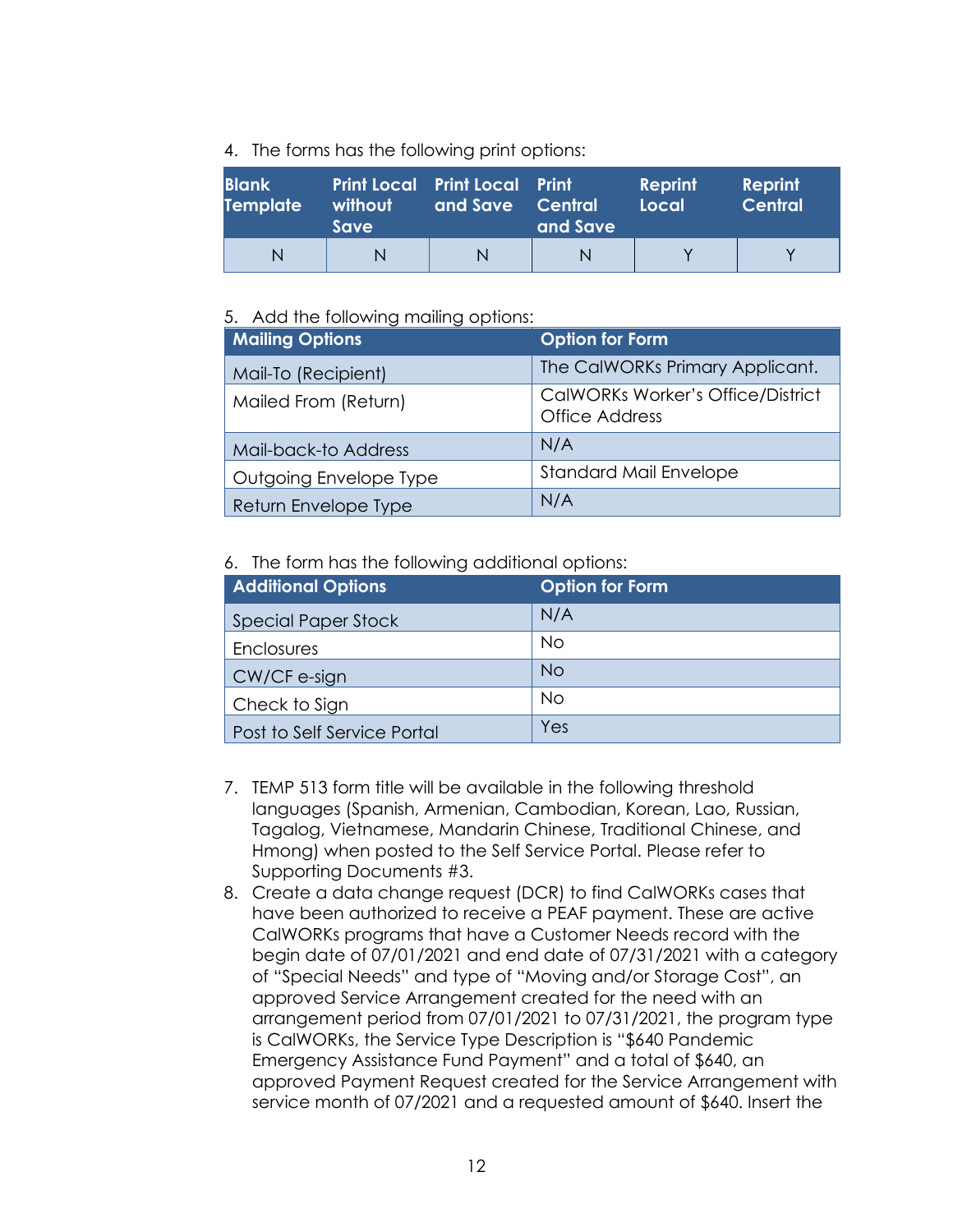following values below in the system transaction table. Run the DCR on July 10th, 2021, after the payments are authorized.

| <b>Field to Populate</b> | <b>Population for Form</b>                           |
|--------------------------|------------------------------------------------------|
| Case Id                  | The case Id associated to the<br>current CW program. |
| Program Id               | The program Id of the current CW<br>program.         |
| Person Id                | The primary applicant of the<br>current CW program.  |
| Type Code                | <b>FR</b>                                            |
| Sub Type Code            | The sub type code used for one-<br>time mass mailer. |
| <b>Effective Date</b>    | <b>Batch Date</b>                                    |

- 9. Conduct regression testing of the GEN 1365 (Notice of Language Services).
	- a. For C-IV, set the primary applicant's language to another language besides English or Spanish and set the 'Correspondence in English' indicator to 'No'. After running the form generation batch job, verify the GEN 1365 is included with the TEMP 513.
	- b. For CalSAWS, set the primary applicant's written language to another language besides English or Spanish, generate the form through batch and create a test bundle. Send the test bundle to the print center and verify the GEN 1365 is inserted in the same envelope as the TEMP 513.

#### <span id="page-29-1"></span><span id="page-29-0"></span>**2.4 Issuance Data Change**

#### **2.4.1 Overview**

The \$640 PEAF Payments will be updated to be Customer Non-Benefit Issuances after they have been claimed and reported.

All cases that received a PEAF issuance in July 2021 will have their Time Limit Aid Summary rebalanced to reflect a new balance without the PEAF issuance.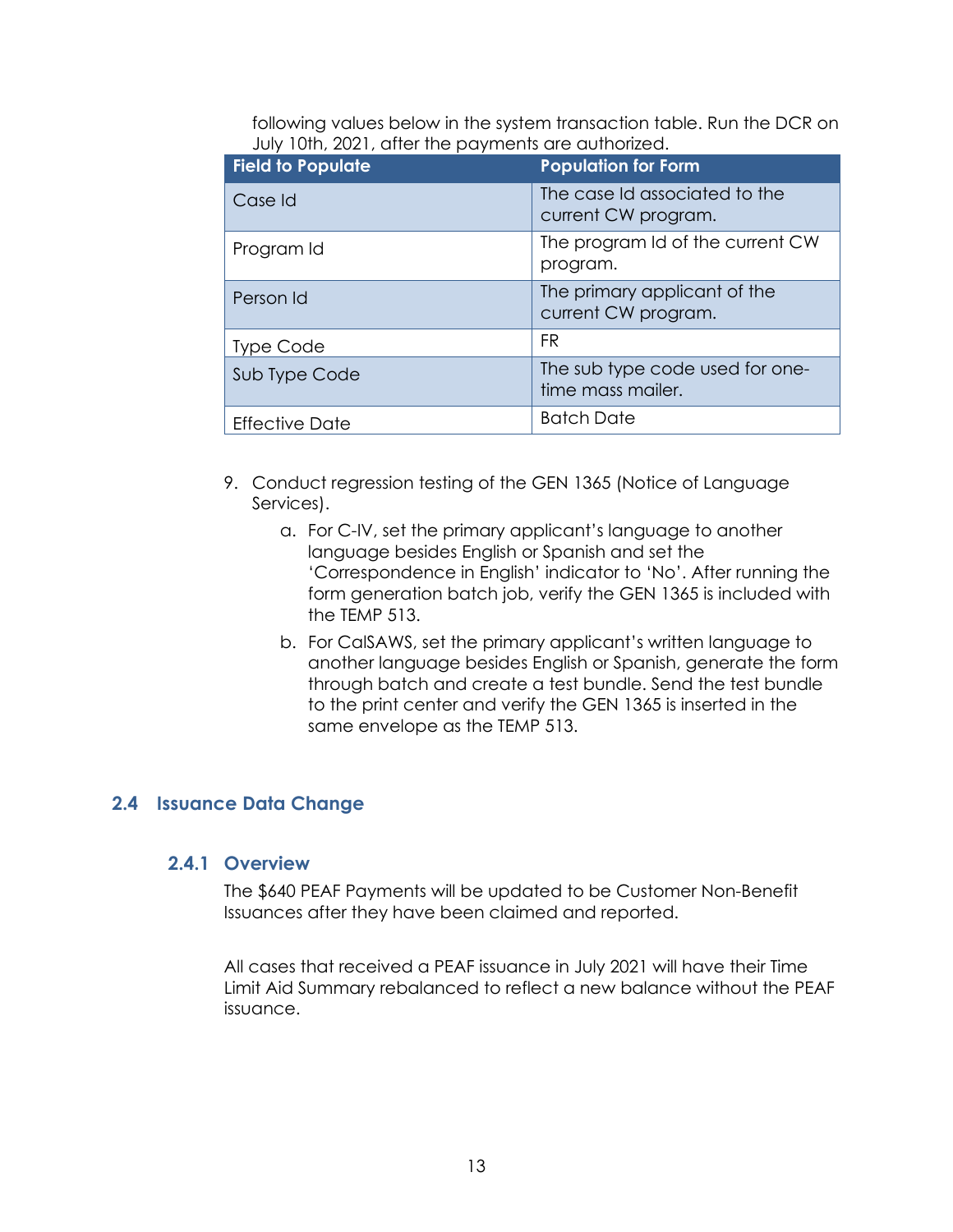#### <span id="page-30-0"></span>**2.4.2 Description of Change**

1. Update the Issuance Category of all \$640 PEAF issuances to Customer Non-Benefit. This data change will be scheduled to run on 7/14/2021.

Note: Any \$640 PEAF issuance created AFTER this data change will not be updated to a Customer Non-Benefit. These payments will be categorized as Supplemental Benefits and will count towards the Customer's UAP and Time Limit Aid Summary. These payments will need to be manually tracked and adjusted until the follow up SCR (CA-230632 | CIV-109171) is implemented to update the remaining PEAF issuances to be a Customer Non-Benefit issuance.

2. Manually insert the cases that received a PEAF issuance in July 2021 into the Time Limit Aid Balancer transaction table on 7/14/2021. These cases will be rebalanced to reflect a balance without the PEAF issuances.

#### <span id="page-30-1"></span>**2.4.3 Estimated Number of Records Impacted/Performance**

#### **Anticipated Issuances by County**

Alpine County: 0 Amador: 120 Butte: 1,688 Calaveras: 243 Colusa: 97 Del Norte: 422 El Dorado: 582 Glenn: 248 Humboldt: 1,015 Imperial: 3,204 Inyo: 43 Kern: 14,455 Kings: 2,103 Lake: 633 Lassen: 310 Los Angeles: 99,139 Madera: 2,300 Marin: 630 Mariposa: 148 Mendocino: 588 Merced: 4,976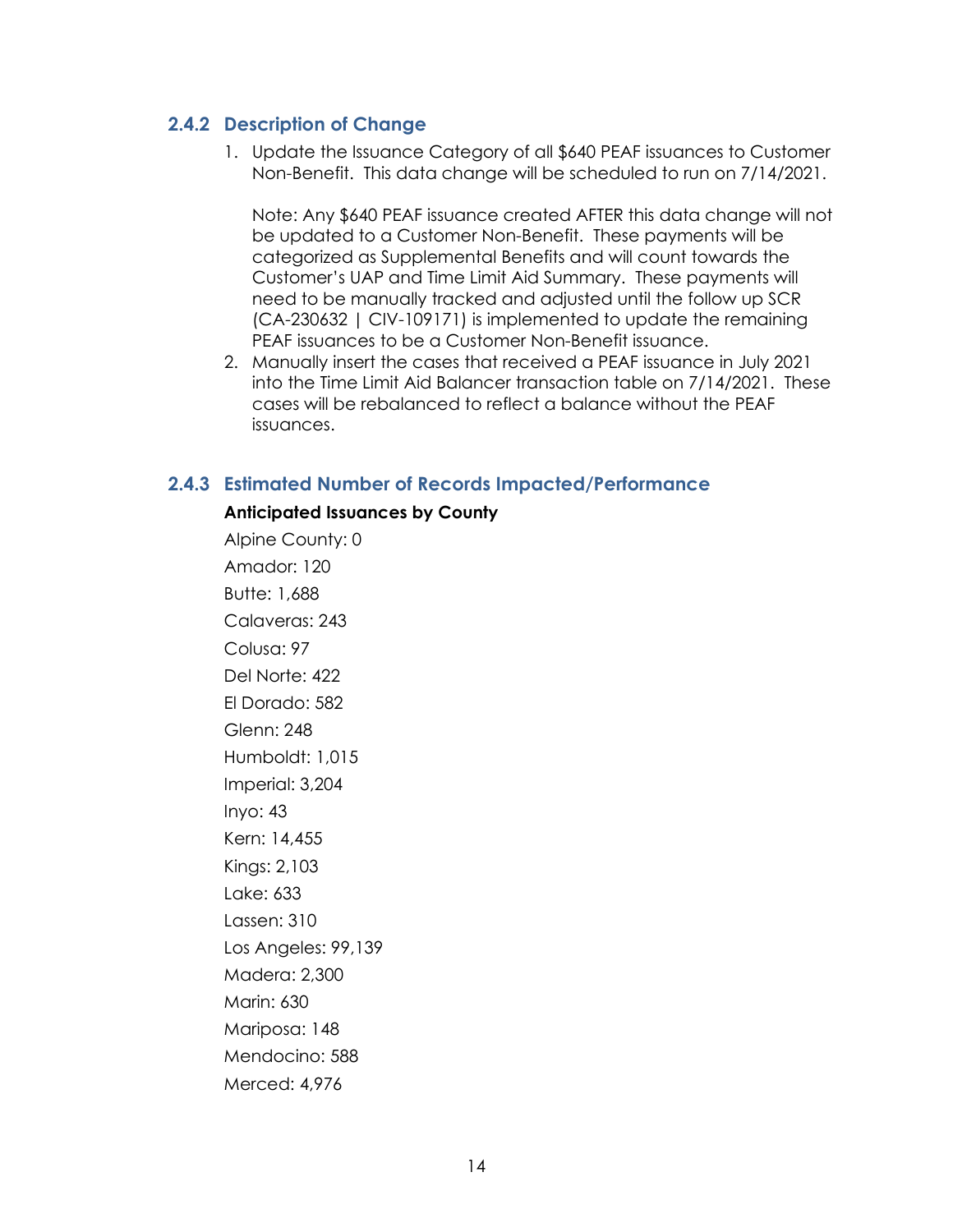Modoc: 114 Mono: 18 Monterey: 2,429 Napa: 276 Nevada: 350 Plumas: 112 Riverside: 14,840 San Benito: 298 San Bernardino: 26,047 San Joaquin: 8,127 Shasta: 1,373 Sierra: 14 Siskiyou: 435 Stanislaus: 5,762 Sutter: 1,023 Tehama: 675 Trinity: 100 Tuolumne: 229 Yuba: 1,201 Tuolumne County: 247 Yuba County: 1,243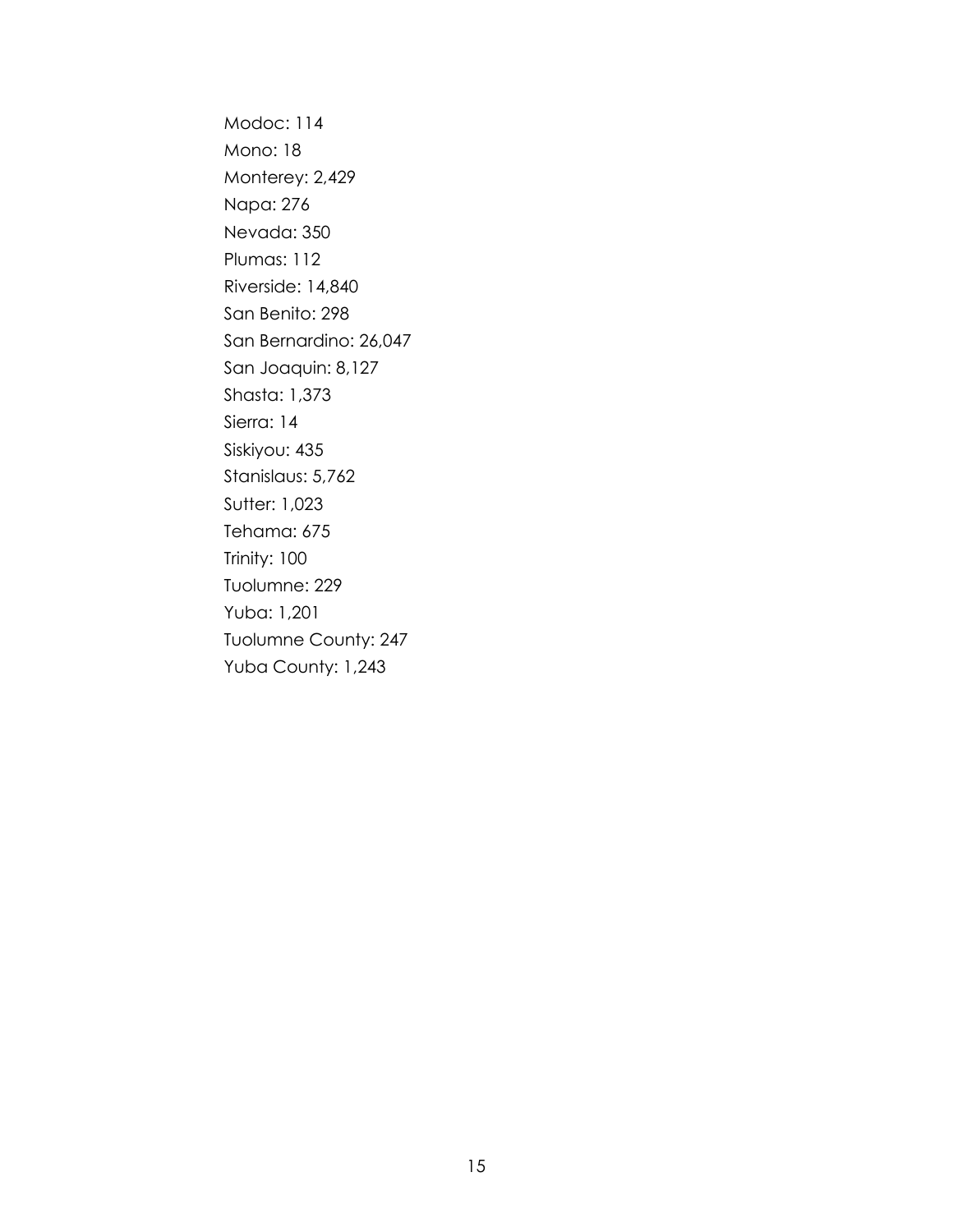## <span id="page-32-0"></span>**3 SUPPORTING DOCUMENTS**

|   | <b>Number</b> Functional Area | <b>Description</b>  | <b>Attachment</b>       |
|---|-------------------------------|---------------------|-------------------------|
|   | Client                        | TEMP 513 Mockup for | CALSAWS_TEMP_513_EN.pdf |
|   | Correspondence                | <b>CalSAWS</b>      | CALSAWS_TEMP_513_SP.pdf |
| 2 | Client                        | TEMP 513 Mockup for | CIV_TEMP_513_EN.pdf     |
|   | Correspondence                | $C$ -IV             | CIV_TEMP_513_SP.pdf     |
| 3 | Client                        | TEMP 513 Form Title | TEMP 513 Form Title     |
|   | Correspondence                | <b>Translation</b>  | Translations.docx       |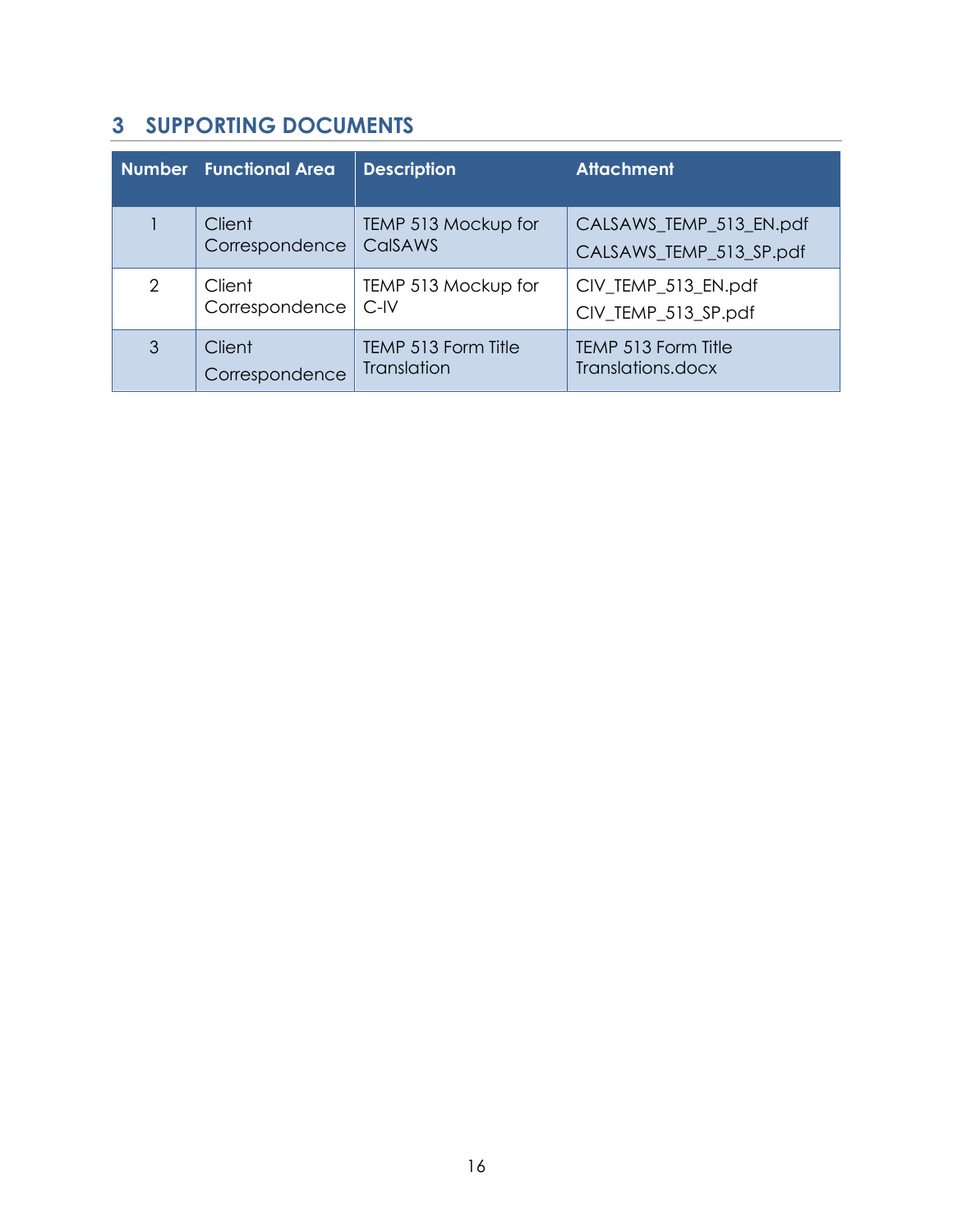## <span id="page-33-0"></span>**4 REQUIREMENTS**

## <span id="page-33-1"></span>**4.1 Project Requirements**

| REQ#     | <b>REQUIREMENT TEXT</b>                                                                                                                                                                                                                                                                                                                                                                                                                                                                                                                                                                                                                                                                                                                                                                                                                                                                                                                                                                                                                         | <b>How Requirement Met</b>                                                                                                                                                                                                                                                                                                        |
|----------|-------------------------------------------------------------------------------------------------------------------------------------------------------------------------------------------------------------------------------------------------------------------------------------------------------------------------------------------------------------------------------------------------------------------------------------------------------------------------------------------------------------------------------------------------------------------------------------------------------------------------------------------------------------------------------------------------------------------------------------------------------------------------------------------------------------------------------------------------------------------------------------------------------------------------------------------------------------------------------------------------------------------------------------------------|-----------------------------------------------------------------------------------------------------------------------------------------------------------------------------------------------------------------------------------------------------------------------------------------------------------------------------------|
| 2.10.1.1 | The LRS shall include the ability to issue<br>and maintain the history of the following<br>benefits:<br>a. Monthly benefits issued on a recurring<br>basis, on either a calendar month or fiscal<br>(cyclical) period.<br>b. Emergency issuances (e.g., Immediate<br>Need, Expedited Services and Emergency<br>Aid Requests);<br>c. Diversion payments.<br>d. Supplemental benefits.<br>e. Recovery refunds.<br>f. Special needs payments.<br>g. Retroactive payments.<br>h. Vendor and/or Service Provider<br>payments.<br>i. Tokens and cash bus passes.<br>j. Non-traditional/alternative<br>transportation (e.g., carpool, taxi<br>vouchers, and parking fees);<br>k. Vouchers/cash for special payments,<br>ancillary payments and other services.<br>I. Interim assistance payments.<br>m. Transportation payments.<br>n. Petty cash.<br>o. Cal-Learn bonus.<br>p. Cal-Learn graduation bonus.<br>q. Vehicle repair program.<br>r. Additional transportation expense<br>payments.<br>s. Ancillary payments; and<br>t. Childcare payments. | Data Change Request will<br>create records to document a<br>CW Special Needs Supportive<br>Service Arrangement and<br>Payment Request to issue the<br>\$640 Pandemic Emergency<br>Assistance Fund payment. A<br>list will be provided to counties<br>to manual track these<br>payments for reporting and<br>expenditure purposes. |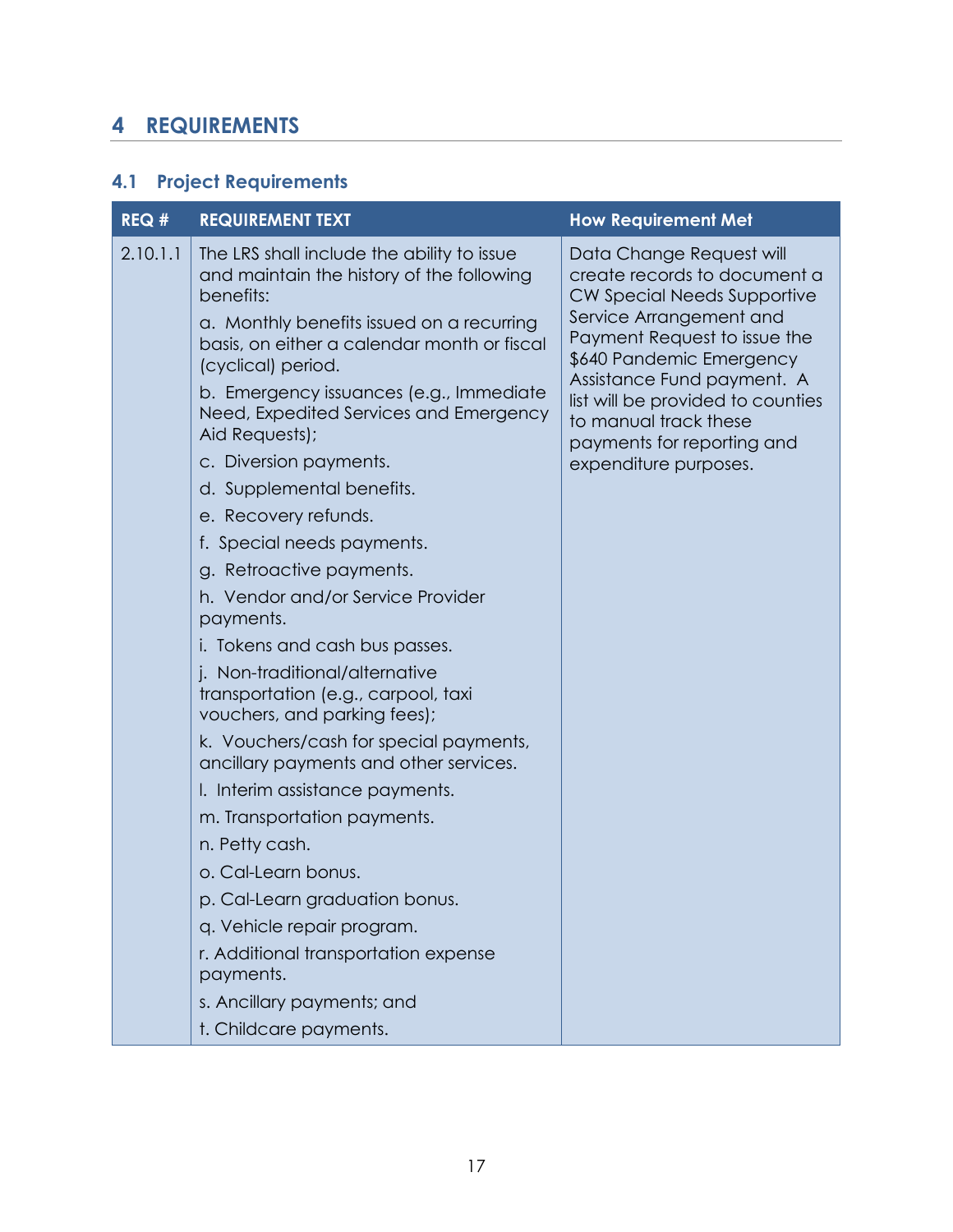## <span id="page-34-0"></span>**5 OUTREACH**

#### <span id="page-34-1"></span>**5.1 Lists**

**List Name:** CW Special Needs PEAF Payments.xls **List Criteria:** All payment request and issuances (if the issuance did not skip) created as part of the CW \$640 PEAF payment. **Standard Columns:**

- Case Name
- Case Number
- County
- Unit
- Unit Name
- Office Name
- Worker

#### **Additional Column(s):**

- Payment Request Id
- Service Month
- Aid Code
- Issuance Method
- Issuance Control Number (Will be blank if issuance was skipped)
- Amount (from the Payment Request)
- Flag indicating opt-in for email
- Flag indicating opt-in for text
- Email address
- Phone number (Main, Cell, Home, and TDD in that order)
- Preferred written language
- CIN of Primary Applicant
- Date of birth of Primary Applicant
- First name of Primary Applicant
- Last name of Primary Applicant
- Mailing address 1
- Mailing address 2
- Mailing city
- Mailing state
- Mailing zip code

#### **Frequency:** One Time

The list will be posted to the following locations:

| System Path |                                                                              |
|-------------|------------------------------------------------------------------------------|
|             | CalSAWS   CalSAWS Web Portal>System Changes>SCR and SIR Lists>2021>CA-228376 |
| $C$ -IV     | CalSAWS Web Portal>System Changes>SCR and SIR Lists>2021>CIV-108992          |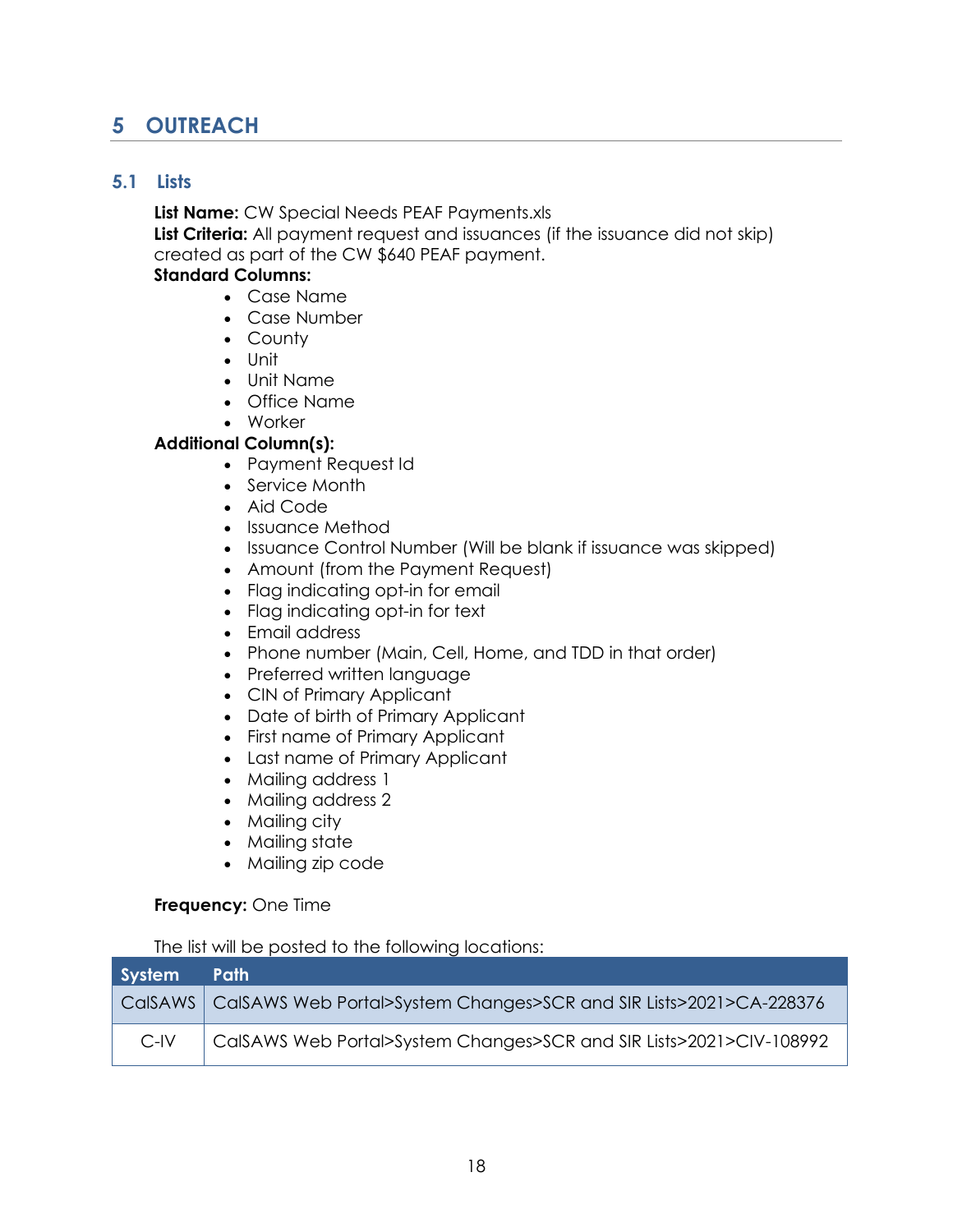Cal**SAWS**

California Statewide Automated Welfare System

# **Design Document**

# CA-230979 | CIV-109238 ACL 21-XX Update SNB/TNB Benefit Tables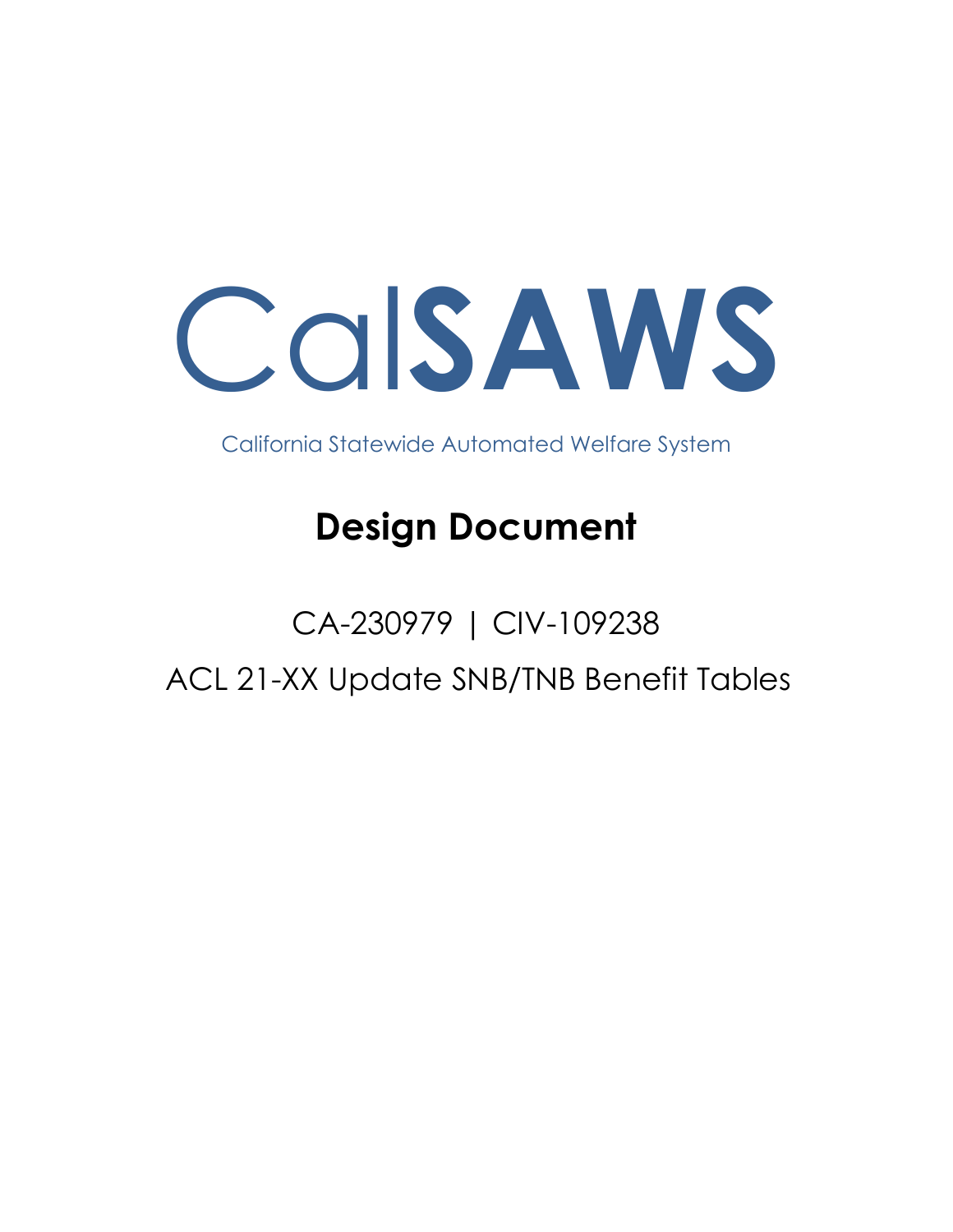| <b>CalSAWS</b> | <b>DOCUMENT APPROVAL HISTORY</b> |           |
|----------------|----------------------------------|-----------|
|                | Prepared By                      | Tom Lazio |
|                | Reviewed By                      |           |

| <b>DATE</b> | <b>DOCUMENT</b><br><b>VERSION</b> | <b>REVISION DESCRIPTION</b> | <b>AUTHOR</b> |
|-------------|-----------------------------------|-----------------------------|---------------|
| 07/29/2021  | 1.0                               | <b>Initial Draft</b>        | T.Lazio       |
|             |                                   |                             |               |
|             |                                   |                             |               |
|             |                                   |                             |               |
|             |                                   |                             |               |
|             |                                   |                             |               |
|             |                                   |                             |               |
|             |                                   |                             |               |
|             |                                   |                             |               |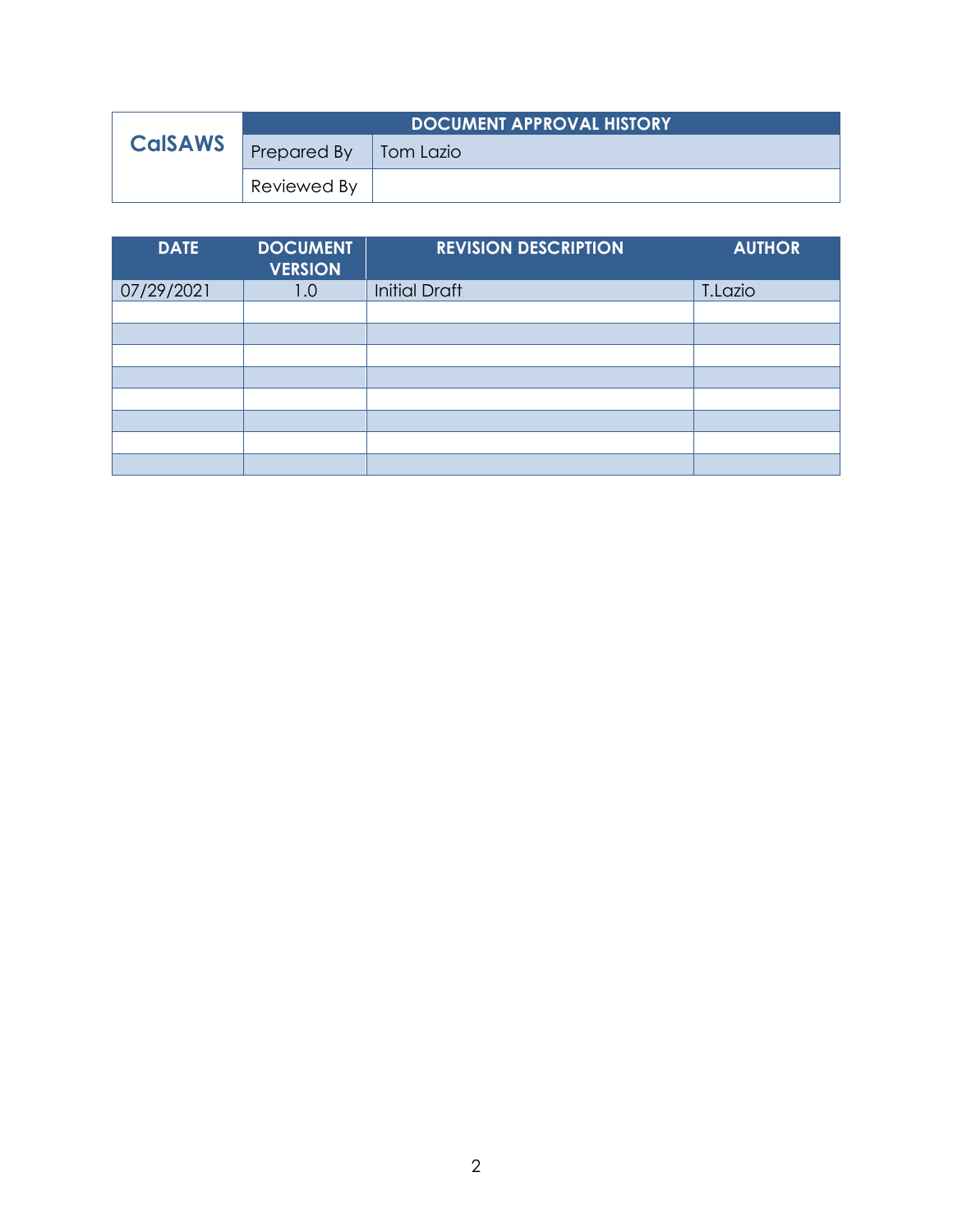## **Table of Contents**

| $\mathbf{1}$ |       |  |
|--------------|-------|--|
|              |       |  |
|              |       |  |
|              |       |  |
|              |       |  |
| 2            |       |  |
|              |       |  |
|              |       |  |
|              |       |  |
|              | 2.1.3 |  |
|              |       |  |
| 3            |       |  |
|              |       |  |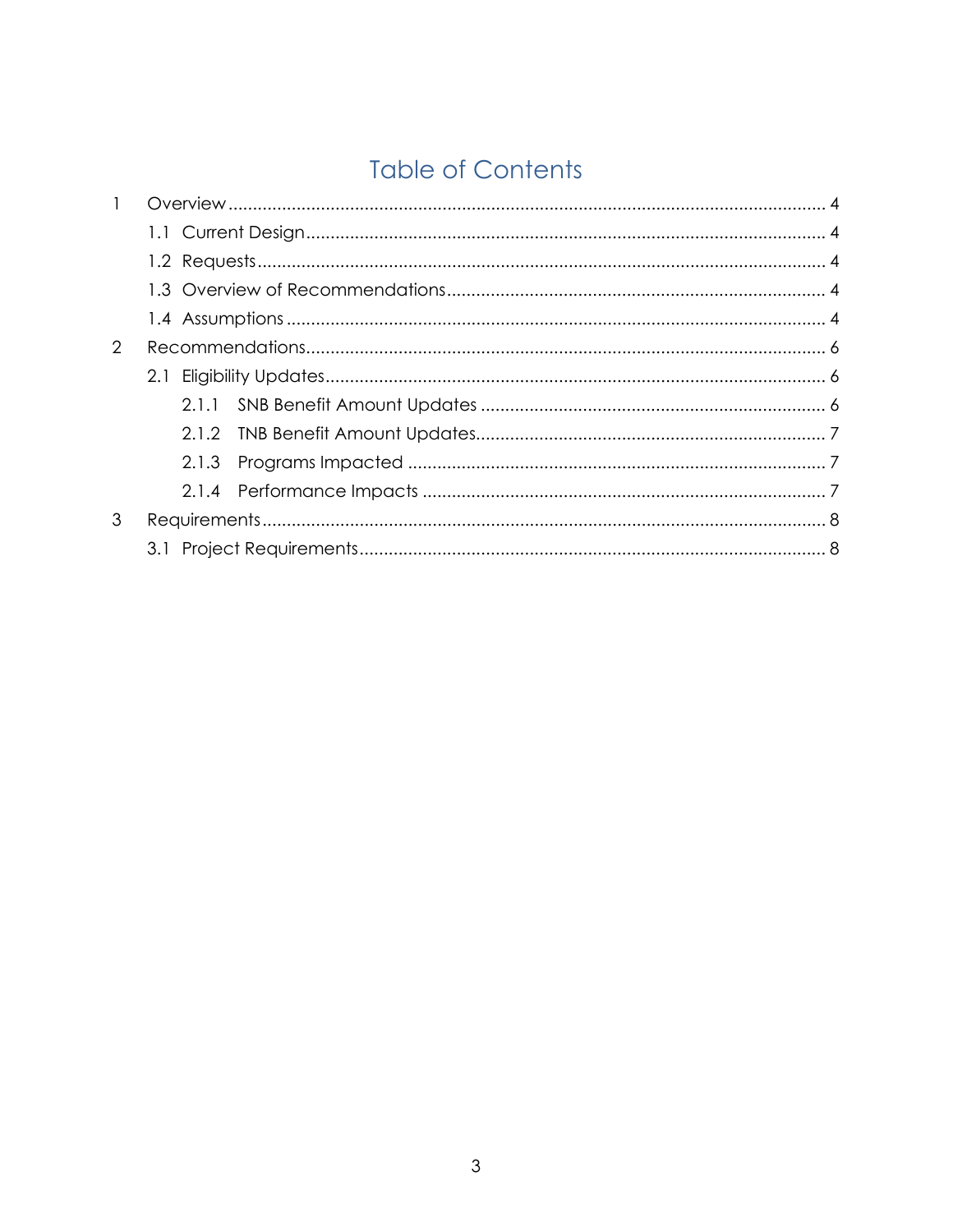### <span id="page-38-0"></span>**1 OVERVIEW**

This document identifies required changes to CalSAWS and C-IV related to the benefit tables for the Supplemental Nutrition Benefit (SNB) and Transitional Nutrition Benefit (TNB) programs effective October 1, 2021 as informed by the All County Letter (ACL) 21- XX.

#### <span id="page-38-1"></span>**1.1 Current Design**

The SNB/TNB benefit issuance table values from ACL 19-15 were added in C-IV under CIV-101471, and in CalSAWS under [CA-203103](https://change.calsaws.net/browse/CA-203103) in May 2019.

#### <span id="page-38-2"></span>**1.2 Requests**

Per ACL 21-XX, SNB and TNB benefit table amounts are being increased for households impacted by the 2019 Expansion of CalFresh to Supplemental Security Income recipients. The new SNB and TNB benefit amounts will automatically increase effective the October 2021 benefit month.

#### <span id="page-38-3"></span>**1.3 Overview of Recommendations**

1. Update SNB/TNB benefit issuance table values effective 10/01/2021 per ACL 21-XX.

#### <span id="page-38-4"></span>**1.4 Assumptions**

- 1. Batch EDBC will be run on all active Nutrition Benefit (NB) programs under separate SCR's CIV-108001 and CA-220109.
- 2. Tables in this document give values for Household Sizes up to 12 persons to align with the lookup column layout in CT351. The Household Size of "2" in this document applies to both the CT351 column for "2 Persons" and for "2 Adults."
- 3. The current functionality triggers the following NOA reasons when the SNB/TNB benefit amount changes due to the benefit issuance table value updates.

**SNB Reason Name:** SNB\_CH\_FUNDING\_CHANGE\_N002 (CalSAWS, ID: 7547), RSN\_SNB3A (C-IV, ID: 1349)

#### **SNB Reason Verbiage:**

Funding for the SNB Program changed.

Your household is receiving these benefits because:

• On June 1, 2019, your CalFresh household included at least one recipient of Supplemental Security Income and/or California State Supplementary Payment (SSI/SSP) benefits;

• Your CalFresh household continues to include at least one of the same SSI/SSP recipient(s); and

• Your CalFresh household's benefits were reduced when the SSI/SSP recipient(s) became eligible for CalFresh.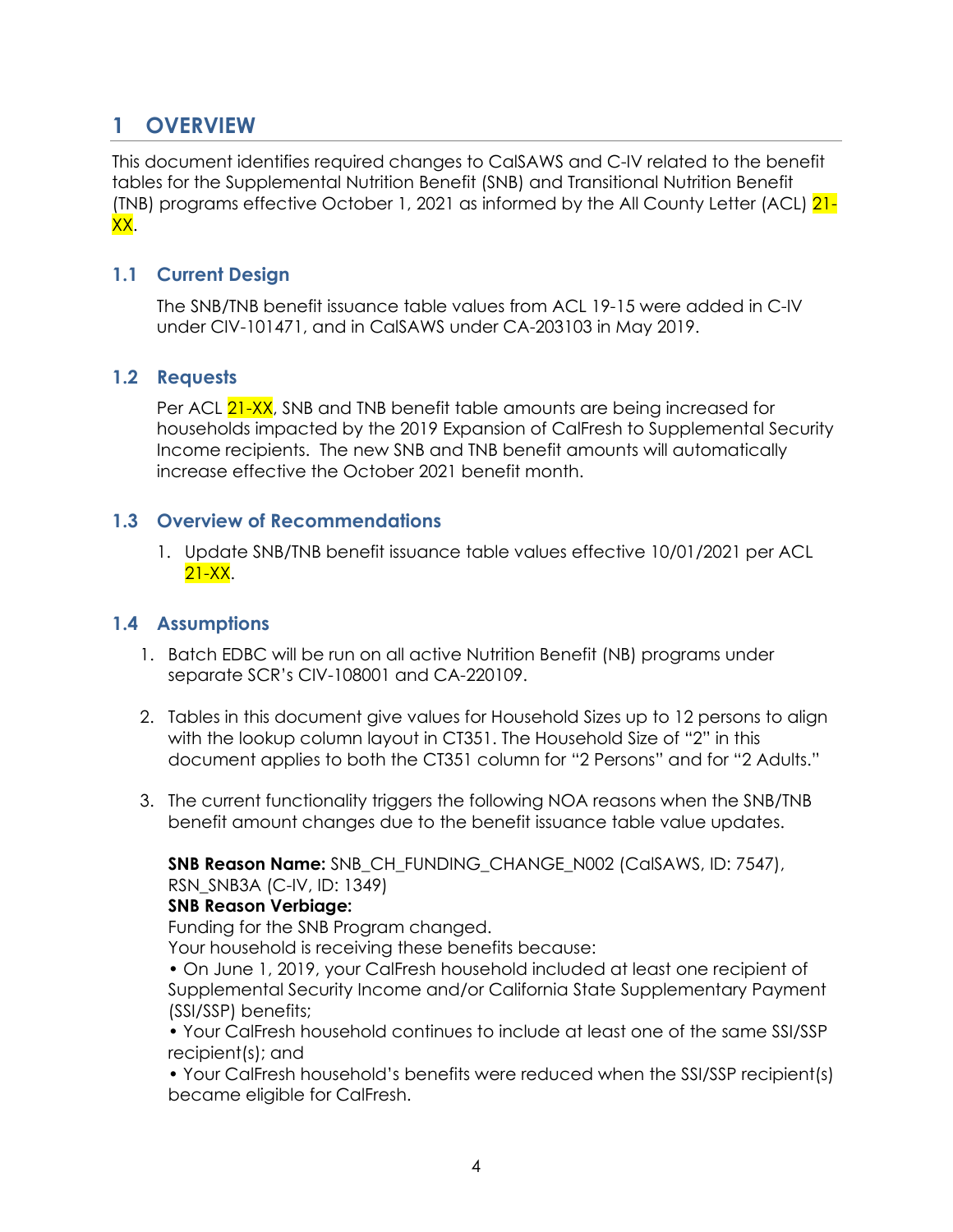**TNB Reason Name:** TNB\_CH\_FUNDING\_CHANGE\_N102 (CalSAWS, ID: 7552), RSN\_TNB3A (C-IV, ID: 1354)

#### **TNB Reason Verbiage:**

Funding for the TNB Program changed.

Your household is receiving TNB Program benefits because:

• On June 1, 2019, your CalFresh household included at least one recipient of Supplemental Security Income and/or State

Supplementary Payment (SSI/SSP) benefits;

• Your household became ineligible for CalFresh when the SSI/SSP recipient(s) was added to your household;

• Your household continues to include at least one of the same SSI/SSP recipient(s);

• The same individual continues to receive SSI/SSP benefits; and

• Your household is ineligible for CalFresh.

**Note:** SCR CA-203103 C-IV – 101471 implemented the functionality which triggers the NB Funding Change reason listed above.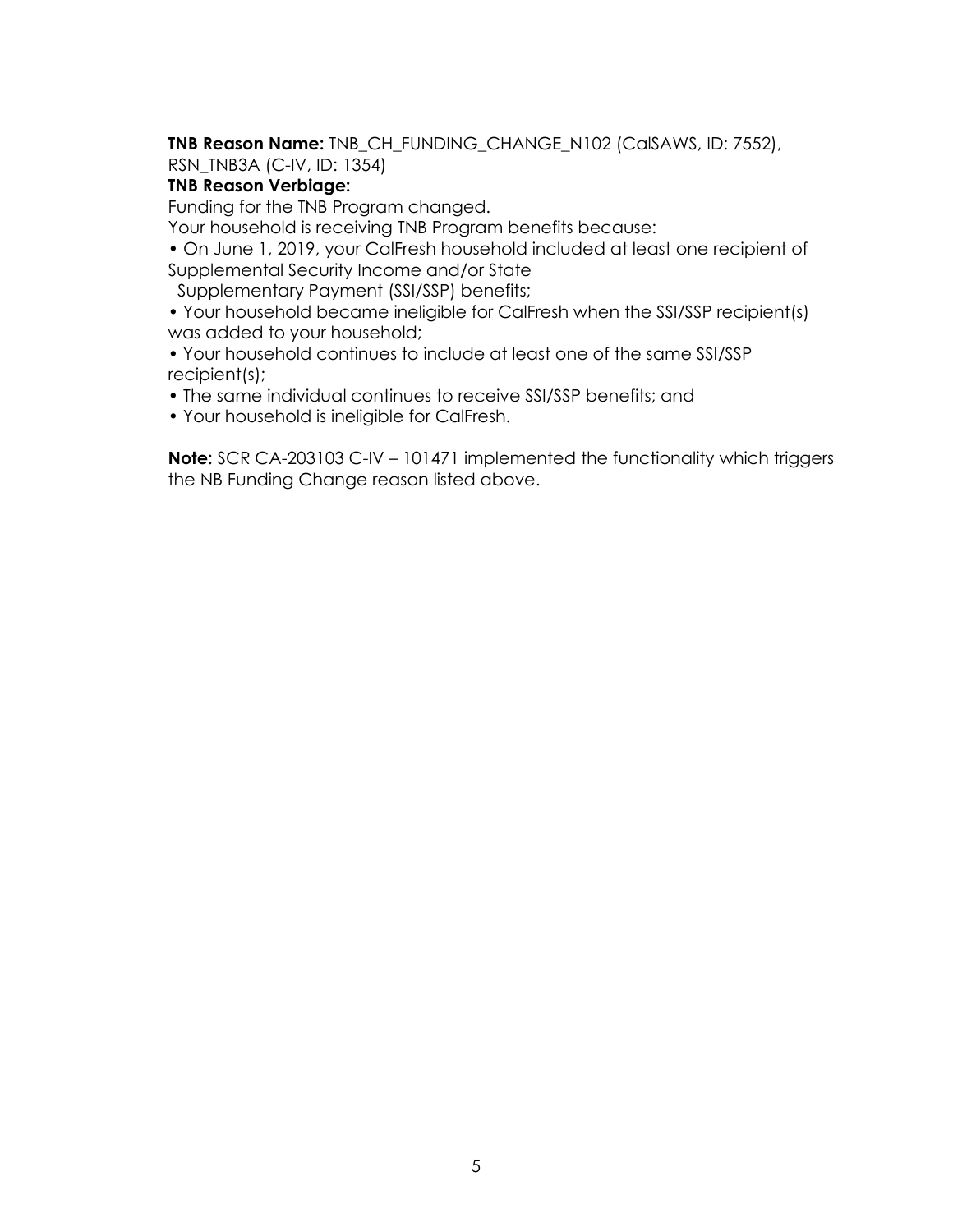## <span id="page-40-0"></span>**2 RECOMMENDATIONS**

Insert new values into the code tables as specified below using an effective date from 10/01/2021 to high date. The existing high-dated values will be end-dated effective September 30, 2021.

#### <span id="page-40-2"></span><span id="page-40-1"></span>**2.1 Eligibility Updates**

#### **2.1.1 SNB Benefit Amount Updates**

The following table lists the new SNB benefit amounts effective 10/01/2021. These values are stored in CT351. The code for each item is in the table.

| <b>Household</b><br><b>Size</b> | <b>SNB Benefits for 1</b><br>Previously<br><b>Excluded SSI</b><br><b>Recipient</b><br>Code \$1 | <b>SNB Benefits for 2</b><br>Previously<br><b>Excluded SSI</b><br><b>Recipients</b><br>Code S2 | SNB Benefits for 3 or more<br><b>Previously Excluded SSI</b><br><b>Recipients</b><br>Code S3 |
|---------------------------------|------------------------------------------------------------------------------------------------|------------------------------------------------------------------------------------------------|----------------------------------------------------------------------------------------------|
| 1                               | \$124                                                                                          |                                                                                                |                                                                                              |
| $\overline{2}$                  | \$124                                                                                          | \$233                                                                                          |                                                                                              |
| 3                               | \$166                                                                                          | \$233                                                                                          | \$287                                                                                        |
| 4                               | \$192                                                                                          | \$259                                                                                          | \$287                                                                                        |
| 5                               | \$211                                                                                          | \$284                                                                                          | \$321                                                                                        |
| 6                               | \$235                                                                                          | \$302                                                                                          | \$354                                                                                        |
| $\overline{7}$                  | \$259                                                                                          | \$319                                                                                          | \$387                                                                                        |
| 8                               | \$254                                                                                          | \$350                                                                                          | \$425                                                                                        |
| 9                               | \$238                                                                                          | \$370                                                                                          | \$439                                                                                        |
| 10                              | \$212                                                                                          | \$390                                                                                          | \$453                                                                                        |
| 11                              | \$194                                                                                          | \$395                                                                                          | \$475                                                                                        |
| 12                              | \$148                                                                                          | \$395                                                                                          | \$493                                                                                        |
| Additional person               | \$0                                                                                            | \$0                                                                                            | \$0                                                                                          |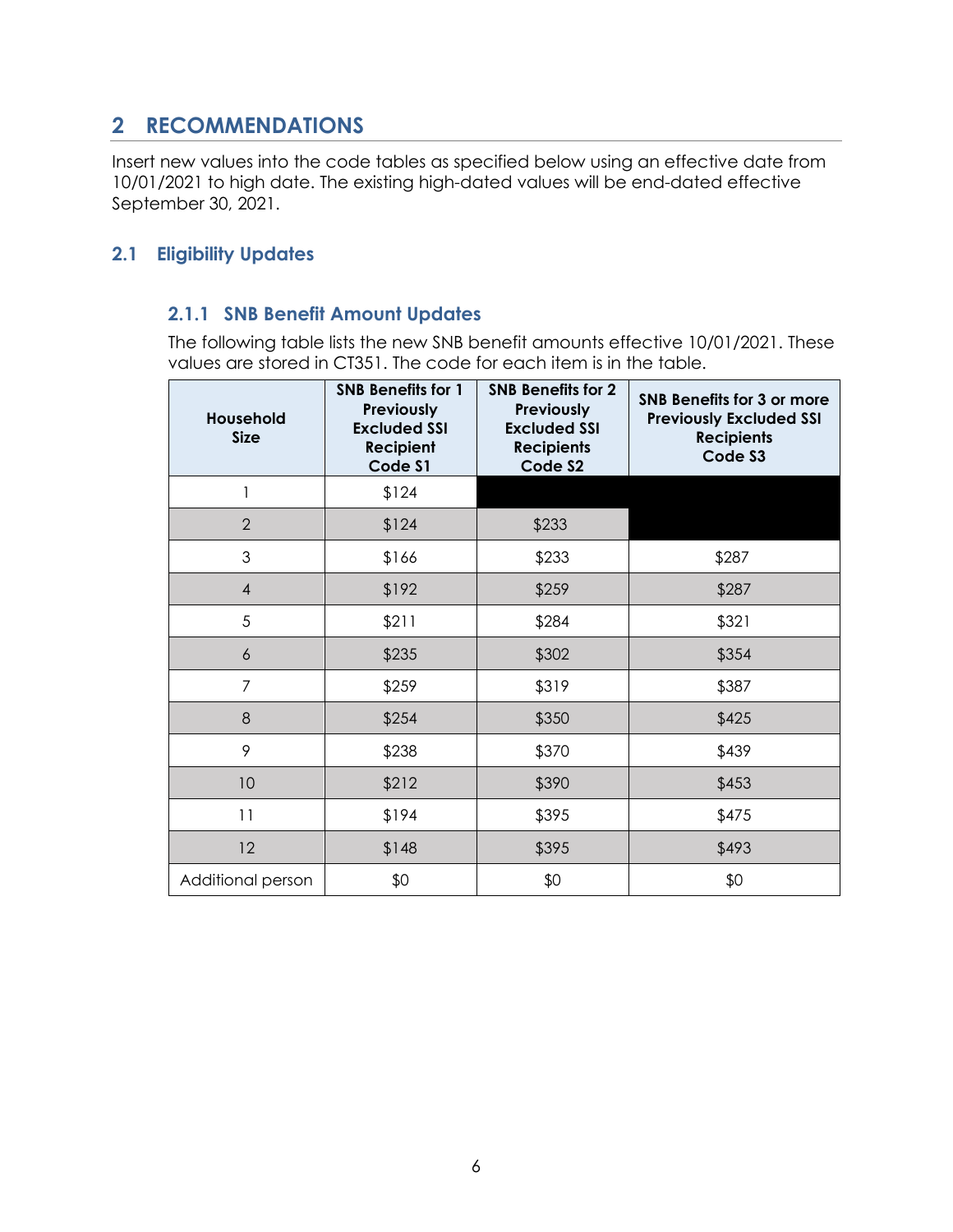#### <span id="page-41-0"></span>**2.1.2 TNB Benefit Amount Updates**

The following table lists the new TNB benefit amounts effective 10/01/2021. These values are stored in CT351. The code for each item is in the table.

| Household<br><b>Size</b> | <b>TNB Benefits for 1</b><br>Previously<br><b>Excluded SSI</b><br>Recipient<br>Code T1 | <b>TNB Benefits for 2</b><br>Previously<br><b>Excluded SSI</b><br><b>Recipients</b><br>Code T <sub>2</sub> | <b>TNB Benefits for 3 or more</b><br><b>Previously Excluded SSI</b><br><b>Recipients</b><br>Code T3 |
|--------------------------|----------------------------------------------------------------------------------------|------------------------------------------------------------------------------------------------------------|-----------------------------------------------------------------------------------------------------|
| 1                        | \$192                                                                                  |                                                                                                            |                                                                                                     |
| 2                        | \$192                                                                                  | \$192                                                                                                      |                                                                                                     |
| 3                        | \$221                                                                                  | \$192                                                                                                      | \$192                                                                                               |
| $\overline{4}$           | \$250                                                                                  | \$301                                                                                                      | \$192                                                                                               |
| 5                        | \$320                                                                                  | \$348                                                                                                      | \$352                                                                                               |
| $\boldsymbol{6}$         | \$390                                                                                  | \$395                                                                                                      | \$400                                                                                               |
| $\overline{7}$           | \$431                                                                                  | \$451                                                                                                      | \$480                                                                                               |
| 8                        | \$431                                                                                  | \$477                                                                                                      | \$522                                                                                               |
| 9                        | \$431                                                                                  | \$477                                                                                                      | \$523                                                                                               |
| 10                       | \$431                                                                                  | \$477                                                                                                      | \$523                                                                                               |
| 11                       | \$431                                                                                  | \$477                                                                                                      | \$523                                                                                               |
| 12                       | \$431                                                                                  | \$477                                                                                                      | \$523                                                                                               |
| Additional person        | \$0                                                                                    | \$0                                                                                                        | \$0                                                                                                 |

## <span id="page-41-1"></span>**2.1.3 Programs Impacted**

NB

#### <span id="page-41-2"></span>**2.1.4 Performance Impacts** N/A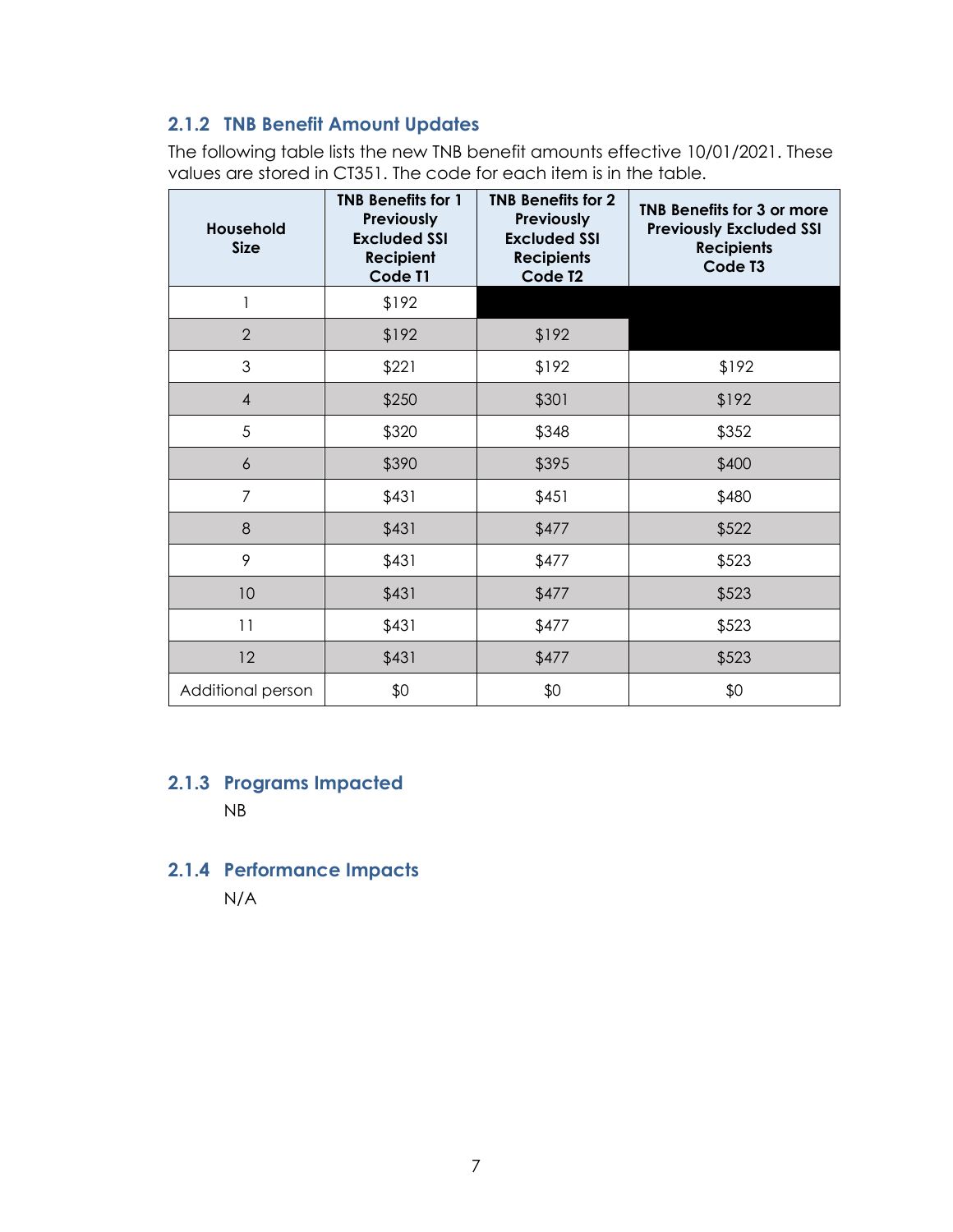## <span id="page-42-0"></span>**3 REQUIREMENTS**

## <span id="page-42-1"></span>**3.1 Project Requirements**

| REQ# | <b>REQUIREMENT TEXT</b>                                                                                                            | <b>How Requirement Met</b>                                                                                                             |
|------|------------------------------------------------------------------------------------------------------------------------------------|----------------------------------------------------------------------------------------------------------------------------------------|
|      | 2.8.1.21   The LRS shall automate eligibility<br>determination and benefit calculation for<br>certain individual and case changes. | This SCR updates the SNB/TNB<br>benefit table values for<br>eligibility determination and<br>benefit calculation effective<br>10/2021. |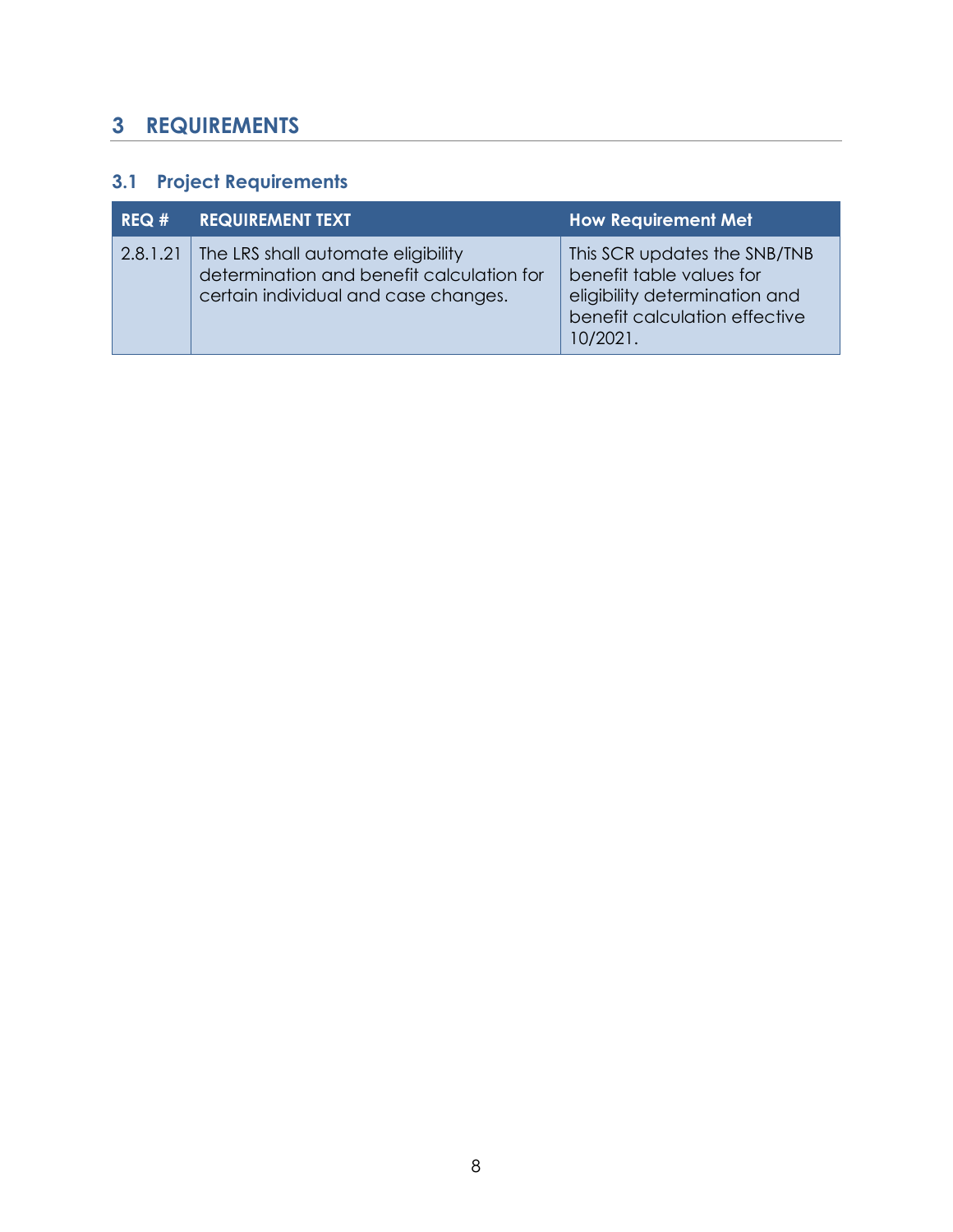# Cal**SAWS**

California Statewide Automated Welfare System

# **Design Document**

Design Documer<br>SCR CIV-109078 – C4Yourself: D<br>C4Y mobile apps SCR CIV-109078 – C4Yourself: Decommission C4Y mobile apps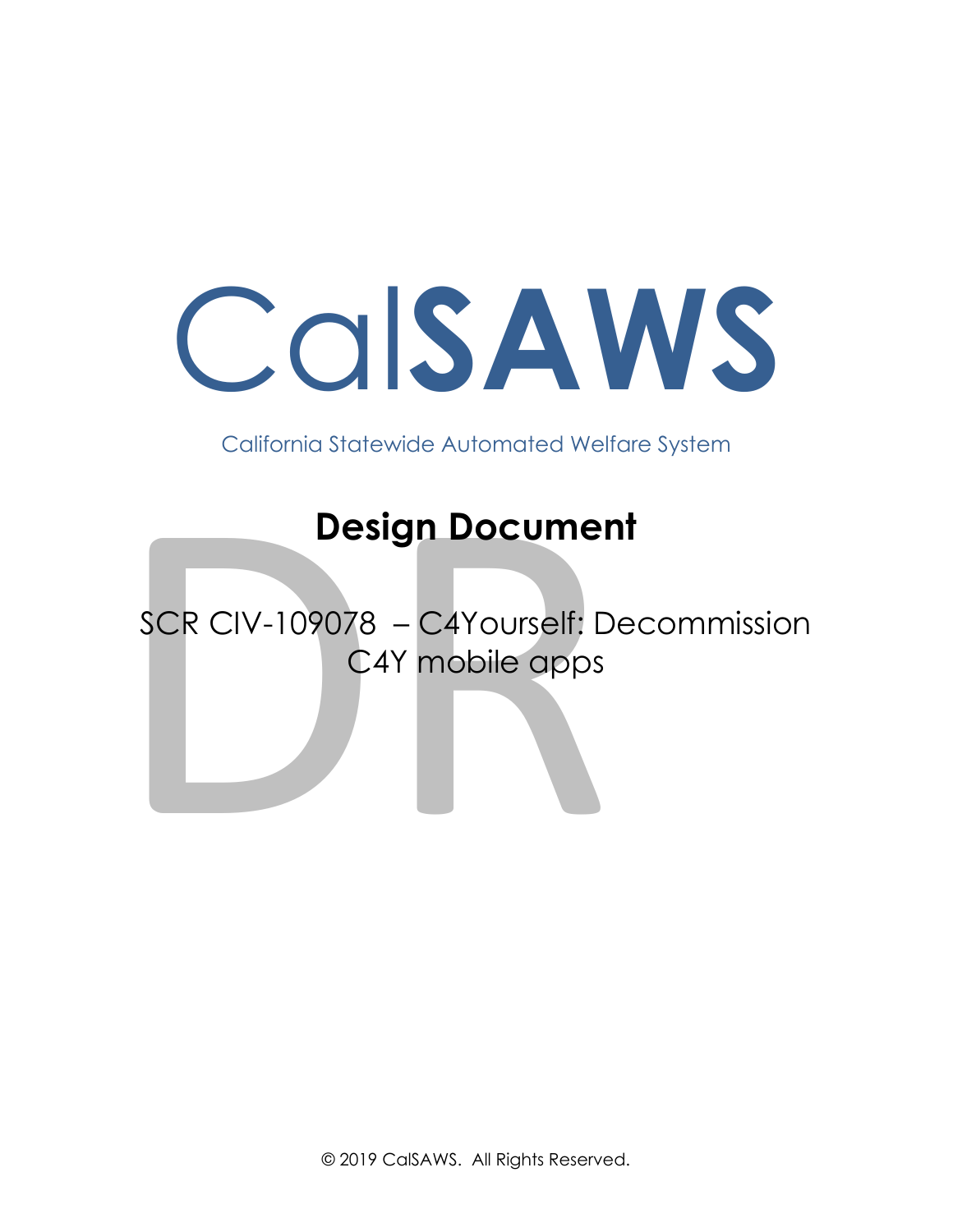|                | DOCUMENT APPROVAL HISTORY   |  |  |
|----------------|-----------------------------|--|--|
| <b>CalsAWS</b> | Prepared By   Pallavi Singh |  |  |
|                | Reviewed By                 |  |  |

| <b>DATE</b> | <b>DOCUMENT</b><br><b>VERSION</b> | <b>REVISION DESCRIPTION</b> | <b>AUTHOR</b> |
|-------------|-----------------------------------|-----------------------------|---------------|
| 06/08/2021  | 1.0                               | Initial version             | Pallavi Singh |
|             |                                   |                             |               |
|             |                                   |                             |               |
|             |                                   |                             |               |
|             |                                   |                             |               |
|             |                                   |                             |               |
|             |                                   |                             |               |
|             |                                   |                             |               |
|             |                                   |                             |               |

DR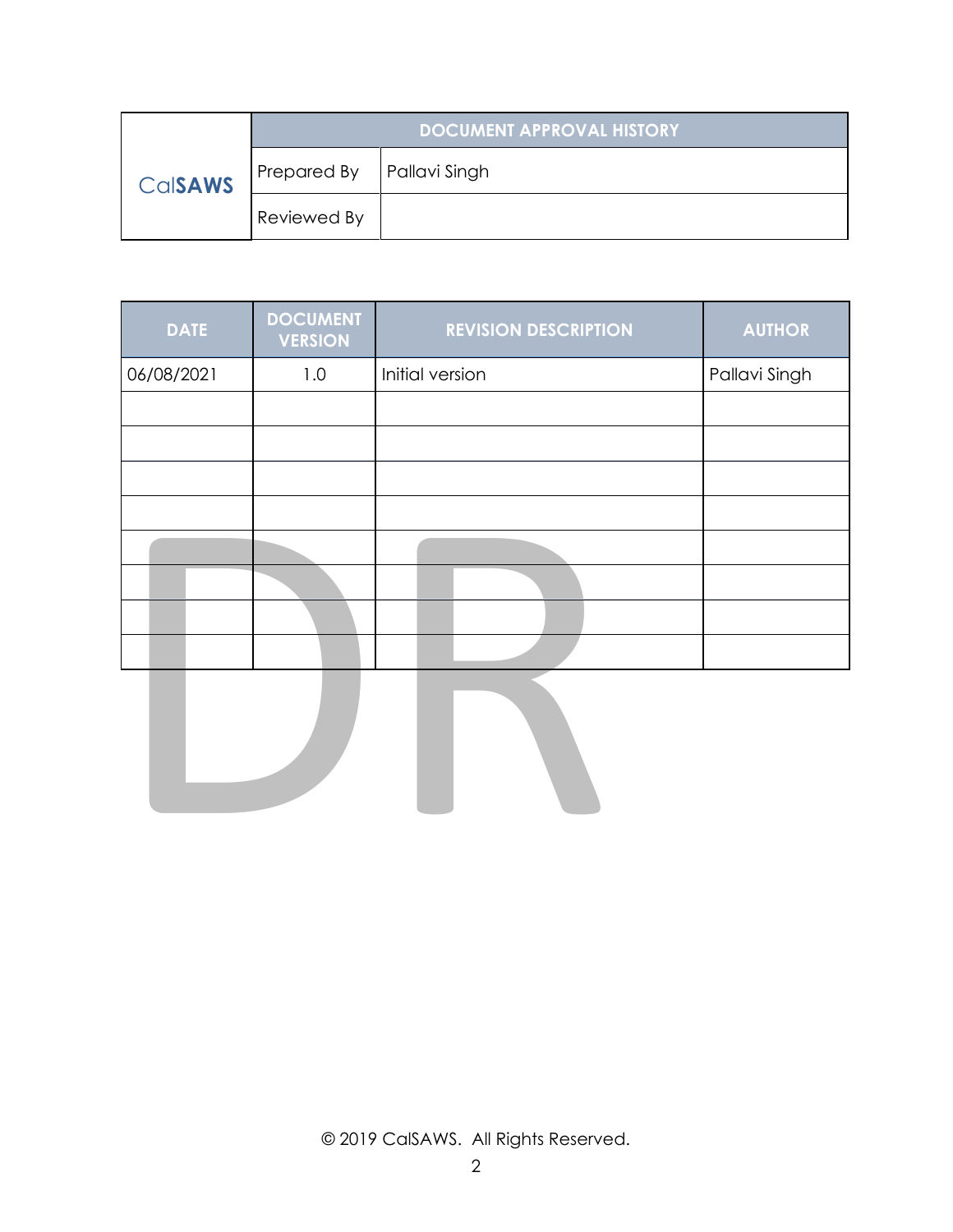## **Table of Contents**

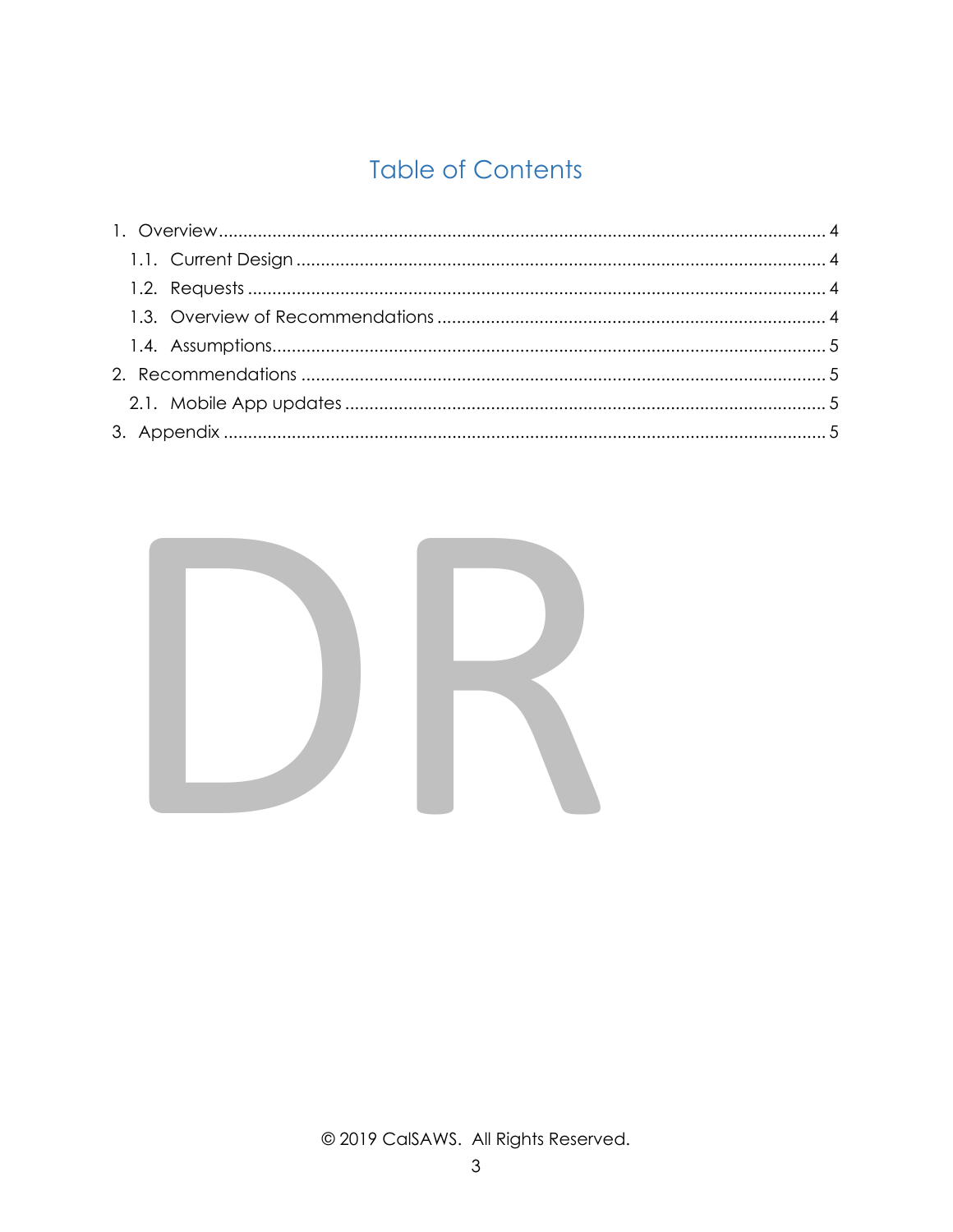## **1. OVERVIEW**

The purpose of this document is to summarize the changes required in decommissioning mobile app from app stores.

#### **1.1. Current Design**

The C4Yourself mobile app is live (available) over both app store and play store. New users are able to install C4Yourself mobile app to interact with the C4Yourself website.

#### **1.2. Requests**

Once the C4Yourself website goes down, existing users with latest app version should receive a message letting them know the mobile application has being discontinued.

#### **1.3. Overview of Recommendations**

The recommendations are as follows –

1. Decommission Mobile Service 5.0 and update the C4Y<br>
This will ensure an existing user won't be able to perform<br>
instead will see the below message based on languag<br> **English:**<br>
C4Yourself Mobile App is currently down fo 1. Decommission Mobile Service 5.0 and update the C4Yourself down message. This will ensure an existing user won't be able to perform any activities and instead will see the below message based on language.

#### **English:**

C4Yourself Mobile App is currently down for maintenance. We apologize for any inconvenience.

Please visit our C4Y website for available services.

The C4Yourself Mobile App will be discontinued on 9/23/2021. Visit BenefitsCal for more information.

#### **Spanish:**

La aplicación móvil C4Yourself está actualmente fuera de servicio por mantenimiento. Disculpe las molestias.

Visite el sitio web de C4Y para conocer los servicios disponibles.

La aplicación móvil C4Yourself será discontinuada el 23/9/2021. Visite BenefitsCal para obtener más información.

2. Send out a mass mobile notification to end users to inform them that the C4Y Mobile App will be discontinued. The dates for the notifications are 8/24/2021, 8/31/2021, 9/14/2021 and 9/20/2021. The message will say "The C4Yourself mobile app will not be available starting 09/23/2021 as it will be replaced by BenefitsCal.com, a new system to apply for and manage benefits. Please make sure your email address is current within My Account. Visit BenefitsCal.com for more information".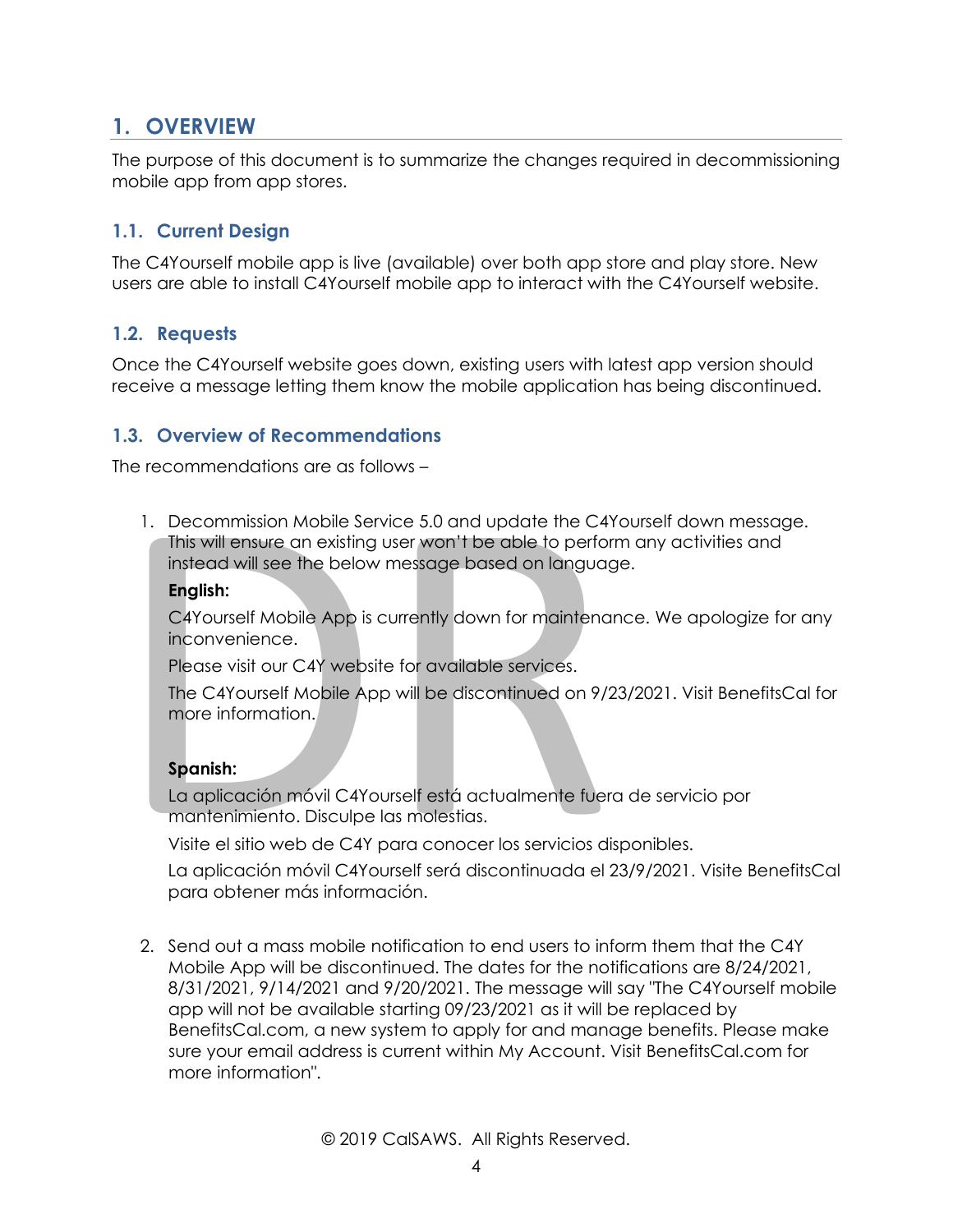#### **1.4. Assumptions**

## **2. RECOMMENDATIONS**

#### **2.1. Mobile app updates**

Decommission Mobile Service 5.0 and update the C4Yourself down message. This will ensure an existing user won't be able to perform any activities and instead will see the below message based on language.

#### **English:**

C4Yourself Mobile App is currently down for maintenance. We apologize for any inconvenience.

Please visit our C4Y website for available services.

The C4Yourself Mobile App will be discontinued on 9/23/2021. Visit BenefitsCal for more information.

#### **Spanish:**

La aplicación móvil C4Yourself está actualmente fuera de servicio por mantenimiento. Disculpe las molestias.

Visite el sitio web de C4Y para conocer los servicios disponibles.

La aplicación móvil C4Yourself será discontinuada el 23/9/2021. Visite BenefitsCal para obtener más información.

## **3. APPENDIX**

# Please visit our C4Y website tor available services.<br>
The C4Yourself Mobile App will be discontinued on 9/2<br>
more information.<br> **Spanish:**<br>
La aplicación móvil C4Yourself está actualmente fuera<br>
mantenimiento. Disculpe las **Note:Existing user with old app version 3.1.7 or any older version will get below existing message once c4Y is down**.

 "C4Yourself Mobile App is currently down for maintenance. We apologize for any inconvenience". Please visit our C4Y website for available services."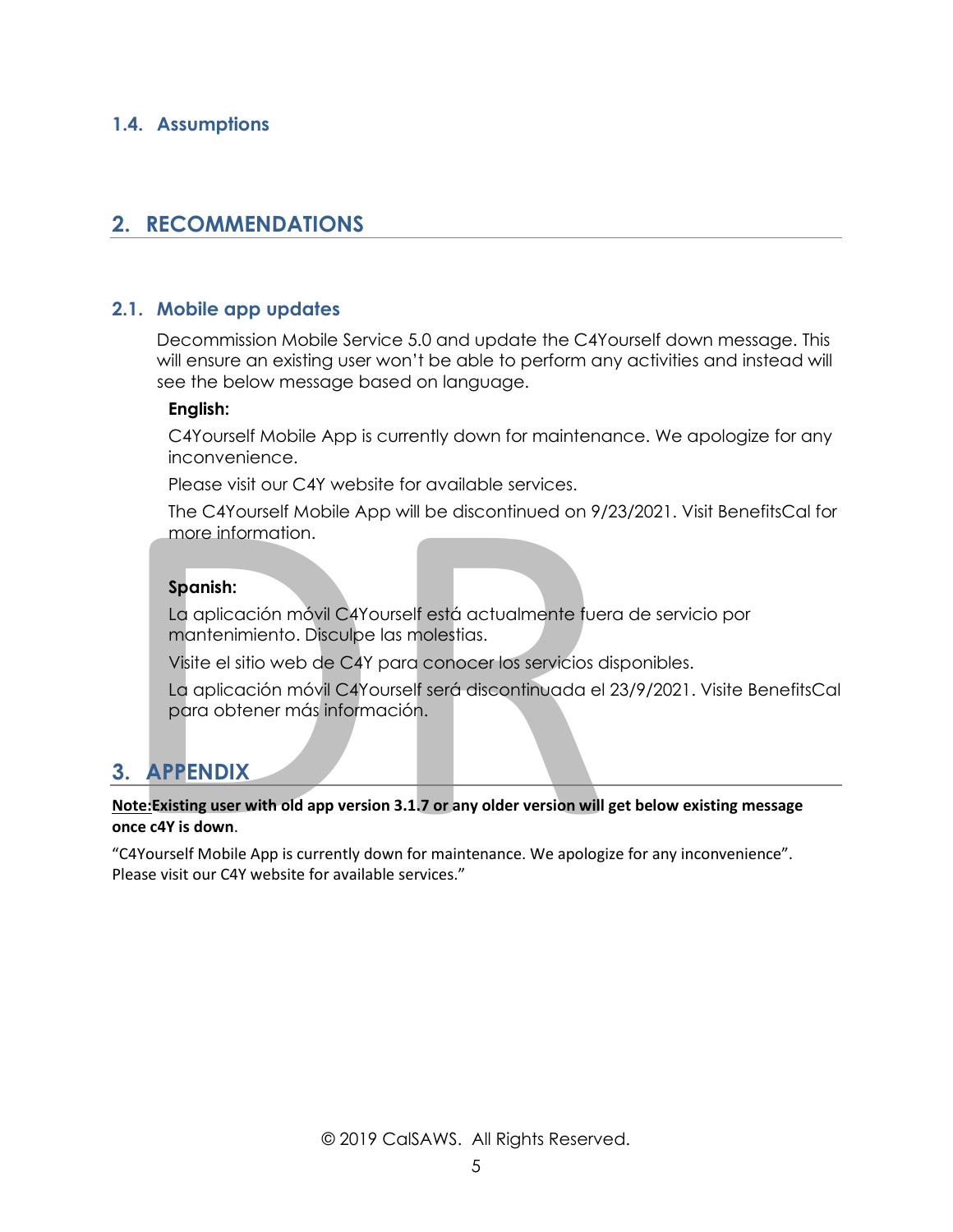Cal**SAWS**

California Statewide Automated Welfare System

# **Design Document**

## CIV-109275

DCR Prep Additional C-IV Legacy Documents for Hyland processing in CalSAWS.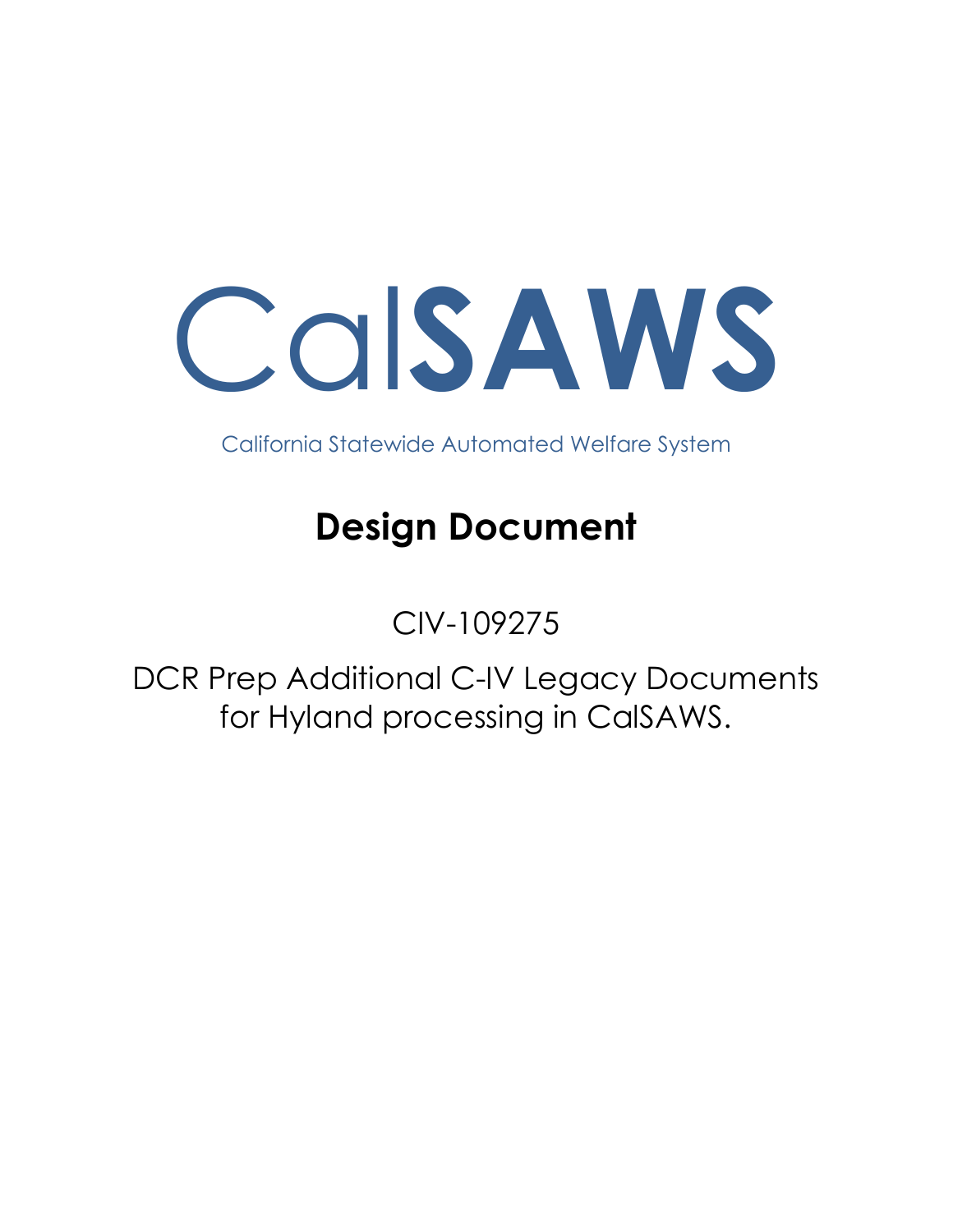|                | <b>DOCUMENT APPROVAL HISTORY</b> |                      |
|----------------|----------------------------------|----------------------|
| <b>CalSAWS</b> | Prepared By                      | Erika Kusnadi-Cerezo |
|                | Reviewed By                      |                      |

| <b>DATE</b> | <b>DOCUMENT</b><br><b>VERSION</b> | <b>REVISION DESCRIPTION</b> | <b>AUTHOR</b>            |
|-------------|-----------------------------------|-----------------------------|--------------------------|
| 8/6/2021    | 1.0                               | Initial                     | Erika Kusnadi-<br>Cerezo |
|             |                                   |                             |                          |
|             |                                   |                             |                          |
|             |                                   |                             |                          |
|             |                                   |                             |                          |
|             |                                   |                             |                          |
|             |                                   |                             |                          |
|             |                                   |                             |                          |
|             |                                   |                             |                          |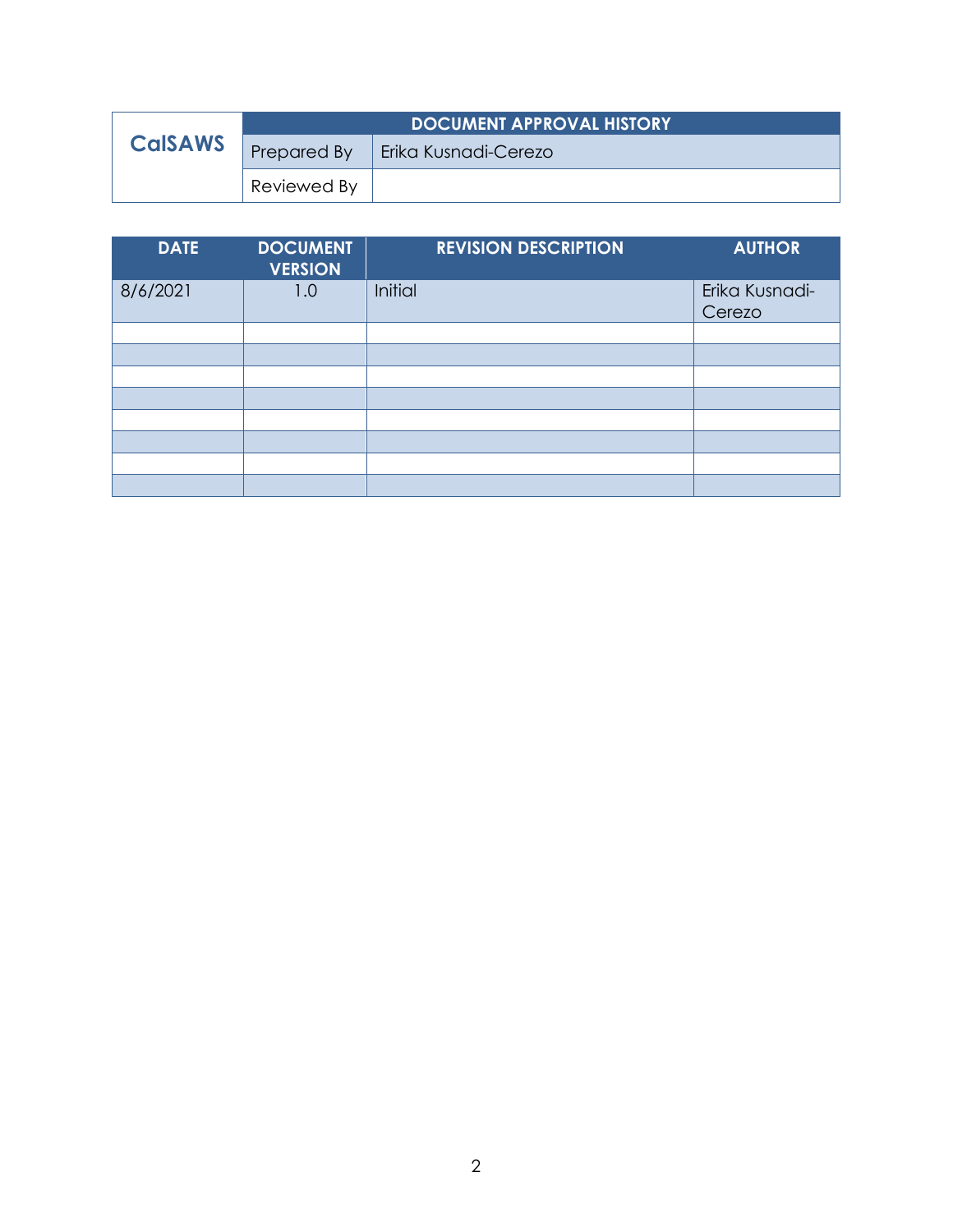## **Table of Contents**

| $\mathbf{1}$ |  |  |  |  |
|--------------|--|--|--|--|
|              |  |  |  |  |
|              |  |  |  |  |
|              |  |  |  |  |
|              |  |  |  |  |
| 2            |  |  |  |  |
|              |  |  |  |  |
|              |  |  |  |  |
|              |  |  |  |  |
|              |  |  |  |  |
|              |  |  |  |  |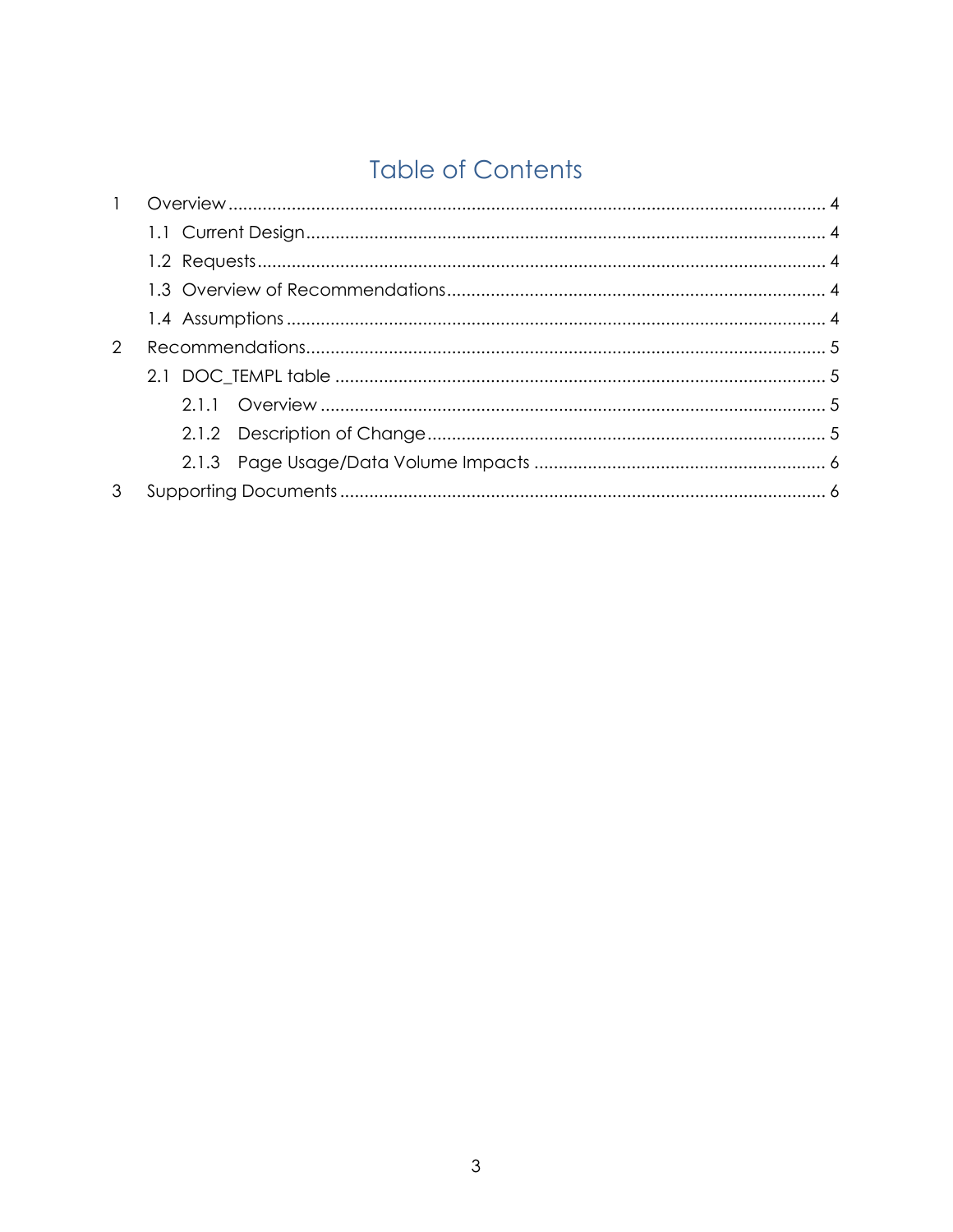## <span id="page-51-0"></span>**1 OVERVIEW**

C-IV stores system generated document templates and metadata in the DOC\_TEMPL table. As part of migration, the C-IV's Document Template metadata will be migrated as is to the CalSAWS Database. This SCR will update the C-IV database with the necessary requirement for migration and will allow for imaging-specific attributes that are required for historical/legacy documents that are migrated to CalSAWS to be present when a C-IV system-generated document is scanned into the CalSAWS Imaging Solution (Hyland).

#### <span id="page-51-1"></span>**1.1 Current Design**

C-IV stores system-generated document template and metadata in the DOC\_TEMPL table. Some documents are missing data points that are necessary for the new CalSAWS Imaging Solution (Hyland).

#### <span id="page-51-2"></span>**1.2 Requests**

Update the C-IV database with the necessary data points for documents that are still missing the necessary information for the new CalSAWS Imaging Solution (Hyland).

#### <span id="page-51-3"></span>**1.3 Overview of Recommendations**

1. Update the DOC\_TEMPL table with IMG\_TITLE\_NAME and IMG\_TYPE information for documents that are still missing the necessary information for the new CalSAWS Imaging Solution (Hyland).

#### <span id="page-51-4"></span>**1.4 Assumptions**

N/A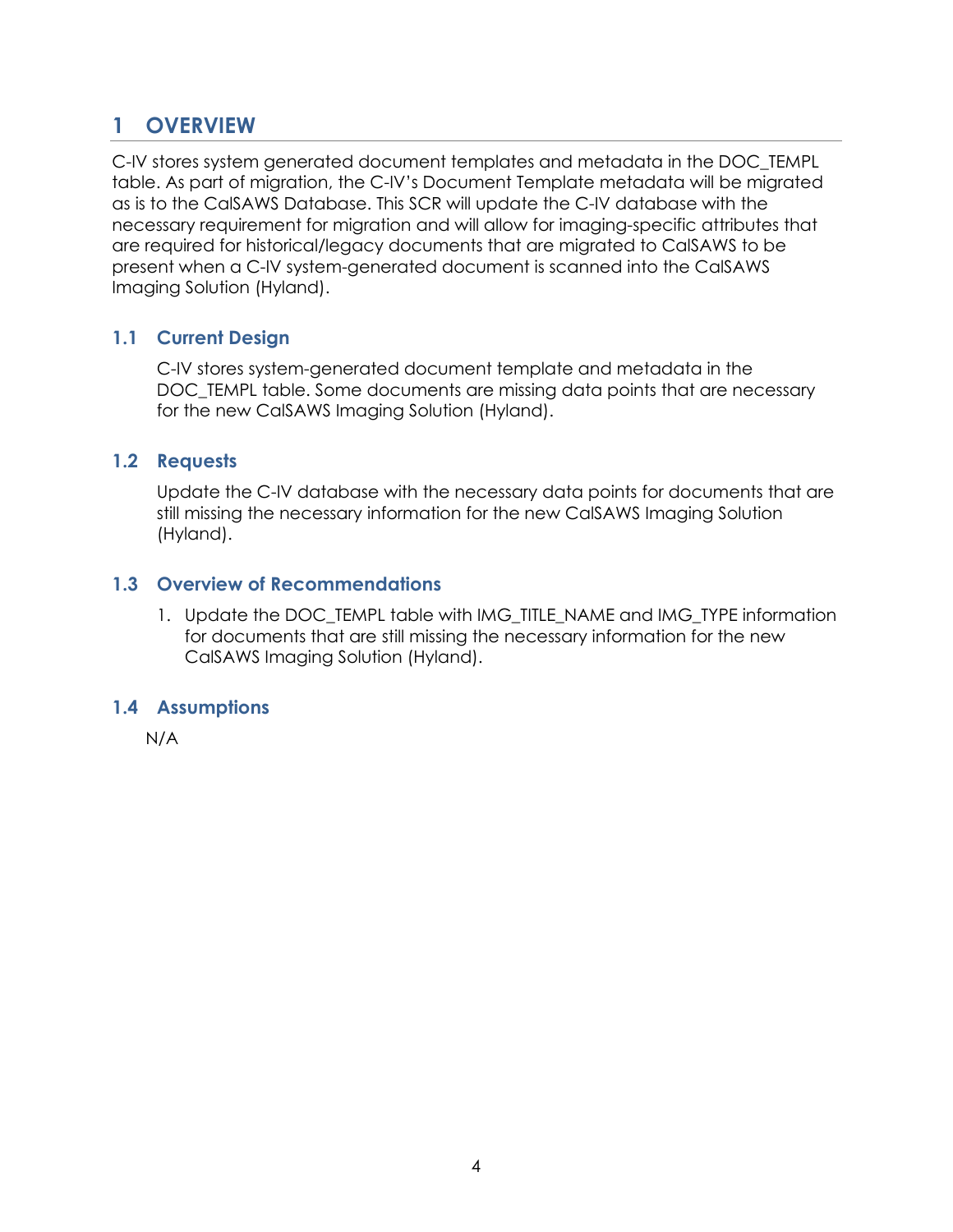## <span id="page-52-0"></span>**2 RECOMMENDATIONS**

Update the C-IV database with the necessary changes to allow the DOC\_TEMPL table to be migrated as is to the CalSAWS Database.

#### <span id="page-52-2"></span><span id="page-52-1"></span>**2.1 DOC\_TEMPL table**

#### **2.1.1 Overview**

The DOC\_TEMPL table will be updated with the required data points for the CalSAWS Imaging Solution (Hyland) for documents that are still missing the required information.

#### <span id="page-52-3"></span>**2.1.2 Description of Change**

- 1. Update the DOC TEMPL table with the required information for the CalSAWS Imaging Solution for the following documents. Please reference the CIV-109275 DOC\_TEMPL values.xlsx
	- a. TEMPL\_NUM\_IDENTIF: ABD MC RE Packet
		- i. IMG\_TITLE NAME: ABD MC RE Packet
			- ii. IMG\_TYPE: B3
	- b. TEMPL\_NUM\_IDENTIF: CCRR 100 CIV
		- i. IMG\_TITLE NAME: Child Care Reimbursement Request
		- ii. IMG\_TYPE: B0
	- c. TEMPL\_NUM\_IDENTIF: LTC MC RE Packet
		- i. IMG\_TITLE NAME: LTC MC RE Packet
			- ii. IMG\_TYPE: B3
	- d. TEMPL\_NUM\_IDENTIF: LTC Mixed RE Packet
		- i. IMG\_TITLE NAME: LTC Mixed RE Packet
		- ii. IMG\_TYPE: B3
	- e. TEMPL\_NUM\_IDENTIF: LTC RE Packet
		- i. IMG\_TITLE NAME: LTC RE Packet
			- ii. IMG\_TYPE: B3
	- f. TEMPL\_NUM\_IDENTIF: MAGI RE Packet
		- i. IMG\_TITLE NAME: MAGI RE Packet
		- ii. CASE\_PERS: Case
		- iii. IMG TYPE: B3
	- g. TEMPL\_NUM\_IDENTIF: MC RE Packet
		- i. IMG\_TITLE NAME: MC RE Packet
		- ii. IMG\_TYPE: B3
	- h. TEMPL\_NUM\_IDENTIF: MC RE/ABD RE Packet
		- i. IMG\_TITLE NAME: MC RE/ABD RE Packet
		- ii. IMG\_TYPE: B3
	- i. TEMPL\_NUM\_IDENTIF: Non-MAGI LTC Mixed HH RE Packet
		- i. IMG\_TITLE NAME: Non-MAGI LTC Mixed HH RE Packet ii. IMG\_TYPE: B3
	- j. TEMPL\_NUM\_IDENTIF: Non-MAGI Screening Packet